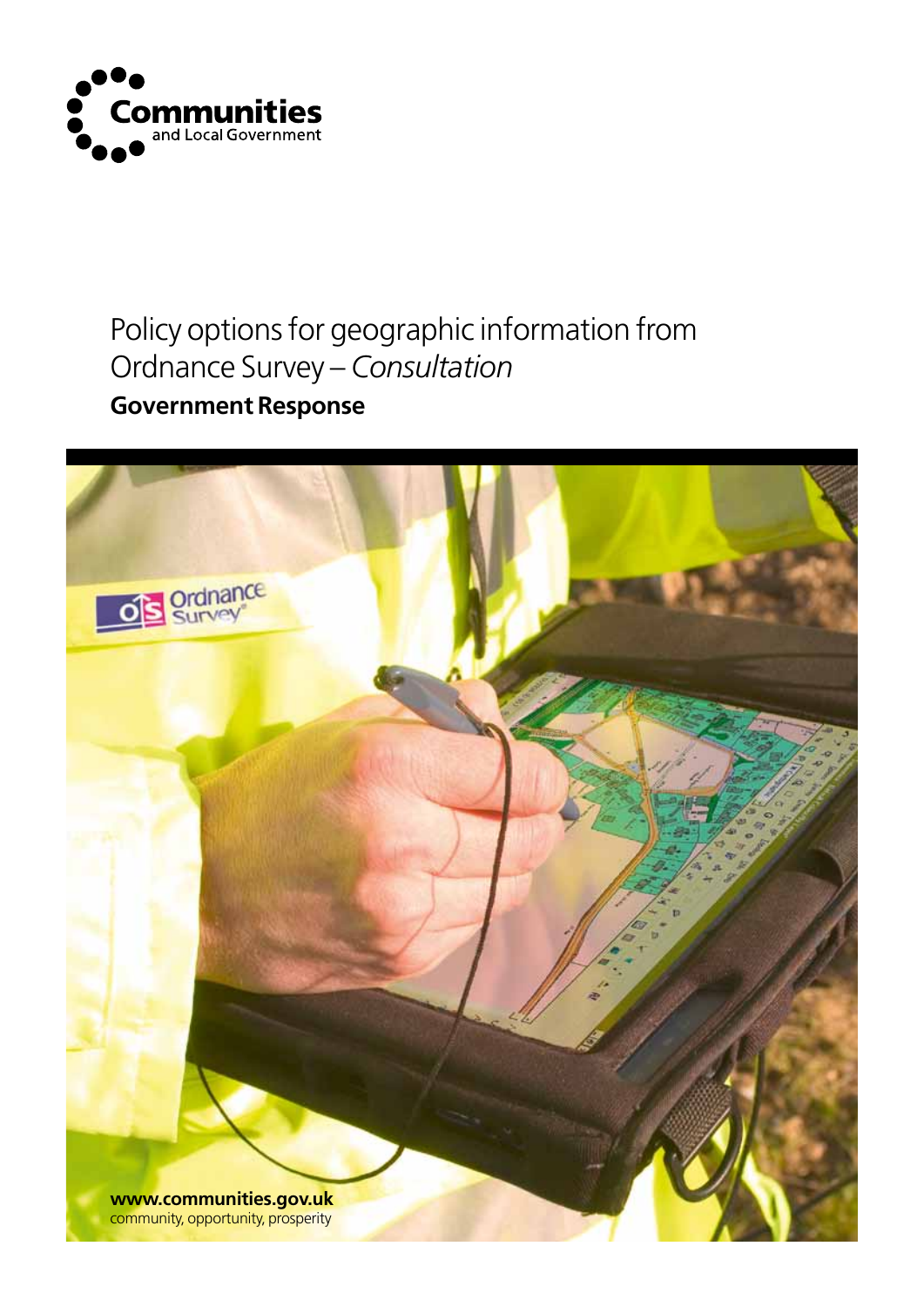

## Policy options for geographic information from Ordnance Survey – *Consultation*

### **Government Response**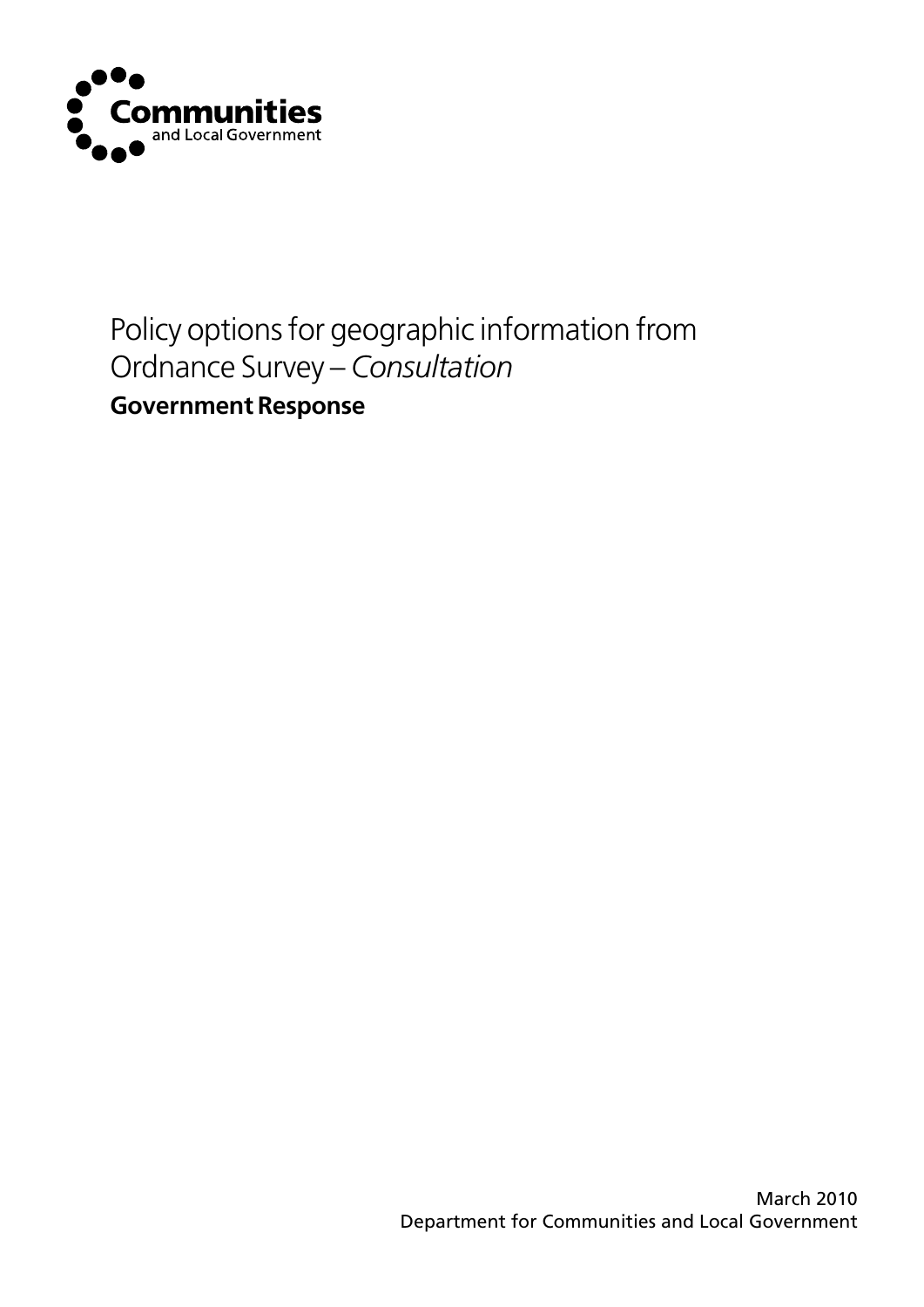Communities and Local Government Eland House Bressenden Place London SW1E 5DU Telephone: 0303 444 0000 Website: www.communities.gov.uk

*© Crown Copyright, 2010*

*Copyright in the typographical arrangement rests with the Crown.*

*This publication, excluding logos, may be reproduced free of charge in any format or medium for research, private study or for internal circulation within an organisation. This is subject to it being reproduced accurately and not used in a misleading context. The material must be acknowledged as Crown copyright and the title of the publication specified.*

Any other use of the contents of this publication would require a copyright licence. Please apply for a Click-Use Licence for core material at www.opsi.gov.uk/click-use/system/online/pLogin.asp, or by writing to the Office of Public Sector Information, Information Policy Team, Kew, Richmond, Surrey TW9 4DU

e-mail: licensing@opsi.gov.uk

If you require this publication in an alternative format please email alternativeformats@communities.gsi.gov.uk

Communities and Local Government Publications Tel: 0300 123 1124 Fax: 0300 123 1125 Email: product@communities.gsi.gov.uk Online via the Communities and Local Government website: www.communities.gov.uk

75% recycled

This is printed on<br>75% recycled paper

March 2010

Reference: 09HCS06341/SOR

ISBN: 978-1-4098-2416-9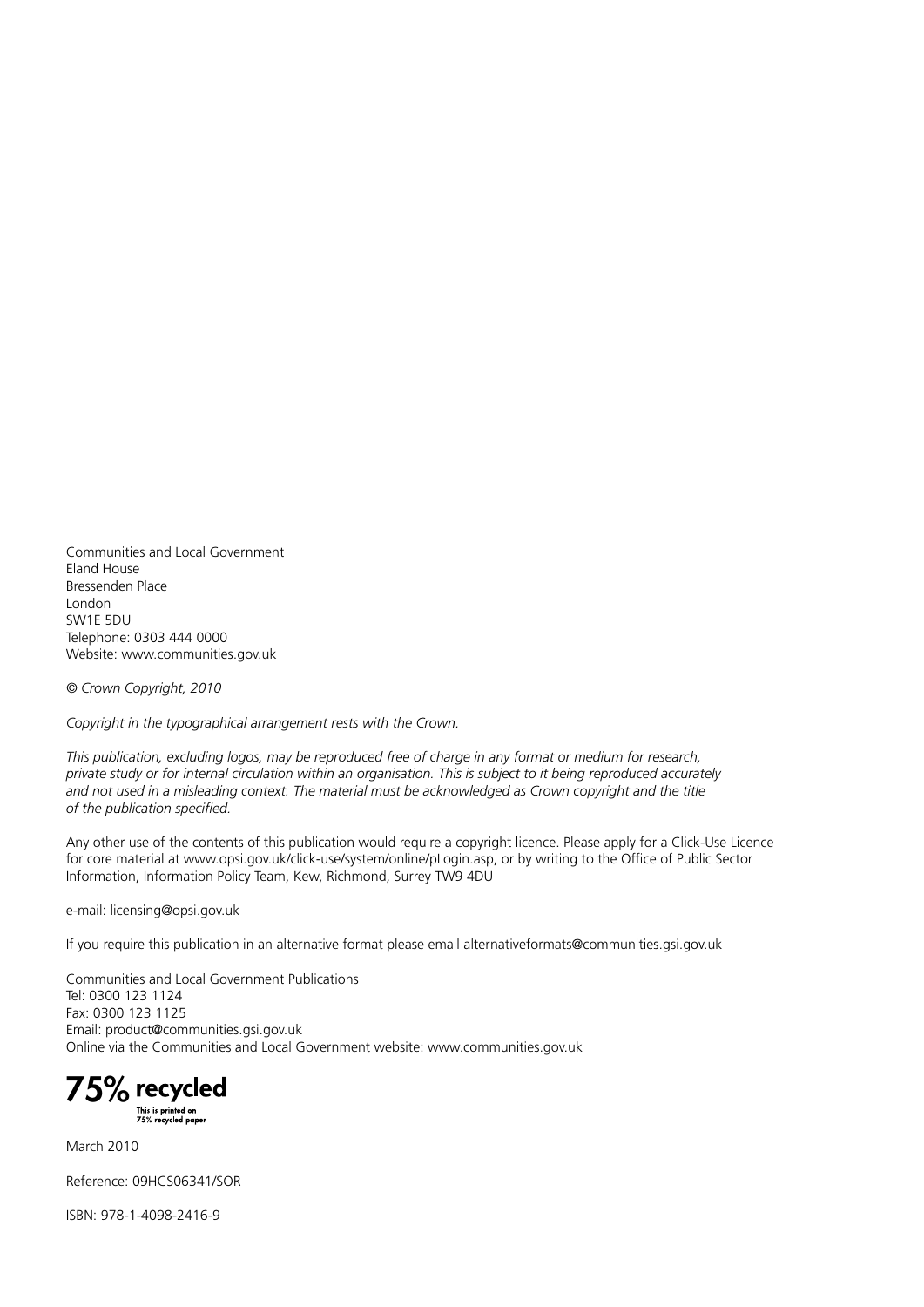### **Contents**

| Foreword        |                                                   | 5                 |
|-----------------|---------------------------------------------------|-------------------|
|                 | $\overline{ }$<br><b>Executive Summary</b>        |                   |
|                 | Section 1 Introduction                            | 10 <sup>°</sup>   |
|                 | <b>Section 2 Consultation Process</b>             | 11                |
|                 | <b>Section 3 Government Responses</b>             | 13                |
|                 | <b>Section 4 Consultation Responses</b>           | $22 \overline{ }$ |
|                 | <b>Annex A: List of Consultation Questions</b>    | 43                |
|                 | <b>Annex B: List of Respondents</b>               | 44                |
| <b>Annex C:</b> | <b>Summary of Ordnance Survey's main products</b> | 48                |
| <b>Annex D:</b> | Glossary                                          | 52                |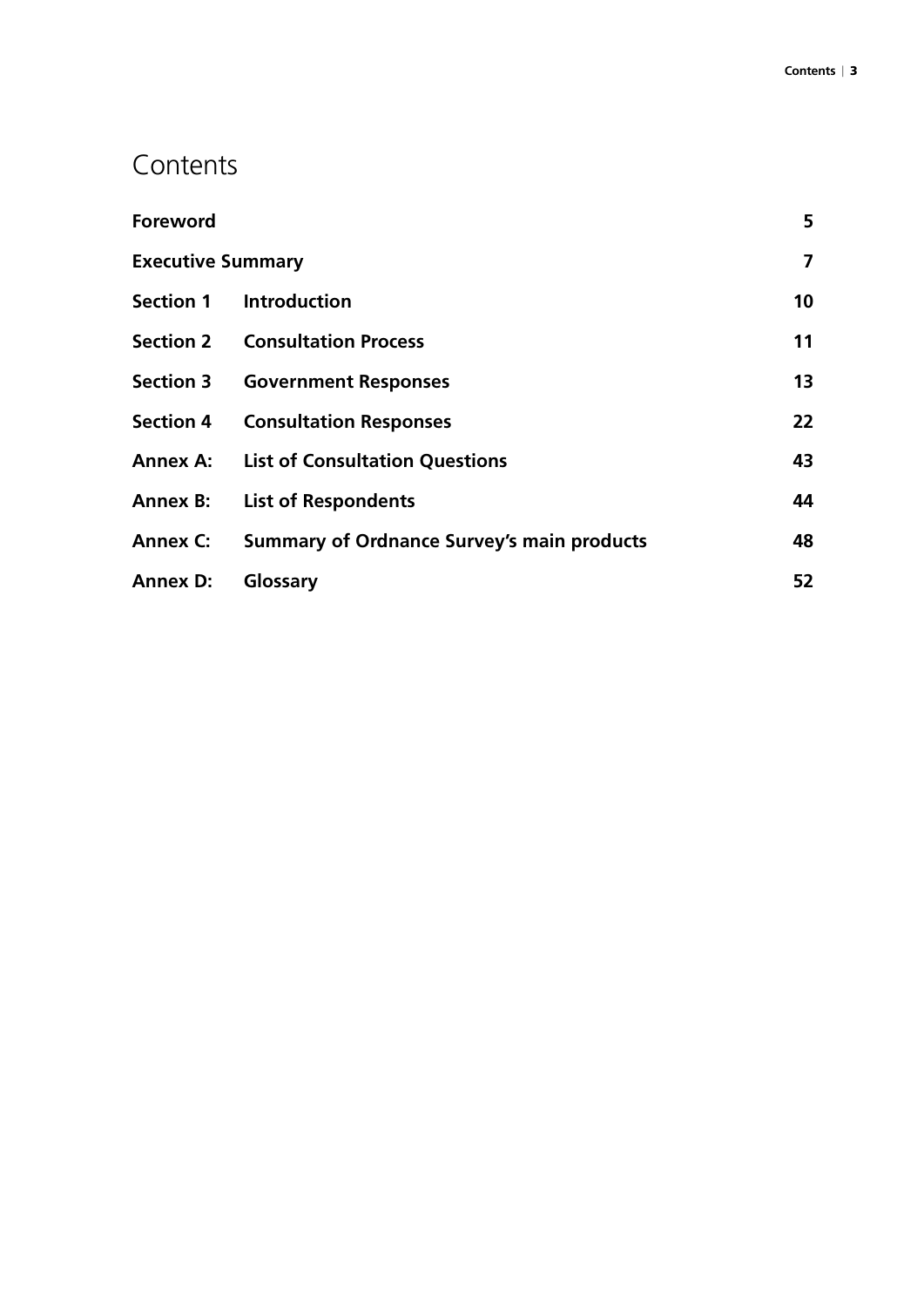## <span id="page-4-0"></span>**Foreword**

In the media age in which we now live, information drives innovation. Releasing data means individuals, communities and entrepreneurs can "mash-up" this information with other data to form brand new products and services, creating economic and social value.

Information and data are the keys to opening up Government. Allowing citizens to see and understand the basis on which services are provided increases scrutiny and public trust. I believe that providing communities with more information can truly be the foundation of democratic renewal, breaking down the walled garden of government and allowing everyone to see how decisions are made.

Thanks to the web, citizens are better informed, with higher aspirations and higher expectations of public services. They expect to be able to access the same quality of information at the touch of a button for public services as they can from the private sector. And making more data about public services available opens up new ways of driving reform and improvement, with greater openness and transparency. Greater transparency makes it much easier to look across all the services in an area and spot evidence of duplication or waste.

Everything must happen somewhere. Comprehensive, accurate and up-to-date information about location is a vital component of a modern economy. Digital and hard copy maps have become an underlying reference system for many types of business. Increasing access and usage will stimulate innovation within the UK's information economy – through generating new ideas, new uses and new businesses for the 21st century.

That's why the Government is committed to making public the non-personal data which is collected as part of public service delivery. Access to this data will empower citizens to help drive public service improvement.

On 21 January the Government launched www.data.gov.uk , its single, easy to use access point for government data. Over 3000 datasets are now available through this service and over 2700 people have joined the developer group to help us continue to improve the service. And I have encouraged local government to release its data too, and have appointed a Local Public Data Panel chaired by Professor Nigel Shadbolt to help them do that.

Ordnance Survey has a long and proud history. As Great Britain's national mapping agency, is recognised as a world leader in the collection, maintenance and distribution of geographic information and mapping.

The Government's consultation on policy options for geographic information from Ordnance Survey was published in December 2009, and I was pleased to learn that there were a large number of responses, highlighting the importance of the role Ordnance Survey plays. I am grateful for all the time and thought put into these.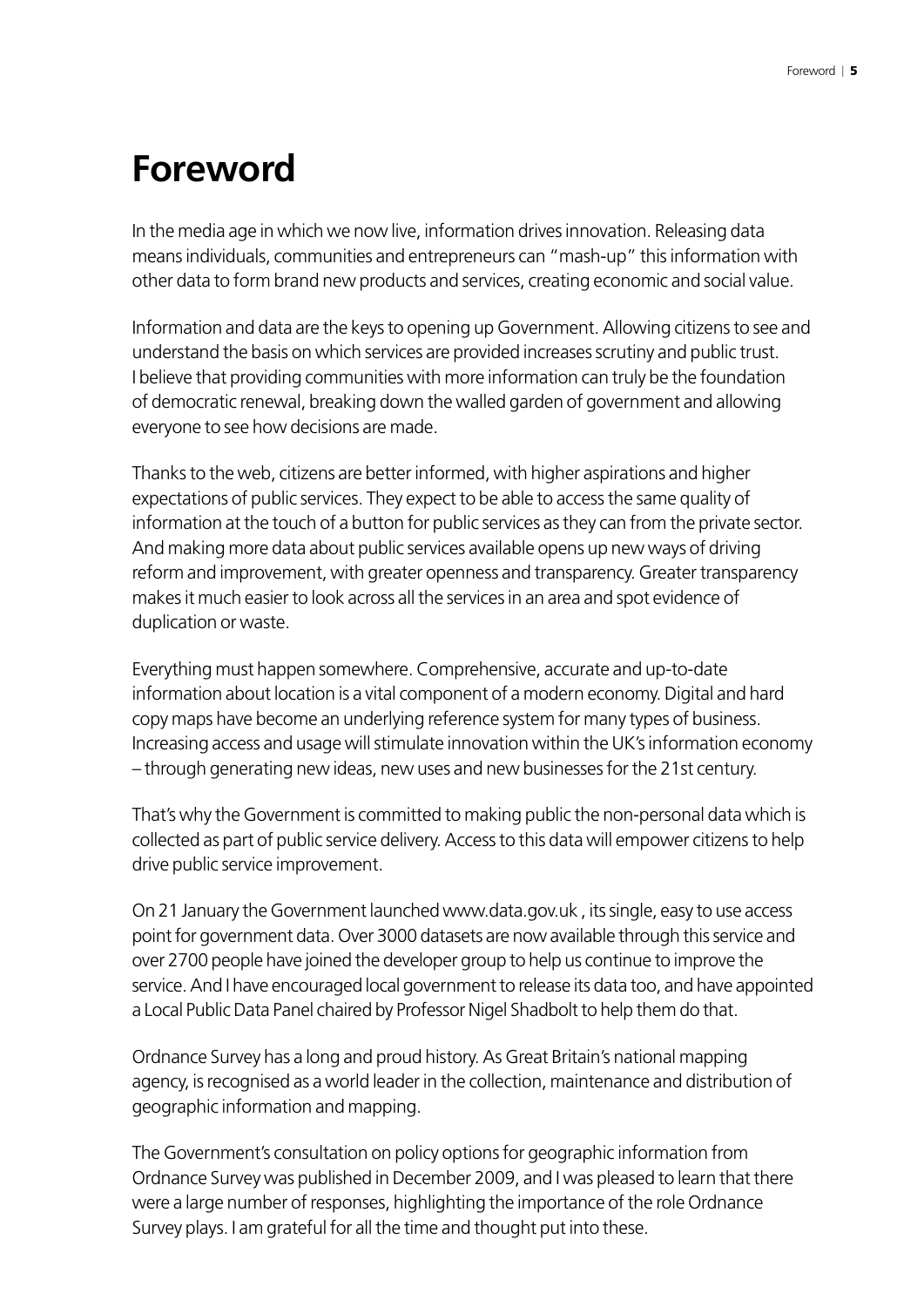Following this consultation, I am very pleased to confirm that we will be releasing a suite of Ordnance Survey products that, from 1 April this year, will be available to everyone free for use and re-use, including commercial re-use. And Government also wants to improve the way that the whole public sector uses Ordnance Survey data, moving towards just one agreement which simplifies and streamlines the way that all our public organisations can work together to deliver the best services for our citizens.

The release of Ordnance Survey data will give citizens and companies free access to some of Ordnance Survey's world renowned datasets, creating infinite opportunities for businesses and communities to innovate and succeed. Our vision is that this will provide the inspiration for more innovative public services, and for the information-based businesses of the future.

I firmly believe that the release of this Ordnance Survey data marks a new era in how we will all be able to understand and communicate location and place.

**John Denham Secretary of State for Communities and Local Government**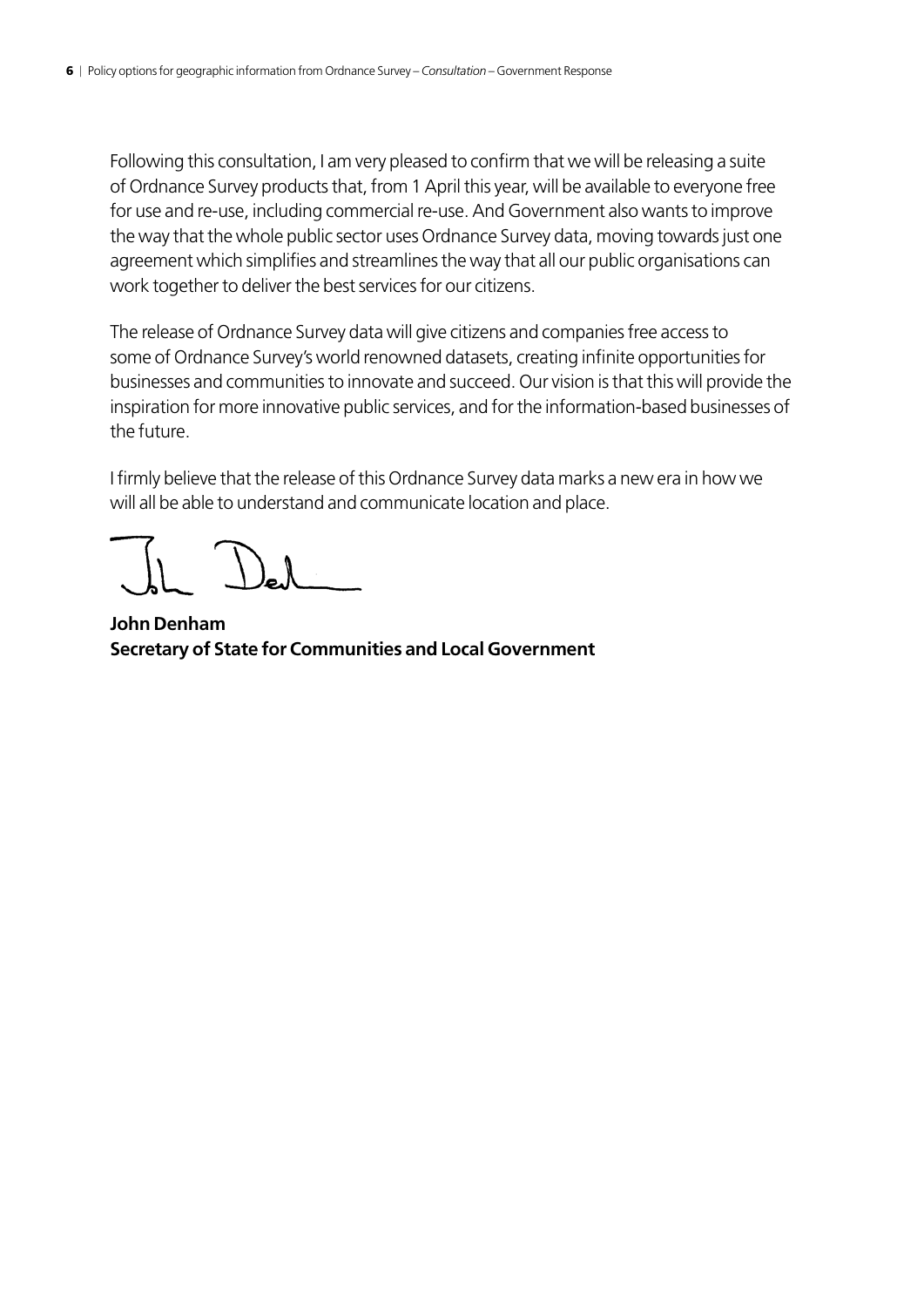## <span id="page-6-0"></span>**Executive Summary**

On 17 November 2009 the Prime Minister set out proposals to make certain Ordnance Survey datasets available for free and without restriction on re-use, and government issued a consultation on policy options for geographic information from Ordnance Survey on 23 December 2009. The purpose of the consultation was to seek views and comments on how government could best implement such a proposal, in the context of other strategic options for Ordnance Survey and the wider geographic information market.

Government has considered the many responses to its consultation. Responses were received from a varied range of stakeholders including businesses, trade bodies, industry experts, public sector bodies and individuals involved with, or with an interest in, the UK geographic information market.

A wide range of views were expressed in response to the consultation, although a clear majority (68%) of respondents agreed that at least some Ordnance Survey data should be made available for free.

The consultation set out three possible options for the future of Ordnance Survey. There was no clear consensus on which policy option of those set out is the favoured one. In light of consultation responses government has decided to pursue a modified approach. This is outlined below.

### Release of data for free

In response to this support, government will release a range of Ordnance Survey data and products for free on 1 April 2010, known as OS OpenData™. The datasets to be released are those set out in the original consultation document as the Free package, with the following changes:

- replacement of 1:25 000 and 1:50 000 Scale Colour Raster products with OS VectorMap District
- addition of OS Locator™ and Land-Form PANORAMA to the product list
- replacement of Code-Point by Code-Point Open, which provides accurate locations for 1.7 million postcodes in England, Scotland and Wales.

Full details of the products to be released are set out in the main body of this consultation response.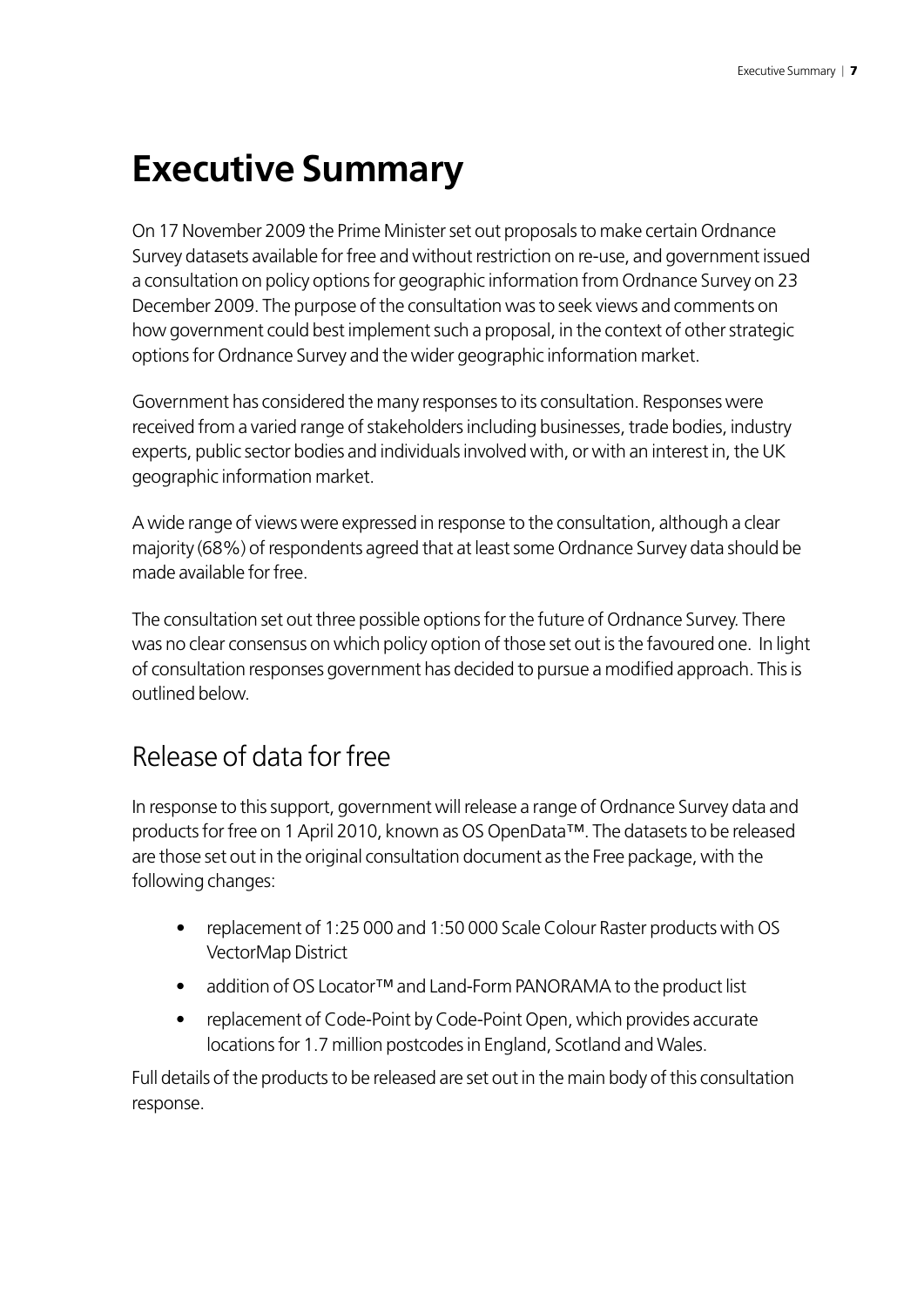The modifications to the data to be released have been made in order to:

- meet the most important needs identified by consultation respondents
- maximise the ability to make best use of other public data released under the Making Public Data Public initiative
- reduce the impact on existing market participants, in light of consultation feedback
- ensure that core reference information is freely available while protecting the ability of all market participants, including the Ordnance Survey, to add value
- ensure that Ordnance Survey continues to provide high-quality products and services to those customers, including government, who need them
- ensure the sustainability of Ordnance Survey paper maps
- meet affordability criteria; and
- ensure a sustainable business model for Ordnance Survey.

### Public Sector Mapping Agreement

A significant number of consultation responses reinforced Ordnance Survey's role as the national mapping agency and provider of the definitive 'MasterMap' of Great Britain, referencing the organisation's unique history and high-quality data. Respondents also commented on the restrictions or complications involved in sharing data between different parts of the public sector, including between organisations involved in the different types of collective procurements.

Government's intention is therefore to move to a commercial relationship with Ordnance Survey to provide products and services to government, and, subject to discussions, the entire public sector, under a centrally funded Public Sector Mapping Agreement. Provision of a Public Sector Mapping Agreement would allow government to make geographic information provided by Ordnance Survey, including high specification OS MasterMap products, free at the point of use for public sector bodies, and subject to no limits on re-use when used internally within the public sector for public sector activities. This would cover all the definitive national datasets that the public sector needs in order to provide vital and valuable services to the public. Subject to discussions, this change will come into effect on 1 April 2011.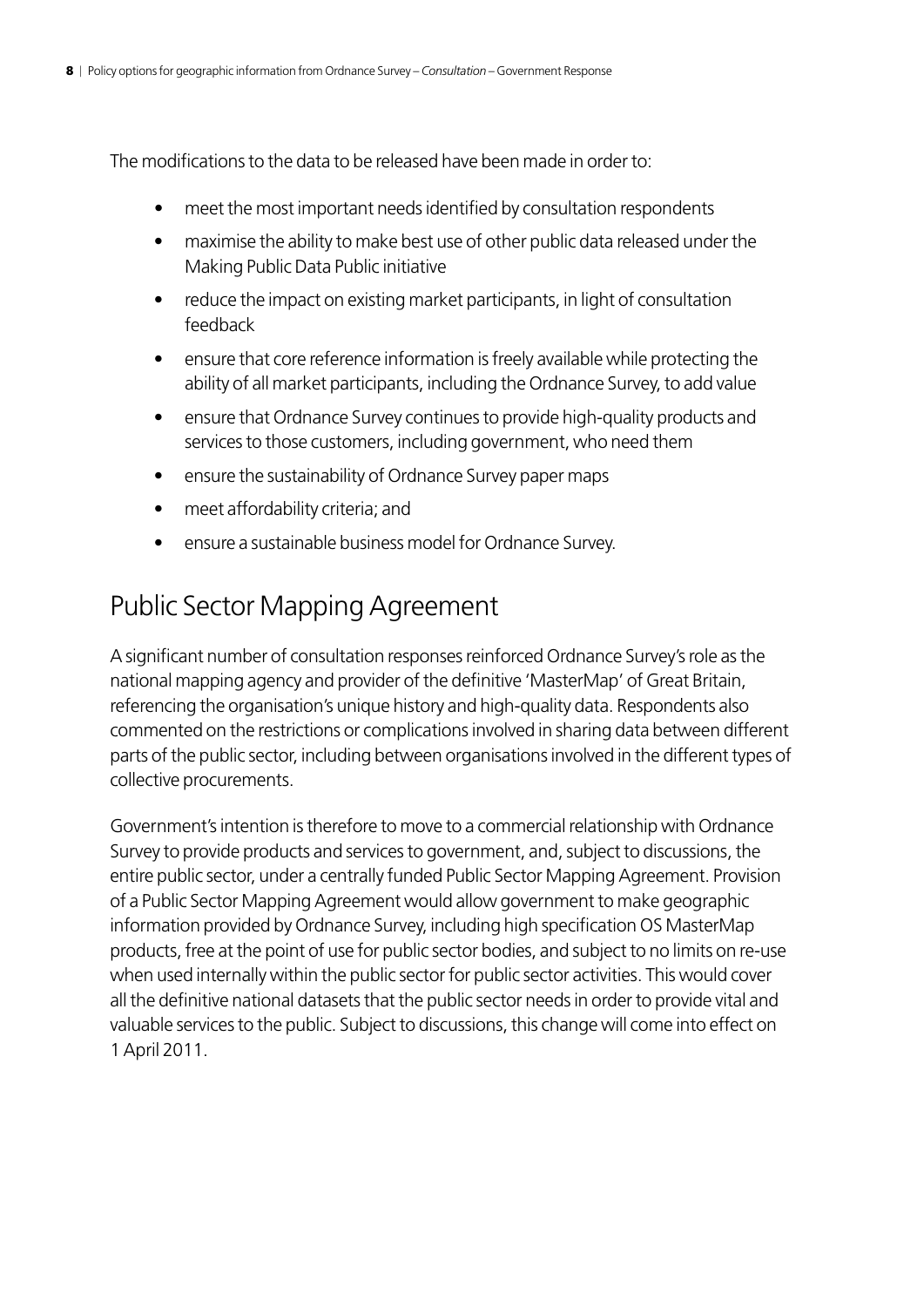## Ordnance Survey Licensing

Ordnance Survey will also be proposing changes to the derived data policy for the commercial sector, including 'Free To Use' data, as part of its work on revised pricing and licensing. Ordnance Survey, The National Archives and the Cabinet Office will also work together to ensure that derived data issues do not unnecessarily impede the release of public datasets by other public bodies, balancing the significance of the data taken, the impact of release of any dataset on Ordnance Survey's commercial business and that of its partners, and any legal or regulatory consequences for Ordnance Survey. This reflects concerns expressed in the consultation responses about licensing of Ordnance Survey products, and in particular derived data.

### **INSPIRE**

Government has also asked Ordnance Survey to take on the technical delivery role of the services that are required to meet Britain's obligations under INSPIRE, which is an EU Framework Directive seeking to introduce greater harmonisation, interoperability and wider access to public sector electronic spatial information across Europe.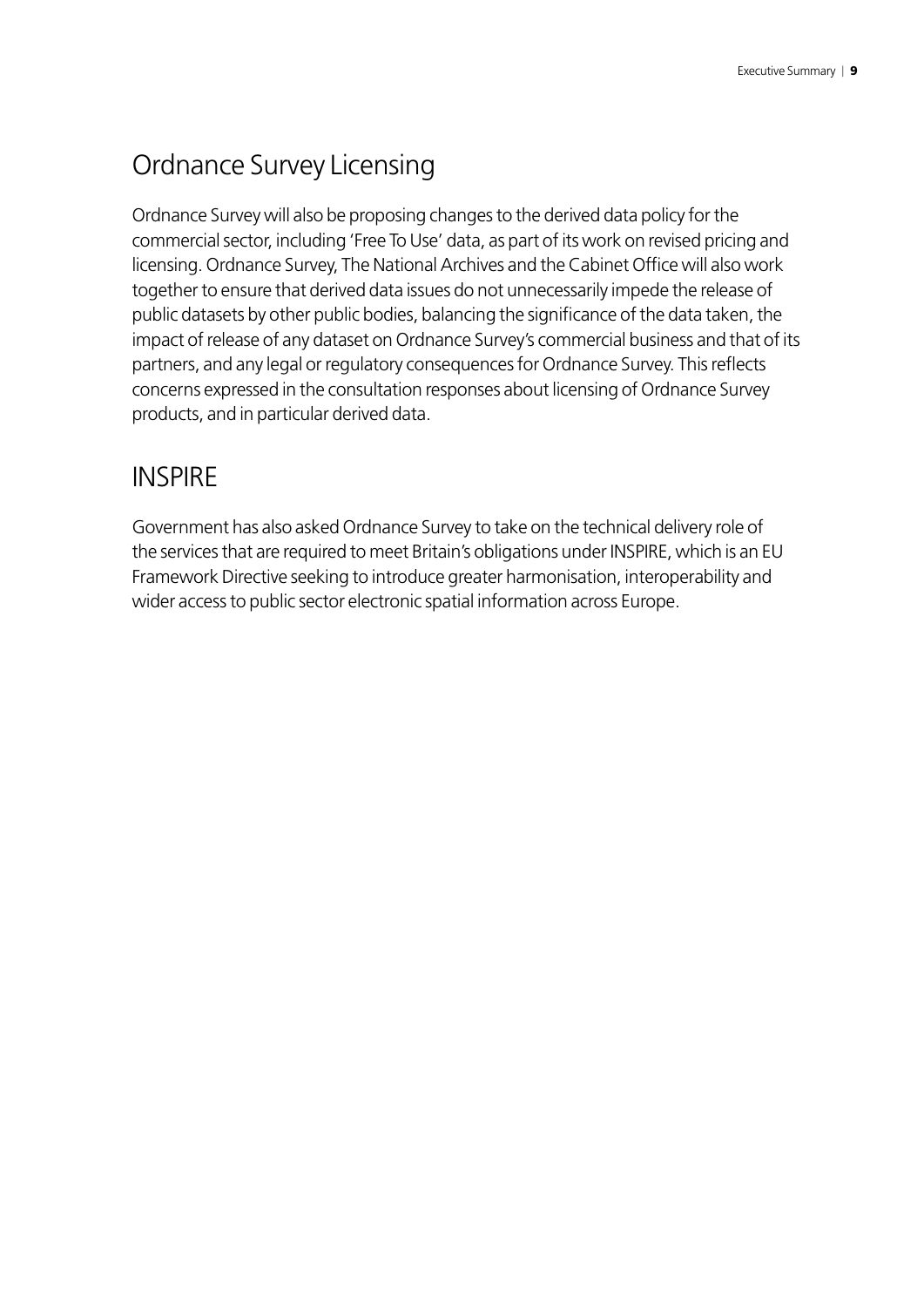## <span id="page-9-0"></span>**Introduction**

- 1.1 On 23 December 2009, the Government published a consultation paper on policy options for geographic information from Ordnance Survey. The purpose of this consultation was to seek views about how to best implement proposals made by the Prime Minister on 17 November 2009, to make certain Ordnance Survey datasets available for free with no restrictions on re-use. The consultation document, this government response and the final economic impact assessment are available at: www.communities.gov.uk/publications/corporate/ordnancesurveyconresponse
- 1.2 On 17 November 2009, the Prime Minister set out his vision for the role of public data and information in the delivery of Smarter Government. This was one of an accountable and transparent government, empowered citizens with better public services and a thriving private sector market based on the data that government produces.
- 1.3 Location information is a vital part of that vision, and is a key reference tool by which other data is understood. *Place Matters: the Location Strategy for the United Kingdom* set out the importance of location information to government and the wider economy on the principle of 'collect once, use many times'. It focuses on joining up, and integrating, information from many public sector sources within a consistent reference framework. The strategy also underpins the delivery of the UK's obligations under the European INSPIRE Directive, which sets out a general framework for a geographic information infrastructure, within the EU, for the purposes of environmental policies.
- 1.4 In light of this, government developed a number of strategic options for Ordnance Survey, as set out in the consultation document. These were based on government's aspiration to release certain datasets for free re-use while recognising that a solution needed to be identified which provided a sustainable operating model for Ordnance Survey and the broader UK geographic information (GI) market, in the context of rapid advances in technology.
- 1.5 This document is the Government's response to the consultation.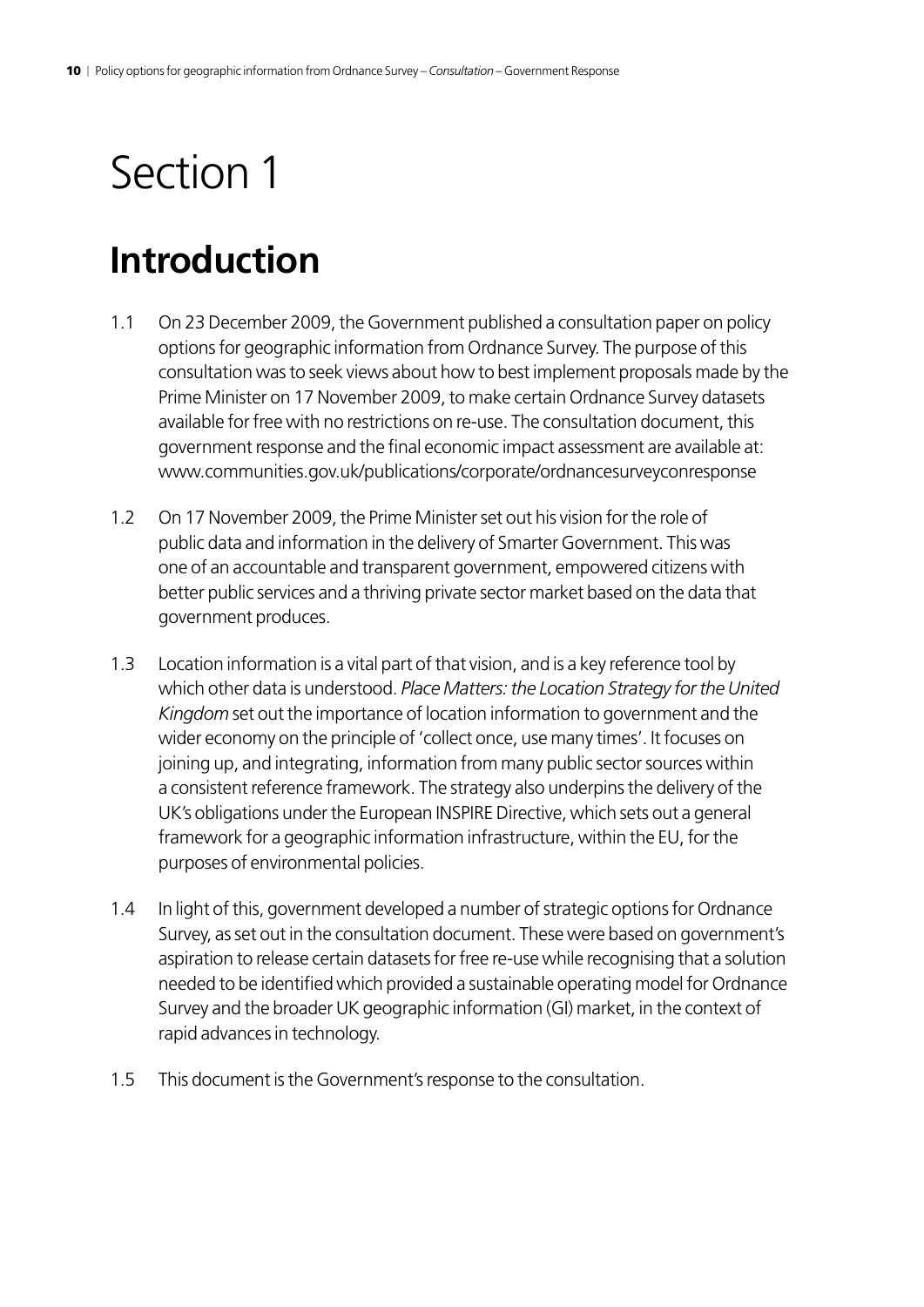## <span id="page-10-0"></span>**The Consultation Process**

- 2.1 The consultation was conducted between 23 December 2009 and 17 March 2010. The consultation asked 12 specific questions covering a range of issues. The consultation questions are attached at Annex A.
- 2.2 The consultation launch was supported by a press notice, and was reported in a number of online newspapers and other websites. Copies of the consultation document were sent to key stakeholders and placed onto the Department for Communities and Local Government (CLG) website at: www.communities.gov.uk/publications/corporate/ordnancesurveyconsultation
- 2.3 The consultation covers matters reserved to the United Kingdom Government concerning Ordnance Survey Great Britain. Scotland has separate arrangements with Ordnance Survey for provision of mapping data and GI information; however England, Scotland and Wales are covered by the remit of this consultation.
- 2.4 Over the period of the consultation a total of 441 formal responses to the consultation were received. Figure 1 shows a breakdown of responses by type of respondent (based on information provided in consultation response). These varied from a large number of interested individuals, to industry partners and competitors, to local authorities and other local user groups. A list of those respondents can be found at Annex B.

| Figure 1 - Responses by sector |                        |               |
|--------------------------------|------------------------|---------------|
| <b>Type of Respondent</b>      | <b>No. Respondents</b> | $\%$          |
| <b>Business Customer</b>       | 30                     |               |
| Government Customer            | 27                     | 6             |
| Local Authority                | $46 + 1$ (LGA)         | 11            |
| Local and Interest Groups      | 53                     | 12            |
| Developer                      | 8                      | $\mathcal{P}$ |
| Personal                       | 218                    | 49            |
| <b>Industry Partner</b>        | 26                     | 6             |
| Industry Competitor            | 11                     | $\mathcal{P}$ |
| Industry Other                 | 21                     | 5             |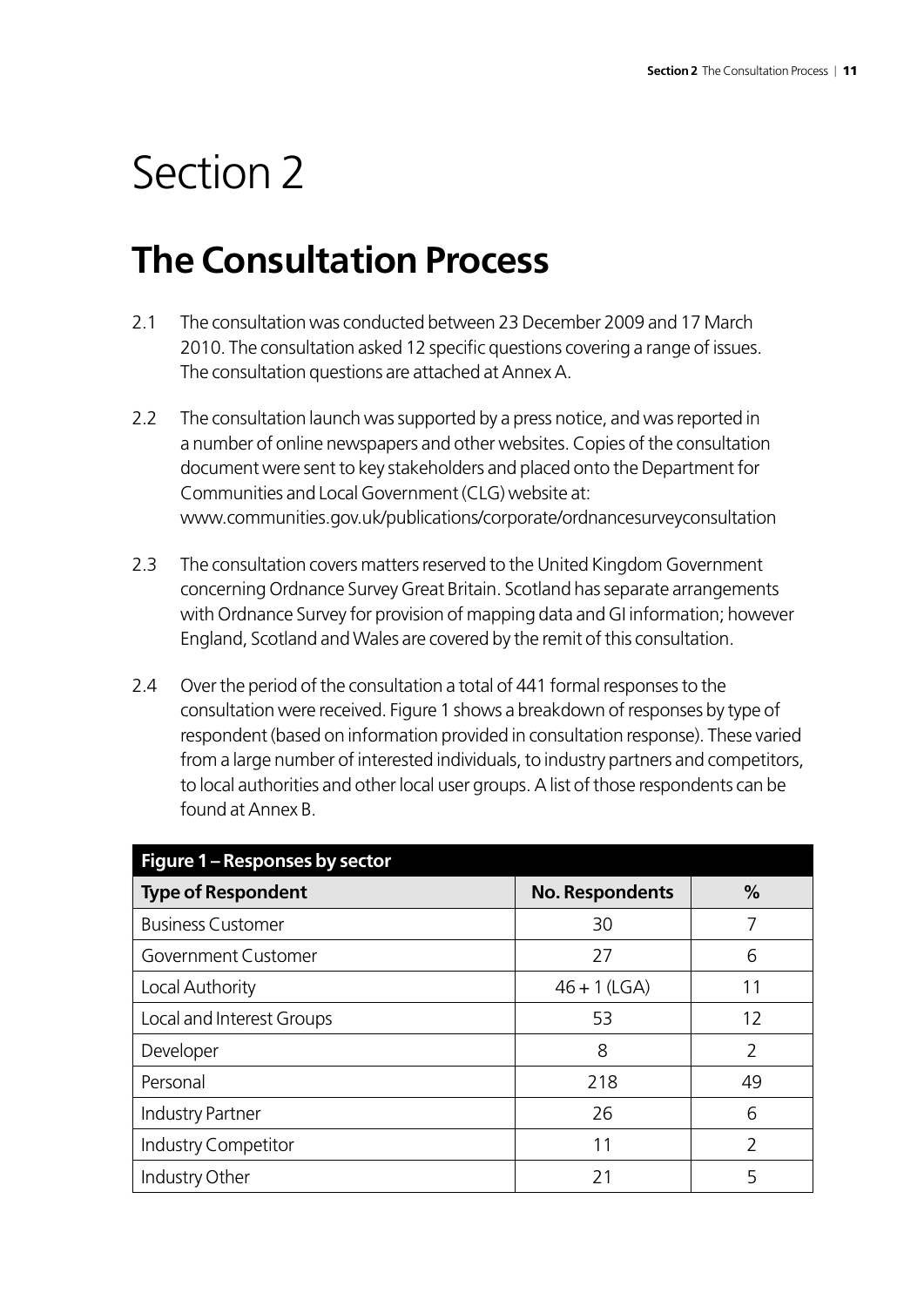- 2.5 Consultation responses have been reviewed and analysed by government officials. Responses were analysed as they were received during the consultation process, and all those which were received by the consultation deadline have been taken into account in government's response. Some of the comments and observations made have also been quoted in this document as representative of the thoughts and views coming from respondents.
- 2.6 To supplement the consultation process, government officials held a series of meetings with a small number of interested organisations, detailed in Annex B. The points raised in these meetings have also been taken into account in this consultation response.
- 2.7 This consultation response seeks to reflect the views offered, although it is not possible to describe all the responses in detail in this paper. The Government is grateful for all the consultation responses received, and will continue to draw on them in formulating future strategy and policy for Ordnance Survey.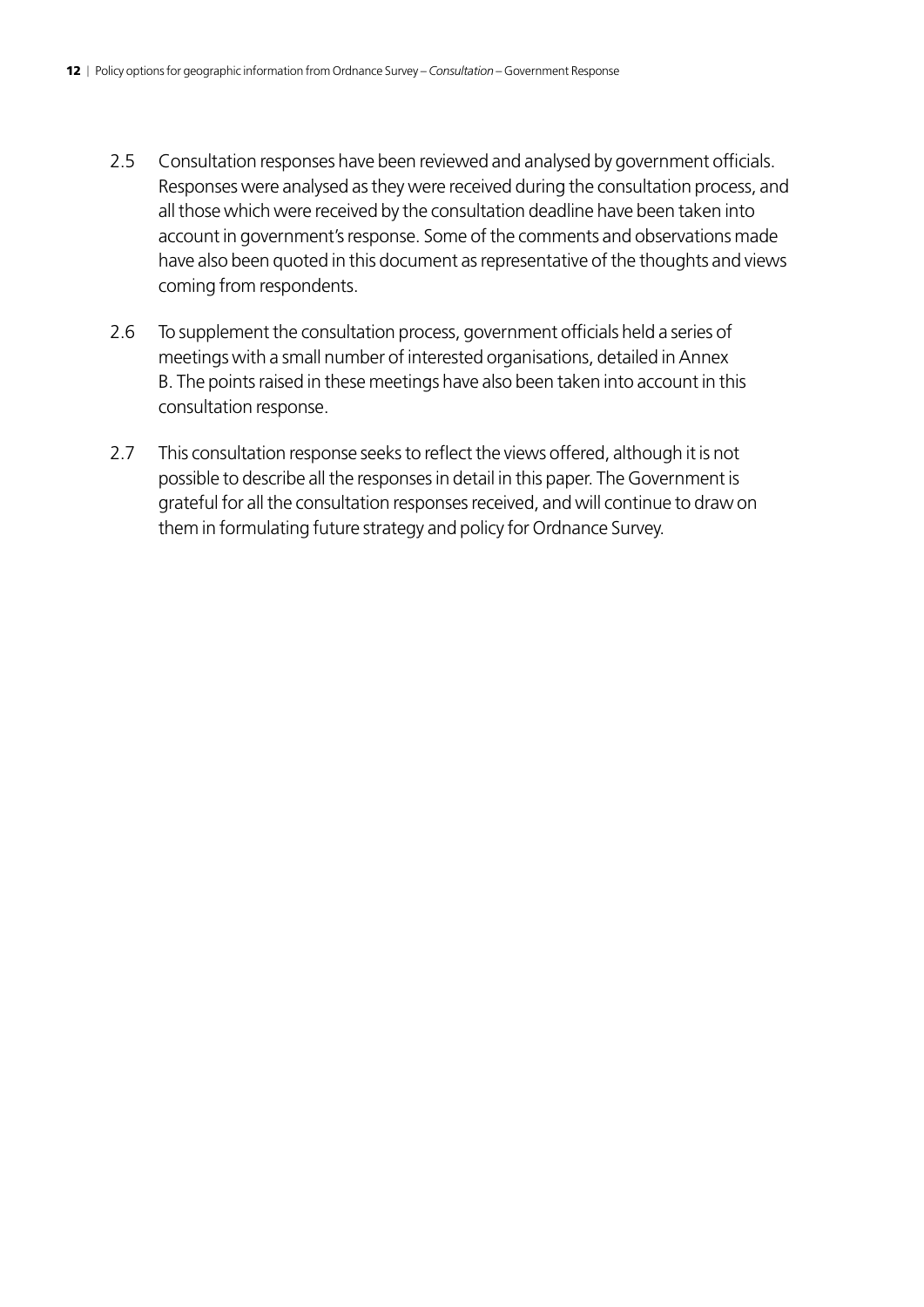## <span id="page-12-0"></span>**Government Response**

### Introduction

3.1 In our consultation document we set out three possible options for the future operating model of Ordnance Survey. These are outlined below.

#### **Option 1: Current business strategy**

- Ordnance Survey continues to deliver its current business strategy as announced in April 2009.
- Ordnance Survey would continue to simplify its licensing framework, maintain and expand the OS OpenSpace service; deliver cost reductions; and would unwind in the medium-term some of the tariff imbalances between the public and private sectors.
- This model does not propose a dataset funded by government to be free at the point of use.

#### **Option 2: Release of licensing constraints on large-scale data**

- Customers would be able to use and re-use large and smaller scale data for free and without restriction.
- A substantially different model would be needed a fully subsidised data collection and maintenance business is likely to result, requiring significant government funding; product development and distribution activities would be split out and operate in a fully competitive environment.

#### **Option 3: Staged transition from current business strategy**

- The current integrated structure would be maintained, with five additional changes: a set of products would be released for free and with no restrictions on re-use; tariffs for high specification data between the public and private sector would be rebalanced; organisational change would be accelerated; customer relationships and the ownership function would be strengthened.
- Long-term government funding would be put in place to enable these changes to occur.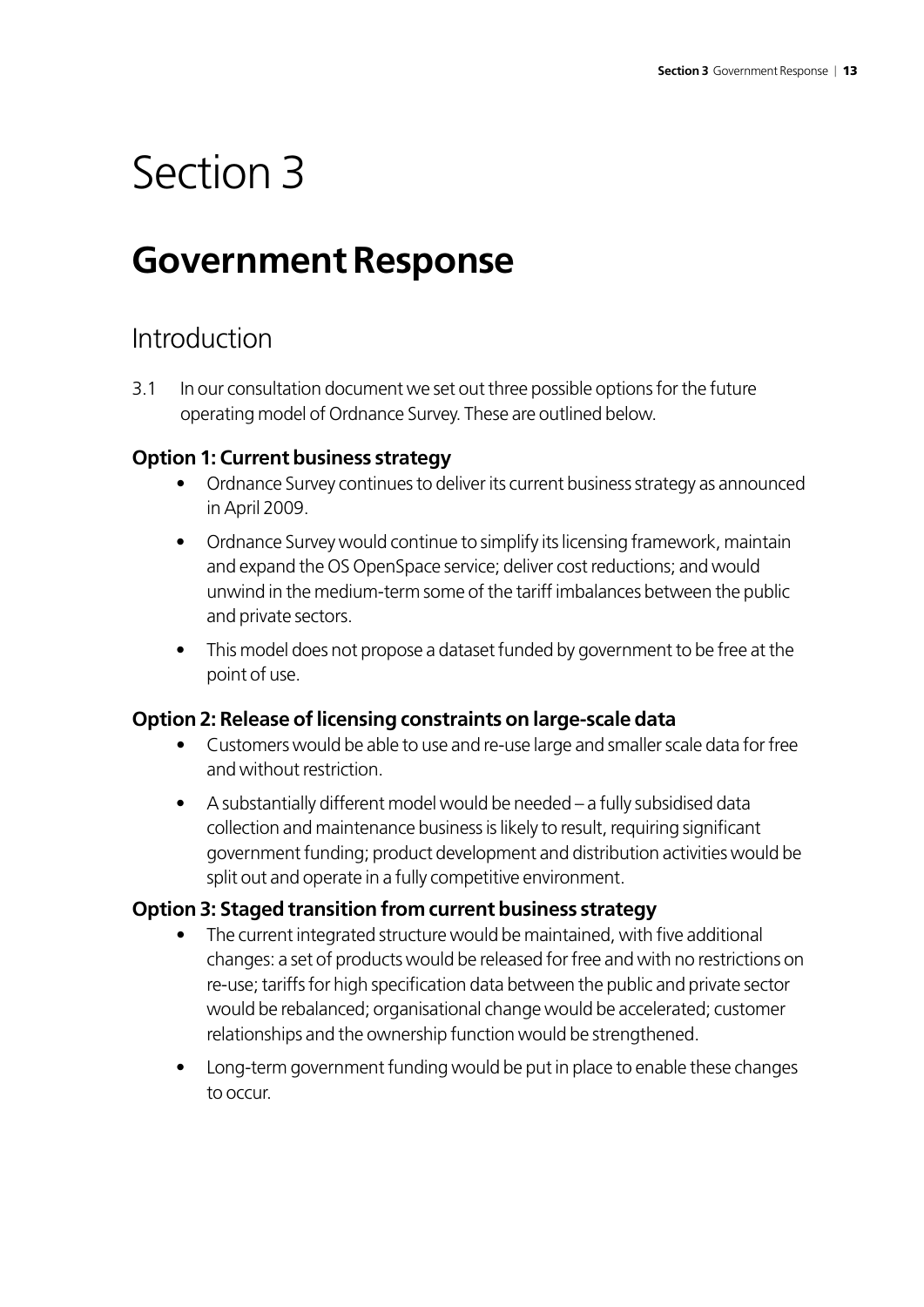- 3.2 The consultation document proposed the following datasets be included in 'Ordnance Survey Free', a package of products to be made available free at the point of use, without restrictions on re-use:
	- OS Street View® (a 1:10 000 scale raster product)
	- 1:25 000 Scale Colour Raster
	- 1:50 000 Scale Colour Raster
	- 1:50 000 Scale Gazetteer
	- 1:250 000 Scale Colour Raster
	- Miniscale® (a 1:1 000 000 scale raster product)
	- Code-Point®
	- Boundary-Line™
	- Meridian<sup>™</sup> 2
	- Strategi<sup>®</sup>
- 3.3 The consultation set out the benefits, issues and implications for partners, distributors and competitors associated with each of the options.

### Our response

- 3.4 In line with the Prime Minister's announcements on 17 November 2009, and the Making Public Data Public agenda, the Government's objectives with respect to proposals for changes in the way geographic information from Ordnance Survey will be provided and funded are to:
	- increase the transparency of government
	- empower citizens by giving them the accurate information they need to choose and personalise their public services; and
	- create new social and economic value within the framework of Digital Britain.
- 3.5 Government has considered the wide range of views expressed in response to the consultation document. It is clear that different stakeholders have different, and sometimes conflicting, objectives. Moreover the views expressed cover a variety of wider issues about geospatial information in the UK, and these are sometimes themselves conflicting. The Government is grateful for all the consultation responses received, and will continue to draw on them in formulating future strategy and policy for Ordnance Survey.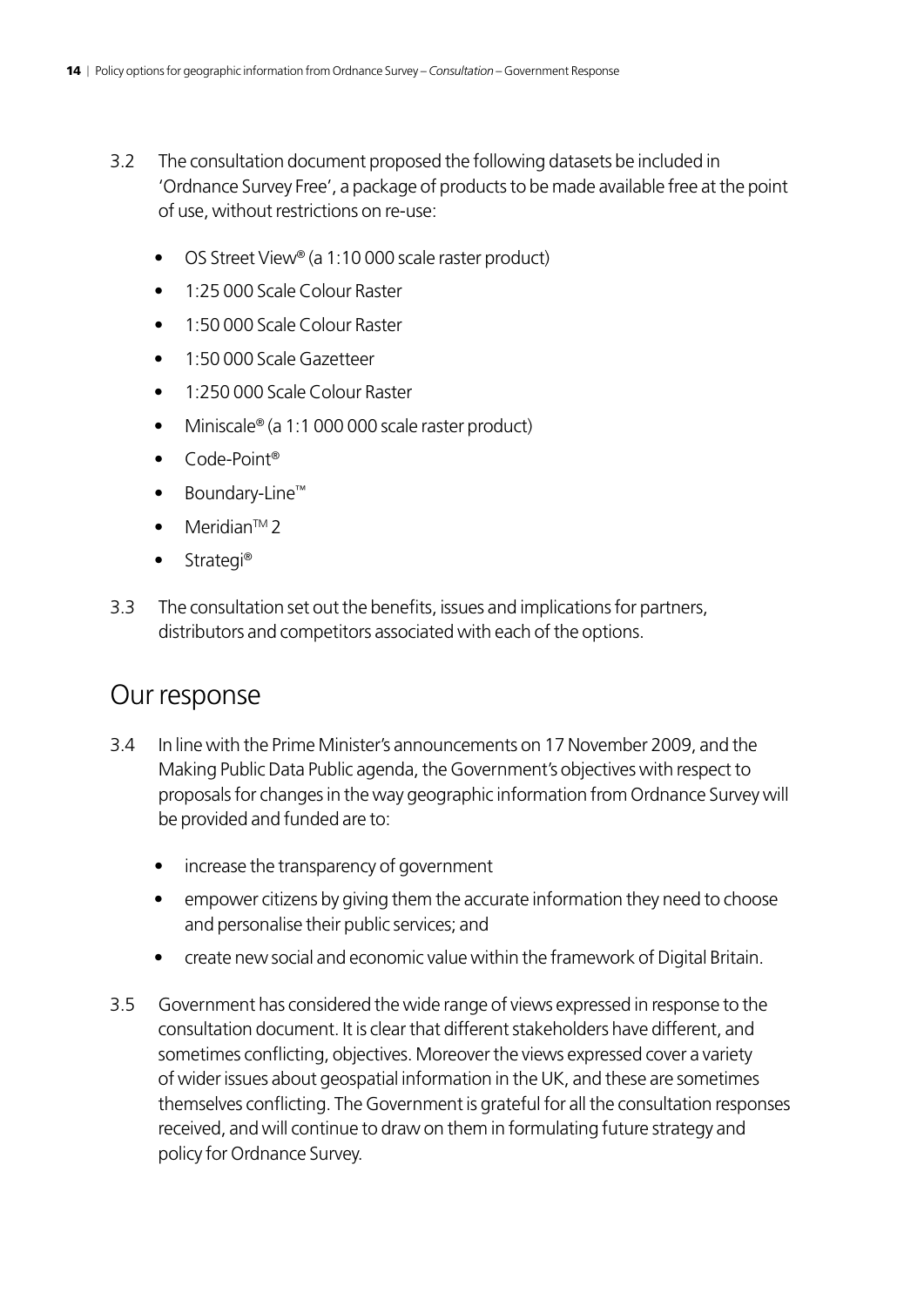3.6 The consultation set out three possible options for the future of Ordnance Survey. There was no clear consensus among respondents on which policy option of those set out is the favoured one. In light of consultation responses government has decided to pursue a modified approach. This is outlined below.

#### **Release of data for free**

- 3.7 There was strong support in the consultation responses for the opening up of at least some data, with 300 (68%) respondents indicating that they support the release of some or all Ordnance Survey data for free use and re-use by all. Taking account of the views expressed, government has decided that a modified package of the products set out in Section 7 of the consultation document will be made available for free. This modified set will:
	- meet the most important needs identified by the respondents
	- maximise the ability to make best use of other public data released under the Making Public Data Public initiative
	- reduce the impact on existing market participants, in light of consultation feedback
	- ensure that core reference information is freely available while protecting the ability of all market participants, including the Ordnance Survey, to add value
	- ensure that Ordnance Survey continues to provide high-quality products and services to those customers, including government, who need them
	- ensure the sustainability of Ordnance Survey paper maps
	- meet affordability criteria; and
	- ensure a sustainable business model for Ordnance Survey.
- 3.8 The modified package of datasets to be released has been named OS OpenData™. This will provide access to a set of Ordnance Survey products free of charge and without restrictions on use and re-use. We believe that OS OpenData will:
	- make available a number of datasets including topographic mapping (at different scales including ground height information), geographic names, postcodes, streets, and administrative boundaries
	- improve transparency, accountability and efficiency within government
	- improve citizen empowerment by providing information which individuals and local communities can combine (or 'mash-up') with various other government data to produce results in a map form about their community and public services; and
	- enable innovation in the private sector providing the potential for new products and services to be developed, and new firms to enter the value-added GI market.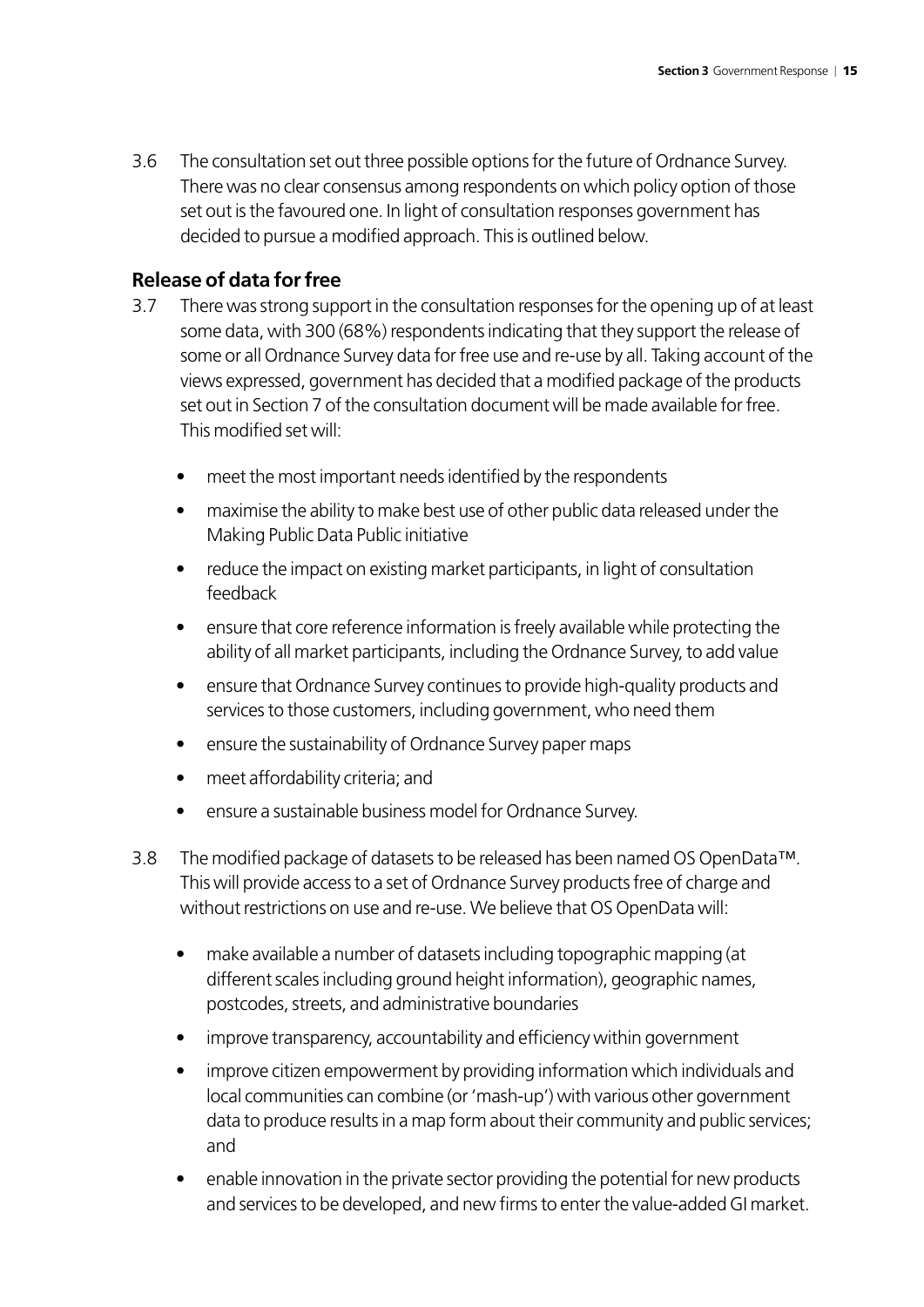- 3.9 The products that are released as part of OS OpenData will continue to be maintained by Ordnance Survey to a high and consistent standard. To ensure the product set remains relevant and continues to fulfil its objectives, it is envisaged that this product set will be reviewed periodically by an expert panel appointed by government and reporting to CLG Ministers.
- 3.10 Ordnance Survey will continue to commercially licence its products outside of the OS OpenData dataset, and will also have the right to supply the data underlying OS OpenData products under alternative licences.
- 3.11 The specification of OS OpenData is set out below:
	- OS Street View®
	- 1:50 000 Gazetteer
	- 1:250 000 Scale Colour Raster
	- OS Locator<sup>™</sup>
	- **Boundary-Line™**
	- Code-Point® Open
	- Meridian™ 2
	- Strategi<sup>®</sup>
	- MiniScale®
	- OS VectorMap™ District (available 1 May 2010)
	- Land-Form PANORAMA®
- 3.12 This package has some differences to the 'Ordnance Survey Free' package outlined in Section 7 of the consultation document. The specific changes compared to the Ordnance Survey Free package set out in the consultation are:
	- The replacement of 1:25 000 and 1:50 000 Scale Colour Raster products with OS VectorMap District. This dataset is a new product within the OS VectorMap family and is available in both raster and vector formats. It is designed to be a flexible and customisable product specifically designed for use on the web. It will enable developers to select, customise and modify maps to their specific requirements. This change addresses two concerns expressed by respondents about both the inclusion of 1:25 000 and 1:50 000 raster products. These were the potential damage to the national coverage of Ordnance Survey Landranger and Explorer paper maps and the absence of a mid-scale vector product to enable further innovation by developers. The changes will therefore increase the economic benefit of OS OpenData.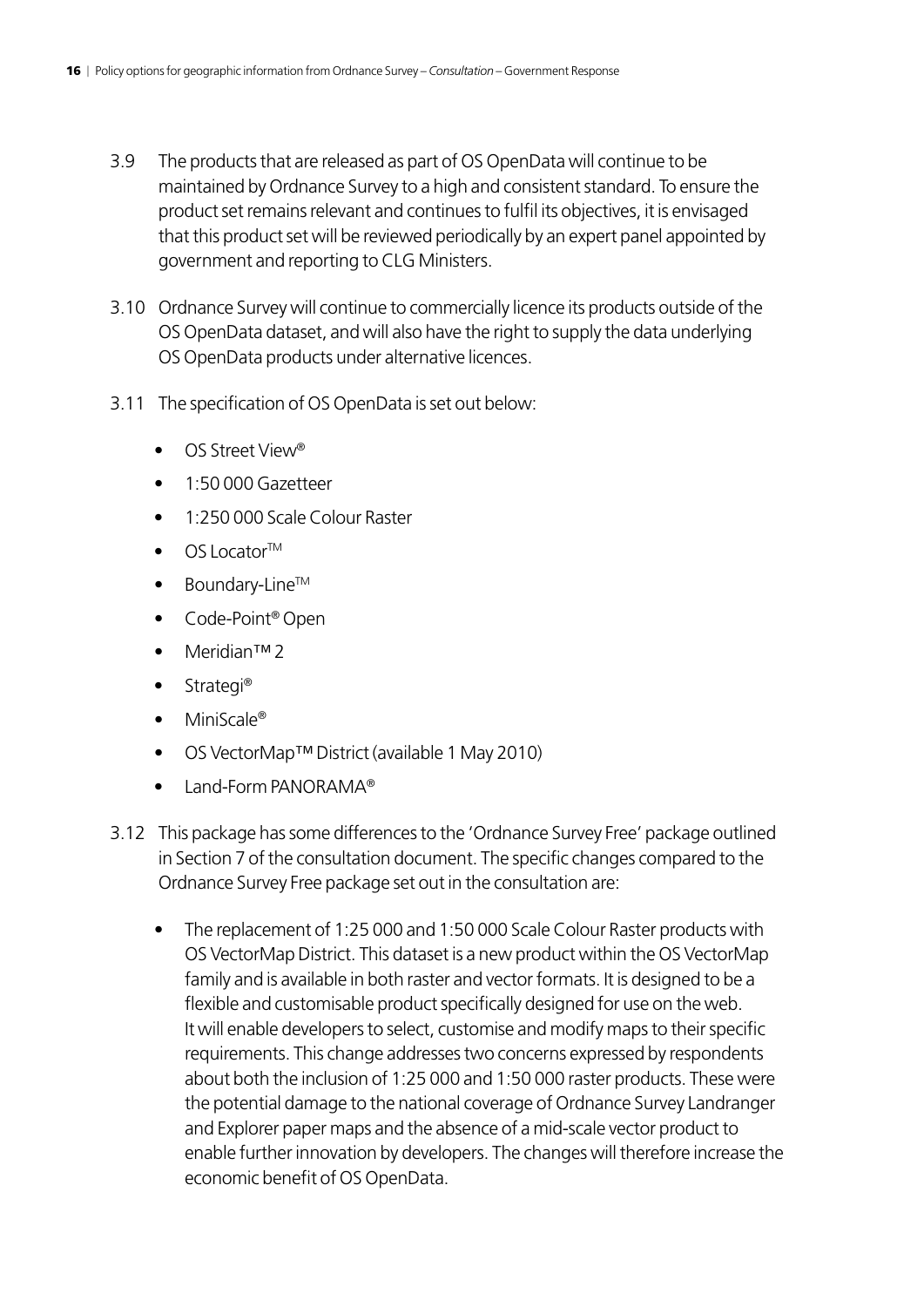- OS Locator™ is an additional product which will be released. Used in conjunction with 1:50 000 Gazetteer it provides the complete range of named places, and when overlaid on OS StreetView enables simple search and display of all streets in Great Britain. The additional benefit of including this dataset is that it has been designed to allow users to refine searches of road names or numbers by providing additional reference to local, recognised geographies. OS Locator adds local information to discrete sections of road, allowing users to search by units such as localities, settlements, local authorities and both the 5km by 5km and 10km by 10km British National Grid tile references. As a reference dataset it enables developers to link across to other datasets and re-use it in conjunction with other mapping and government data.
- The inclusion of Code-Point Open in place of Code-Point. The Code-Point Open product provides accurate locations for 1.7 million postcodes with additional information including two health regions and four administrative division codes. It has been developed and included in OS OpenData in order to provide the data that developers need to be able to accurately locate postcode unit centres enabling applications where a location is required such as demographic analysis, crime statistics, end to end journey planning, 'find your nearest' and epidemiology. Codepoint Open will only cover England, Wales and Scotland, in line with the responsibilities of the Ordnance Survey and the other datasets in OS OpenData.
- Land-Form PANORAMA has also been added to the product list. A number of respondents thought this product would be a valuable addition to the free product set. Land-Form PANORAMA is a 1:50 000-derived digital height product. It can be used to produce 3-D visualisation and images and is used for some urban and rural planning and environmental impact assessments. It provides as data the relief information represented in the landscape at 1:50 000 scale.
- 3.13 Except where otherwise specified OS OpenData products will be available from 1 April 2010 in hard media and as an on-line service at www.ordnancesurvey.co.uk/ opendata In addition OS OpenData will include an on-line viewing service of a selection of the OS OpenData topographic products.
- 3.14 A long-term funding arrangement is a pre-requisite for any changes to be viable. Central government has negotiated a commercial agreement with Ordnance Survey for the licence for OS OpenData and for its ongoing maintenance. As set out above, this licence will allow the data to be used and re-used for free by the public, including for commercial use.
- 3.15 In support of both the Making Public Data Public initiative and the growth of semantic web technologies, Ordnance Survey will develop a service to enable Ordnance Survey TOIDs (unique identifiers for geographical objects) to be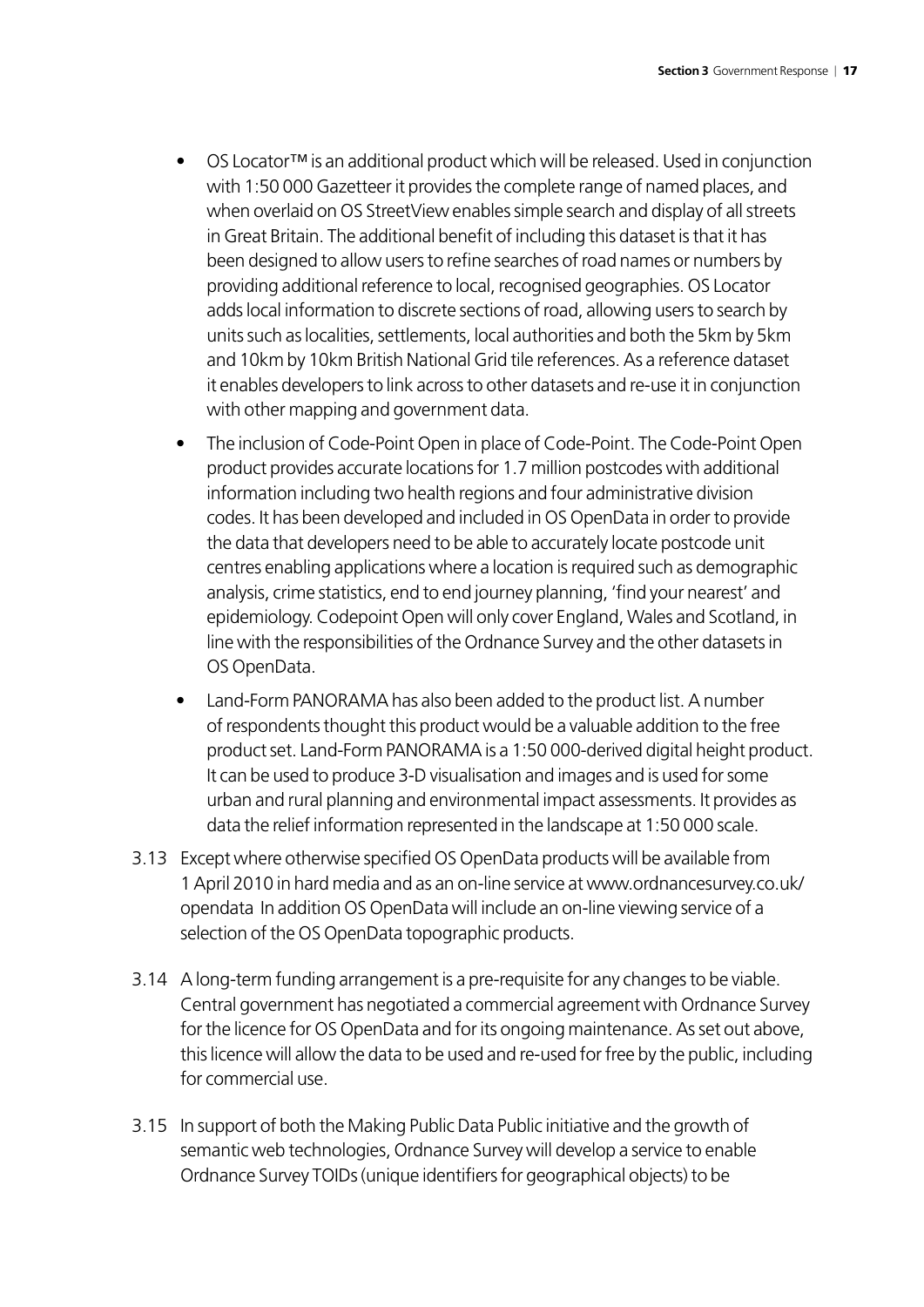referenced and located. This service will be free, subject to limits on excessive use, and the TOIDs from it will be free to re-use. The details and timing of this service are being developed.

#### **Public Sector Mapping Agreement**

- 3.16 A significant number of consultation responses reinforced Ordnance Survey's role as the national mapping agency and provider of the 'MasterMap' of Great Britain, referencing the organisation's unique history and high-quality data and the resultant benefits for government and the economy from Ordnance Survey maintaining the definitive mapping services for the country. Some compared the position of Great Britain very favourably with the US, which does not have such a body. Government is keen to capture for all the benefits of this national infrastructure asset by changing the way it purchases and uses Ordnance Survey data.
- 3.17 From 1 April 2011, the Government's intention is to enter into a commercial relationship with Ordnance Survey to provide products and services to government, and potentially the whole public sector, under a centrally-funded Public Sector Mapping Agreement, subject to discussions with relevant stakeholders. Government's preference is to obtain all its underlying core, national geography data and mapping services in this arrangement, whilst leaving open the ability for organisations in the private sector to separately add further value to Ordnance Survey's core product sets. A more detailed transition plan will be published by government in June, and stakeholders will have the opportunity to provide feedback on those more detailed plans at that time.
- 3.18 This change reflects comments from a number of consultation responses, which set out the following related points around use of Ordnance Survey products by public sector bodies:
	- There is concern about the restrictions or complications involved in sharing data between different parts of the public sector, including between organisations involved in the different types of collective procurements. For example full data sharing is only allowed between signatories of the Pan-Government Agreement (PGA), the Local Government's Mapping Services Agreement (MSA) and the Ambulance Trust's NHS collective agreement when the data is derived from a product that occurs in all three agreements. If central government, for example, wished to share 1:25 000 Scale Colour Raster with a local authority it would need to establish whether the local authority was bi-laterally licensed for that product, which does not form part of the MSA.
	- Some respondents questioned the current process by which the whole public sector obtains data and mapping services from Ordnance Survey. A number of local authorities observed that the current situation was costly due to the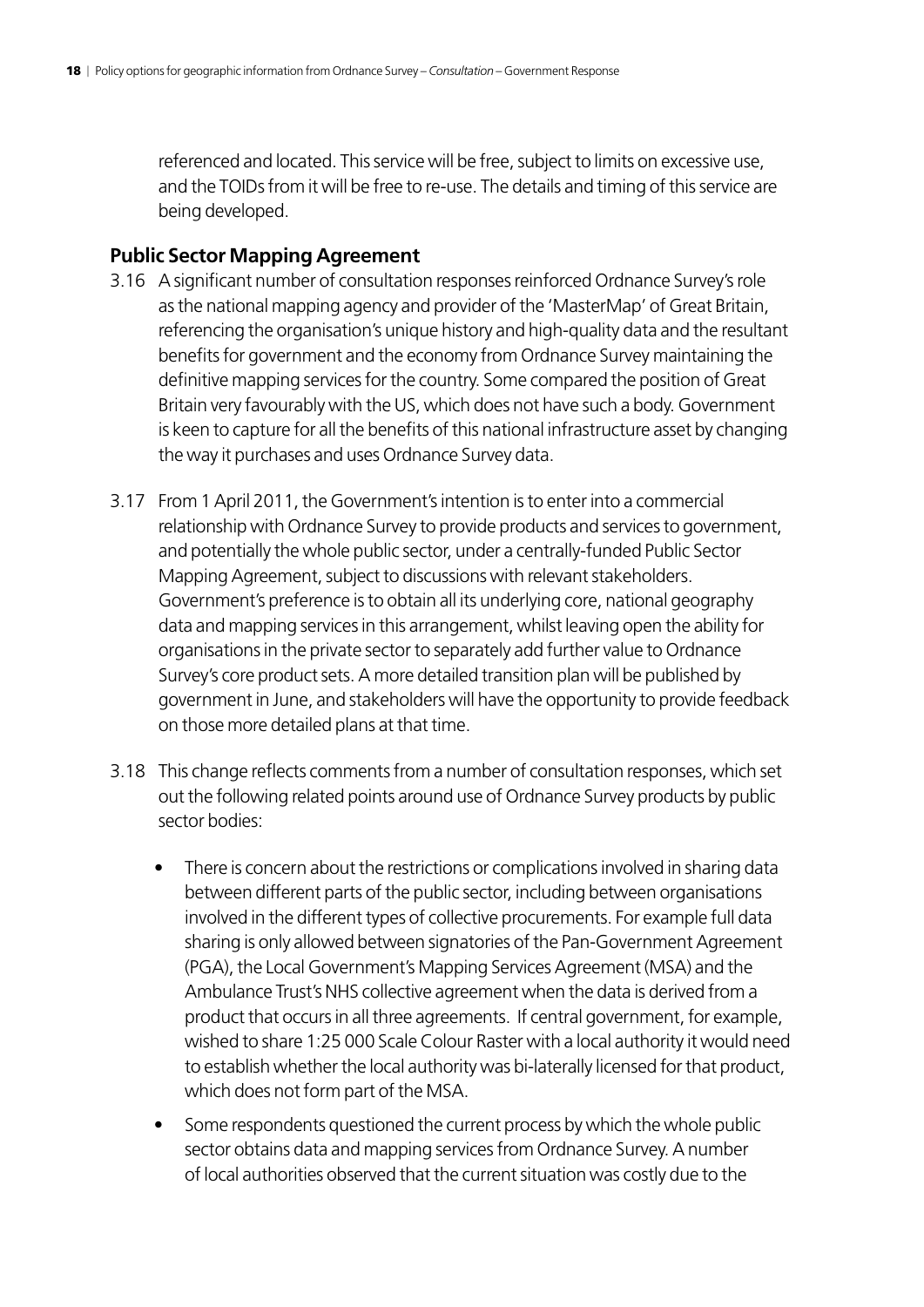commercial and legal negotiations involved, largely as a result of procurement processes and licensing issues. They saw this increasing over time if no changes were made.

- Local authorities identified some benefit in terms of cost savings as a result of the removal of licensing fees from the free set of products. However, they also noted that by far the greatest cost was associated with the provision of high specification data.
- 3.19 Moving towards a Public Sector Mapping Agreement would bring significant operational and value for money benefits. It would:
	- avoid the inefficient costs of running complex procurement processes for services provided by a Crown agency to other bodies within the public sector;
	- facilitate the removal of existing restrictions on the use and re-use of government data between public sector bodies;
	- align England and Wales with the approach in Scotland;
	- align Ordnance Survey's business model with other data-rich Trading Fund models such as the Met Office; and
	- continue to provide the necessary funding required to maintain the high quality, currency and accuracy of Ordnance Survey data.
- 3.20 Subject to discussions, these new arrangements will provide a basis for use of Ordnance Survey data and mapping services by all government services in England and Wales under a 'One England & Wales' agreement which is similar to the existing 'One Scotland' arrangement in Scotland. Under this approach, the removal of PGA, MSA and other collective agreements would lead to substantial cost savings across the public sector.
- 3.21 CLG will consult further with relevant stakeholders in the coming months. Government will work with all members of the current agreements to facilitate a move with minimal disruption.
- 3.22 In line with the model used by the Met Office, the specification of the service government purchases from Ordnance Survey will be overseen by a representative and expert customer body reporting to a government minister. The group will be responsible for ensuring that government receives data and mapping services of high quality, suitability and value for money. It will seek the views of all data users across government in order to develop specifications for the data that government requires both currently and in the future. The group will also be responsible for reviewing the specification of OS OpenData as product lifecycles evolve.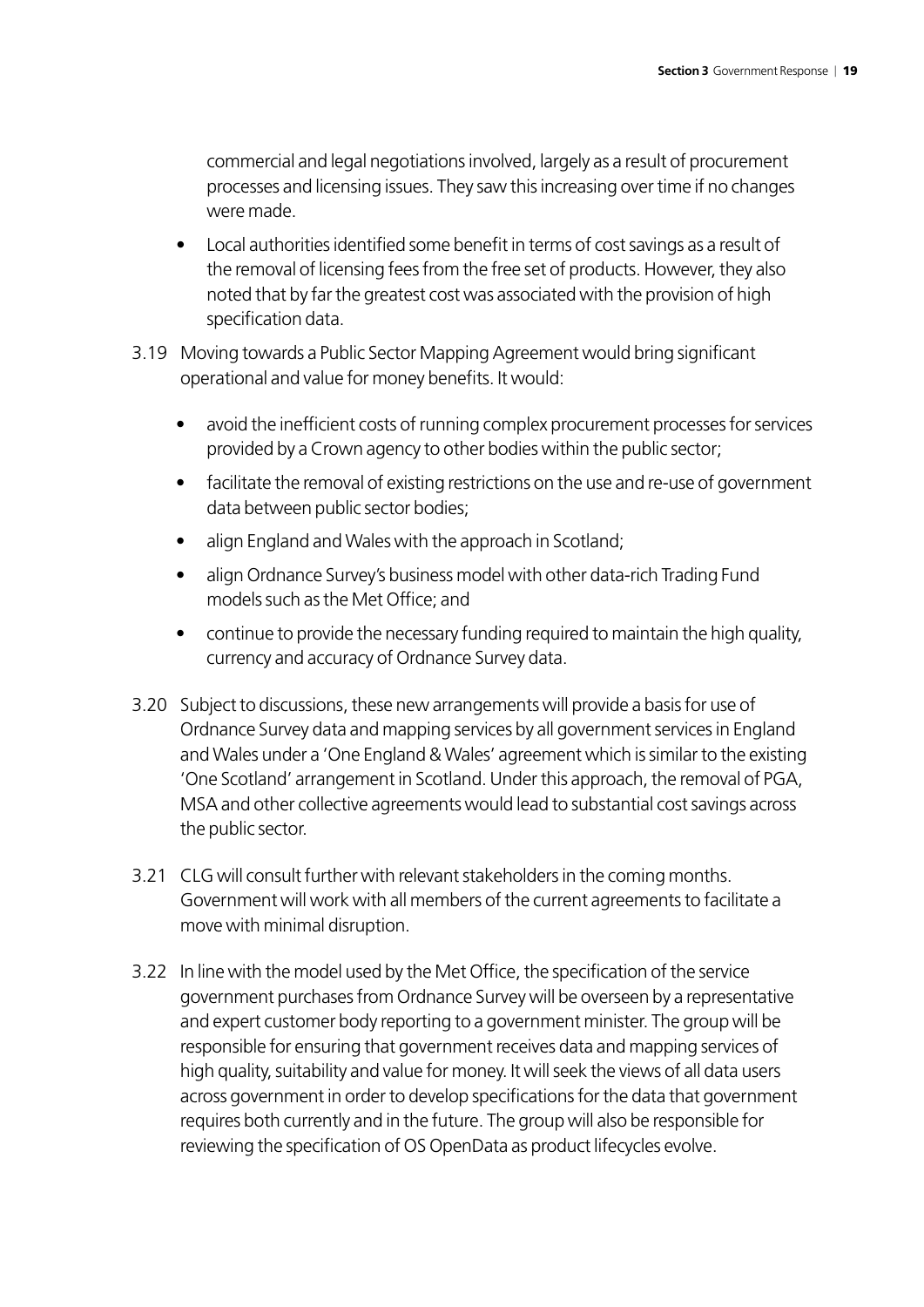3.23 In order to ensure sustainable funding for Ordnance Survey, government would negotiate a commercial agreement with Ordnance Survey for the provision of this centrally funded Public Sector Mapping Service and for its ongoing maintenance. This licence would allow the data to be used and re-used freely by all within the public sector.

#### **Ordnance Survey Licensing**

3.24 Ordnance Survey will also be proposing changes to the derived data policy for the commercial sector, including 'Free To Use' data, as part of its work on revised pricing and licensing. Further details of when these changes will be implemented will be communicated later in the year. In addition, Ordnance Survey will work with Cabinet Office and the Office of Public Sector Information (OPSI) to agree guidelines and processes which would permit certain other datasets created by public bodies and containing licensed paid-for Ordnance Survey data to be made available for unrestricted, including commercial, re-use. In agreeing these guidelines, the parties will need to balance a number of issues, including the significance of the Ordnance Survey data taken, the impact of release of any dataset on Ordnance Survey's commercial business and any legal or regulatory consequences for Ordnance Survey. This reflects concerns expressed in the consultation responses about licensing of Ordnance Survey products, and in particular derived data restrictions.

#### **Tariff Rebalancing**

3.25 The consultation set out arguments for immediate tariff rebalancing of the price of Ordnance Survey high specification products between the public and private sectors. Due to a combination of comments received from consultation respondents and further economic analysis conducted internally and by LEK Consulting, the Government has decided not to pursue immediate upfront tariff rebalancing, as the broader welfare benefits are not likely to be as significant as previously assumed by the Cambridge study<sup>1</sup>.

#### **Public Task**

3.26 As described above, many respondents thought that a key step in response to this consultation would be for government to clearly set out Ordnance Survey's public task, taking into account the requirements that government has for Ordnance Survey data. Since the launch of the consultation, the Prime Minister has announced that, to inform the continuing development of Making Public Data Public, the National Archives will produce a consultation paper on a definition of the 'public task' for public data, to be published later this year. The future public task of Ordnance Survey will therefore be considered in the light of both that wider consultation, and the responses to the consultation on geographic information from Ordnance Survey.

<sup>1</sup> Models of Public Sector Information Provision via Trading Funds. University of Cambridge. Newbery, Bently & Pollock, February 2008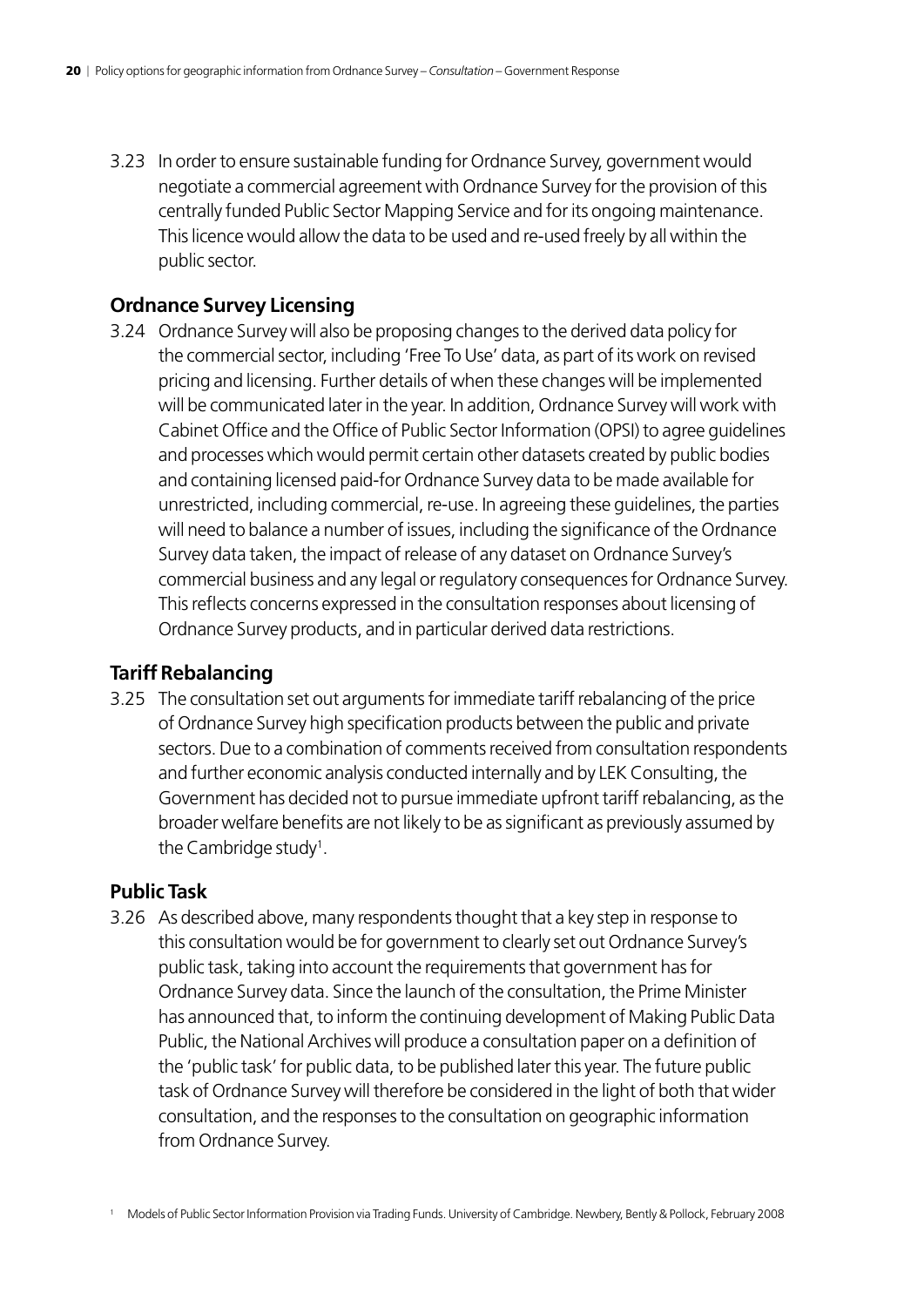#### **INSPIRE**

- 3.27 Government has also asked Ordnance Survey to take on the technical delivery role of services that are required to meet Britain's obligations under INSPIRE, which is an EU Framework Directive seeking to introduce greater harmonisation, interoperability and wider access to public sector electronic spatial information across Europe.
- 3.28 As a data management and delivery-focused organisation, Ordnance Survey is particularly well placed to provide a range of service capabilities on the UK Government's behalf, using Open Source software and the G-cloud where appropriate. Ordnance Survey will design, specify, create and acceptance test repeatable INSPIRE compliant hosted data services, together with an overarching portal to support the View and Metadata Services. These platforms will then be offered back to the community as Open Source software
- 3.29 Ordnance Survey will use the Open Source platform to establish an operational service environment, set up and hosted on the G-cloud, and will enable other public sector information providers to configure a local manifestation of the service environment for their own obligations and requirements. Ordnance Survey will also support other potential users through paid-for consultation, offered alongside other commercial service support providers.
- 3.30 This approach, including the use of cloud computing (the G-cloud), will address the historically high up-front costs of investment in the development of 'fixed infrastructure', which is clearly unattractive in the current economic climate, and in view of the uncertain level of user demand at this stage in the development of INSPIRE.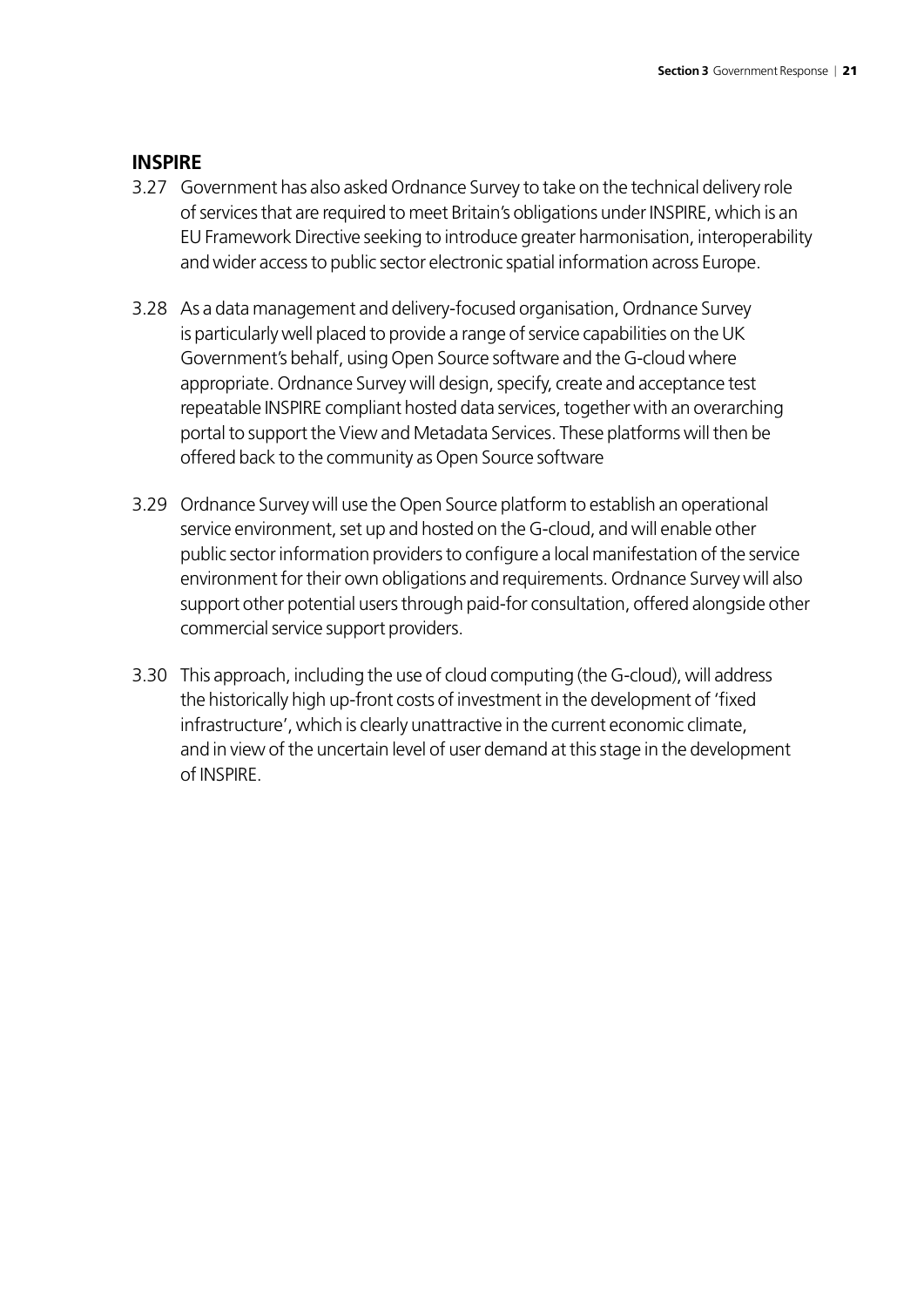## <span id="page-21-0"></span>**Consultation Responses**

### Summary of responses

- 4.1 This consultation process has shown that there is widespread engagement on the availability of geographic information. Many people have expressed the importance of maintaining definitive, accurate location information. Many are keen to ensure that Ordnance Survey continues to provide high quality data.
- 4.2 The majority of respondents agreed that at least some Ordnance Survey data should be made available for free.
- 4.3 Some key themes raised in the consultation were:
	- need to ensure the sustainability of Ordnance Survey
	- support for free data
	- concerns about restrictions caused by derived data and licensing issues
	- need for a public task for Ordnance Survey
	- importance of maintaining the high quality of Ordnance Survey information.
- 4.4 As expected, certain themes were particularly important for certain groups of respondents:
	- competitors tended to favour only releasing 'governmental data' such as boundaries, addressing, postcodes
	- some market participants (including some competitors) would favour release of all large scale vector data
	- local government tended to favour an approach based on release of core reference geographies but had some concerns about the current method by which they received Ordnance Survey data
	- individuals and interest groups had mixed views, but tended to agree with more data being released
	- partners were nervous about proposals, but would also support 'government' datasets being released
	- customers care about quality of data, but also its cost.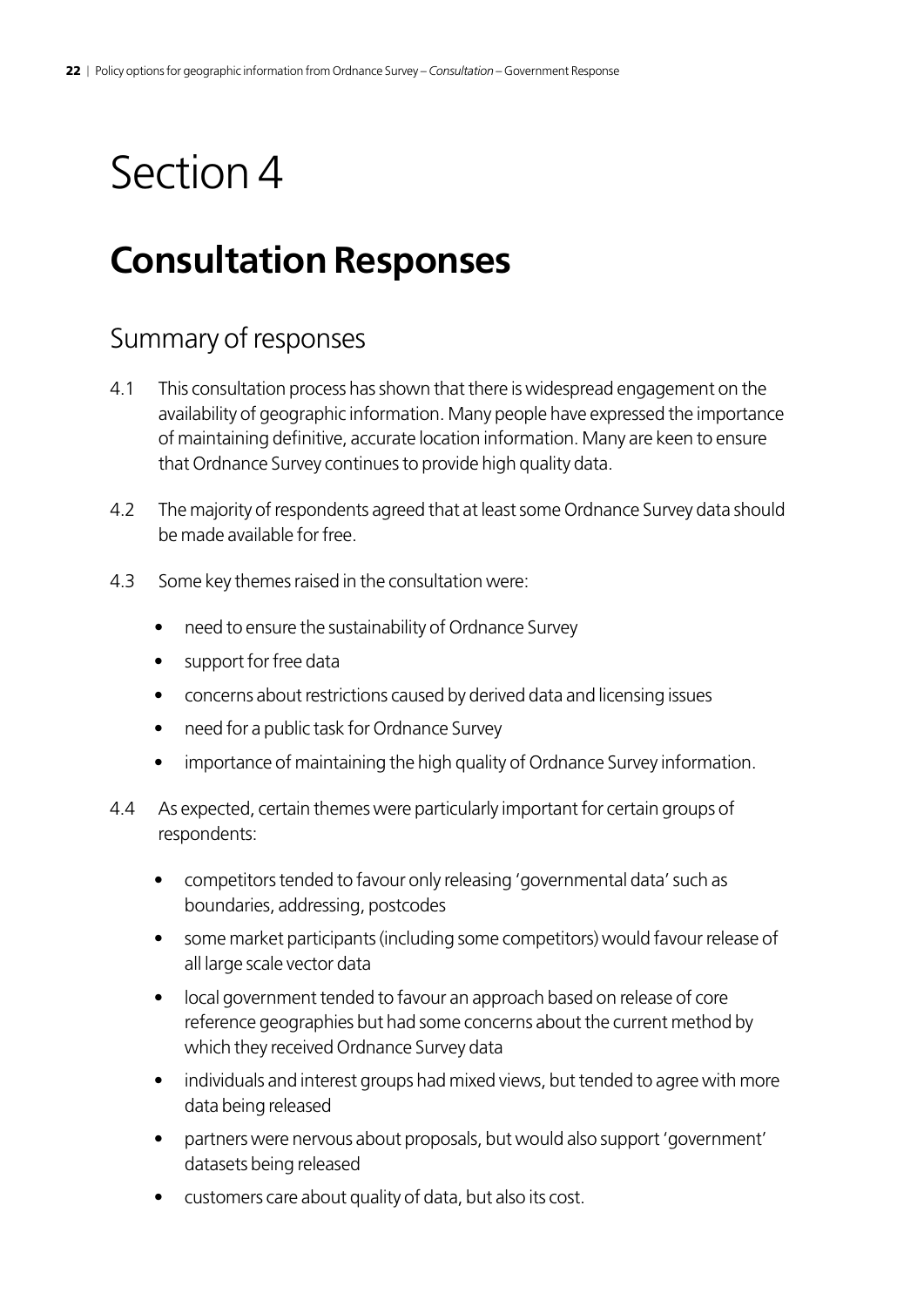- 4.5 The consultation set out three possible options for the future of Ordnance Survey. There was no clear consensus on which policy option of those set out is the favoured one. Of the 441 responses 3% indicated that they preferred Option 1 (current business strategy), 13% Option 2 (release of licensing constraints on large scale data), 8% Option 3 (staged transition), and 17% suggested or preferred an alternative option. 59% did not express a clear view on which option they preferred, instead expressing interesting and valuable views about the Ordnance Survey and the GI sector in general rather than selecting a single option from the three presented.
- 4.6 A detailed analysis of the responses to each consultation question is set out below.

What are your views or comments on the policy drivers for this consultation?

4.7 205 respondents (46%) commented on this question. Of these, many thought that the policy drivers outlined in the consultation document were the right ones for government to be considering.

#### **Making Public Data Public**

- 4.8 Most respondents were, either explicitly or implicitly, supportive of the Making Public Data Public initiative and its rationale. Many noted that there would be significant economic and social benefits from releasing Ordnance Survey data more widely and for free. These included the development of innovative services and products by the private sector, and the delivery of more efficient and effective public services. A number of respondents mentioned the 'collect once, use many times' principle and thought that the release of Ordnance Survey data from re-use restrictions could significantly contribute to this principle.
- 4.9 Some noted that while they supported the release of government data, there was a difference between that and Ordnance Survey products, and the release of refined products, as opposed to data, could affect competition. Some thought that the provision of mapping data was a public service that should be treated as such by ensuring government funding for it.

#### **Market**

4.10 Some respondents had concerns about competition issues, specifically the impact on existing market participants, and a few expressed concern that the release of free data would maintain or expand Ordnance Survey's monopoly in the GI market.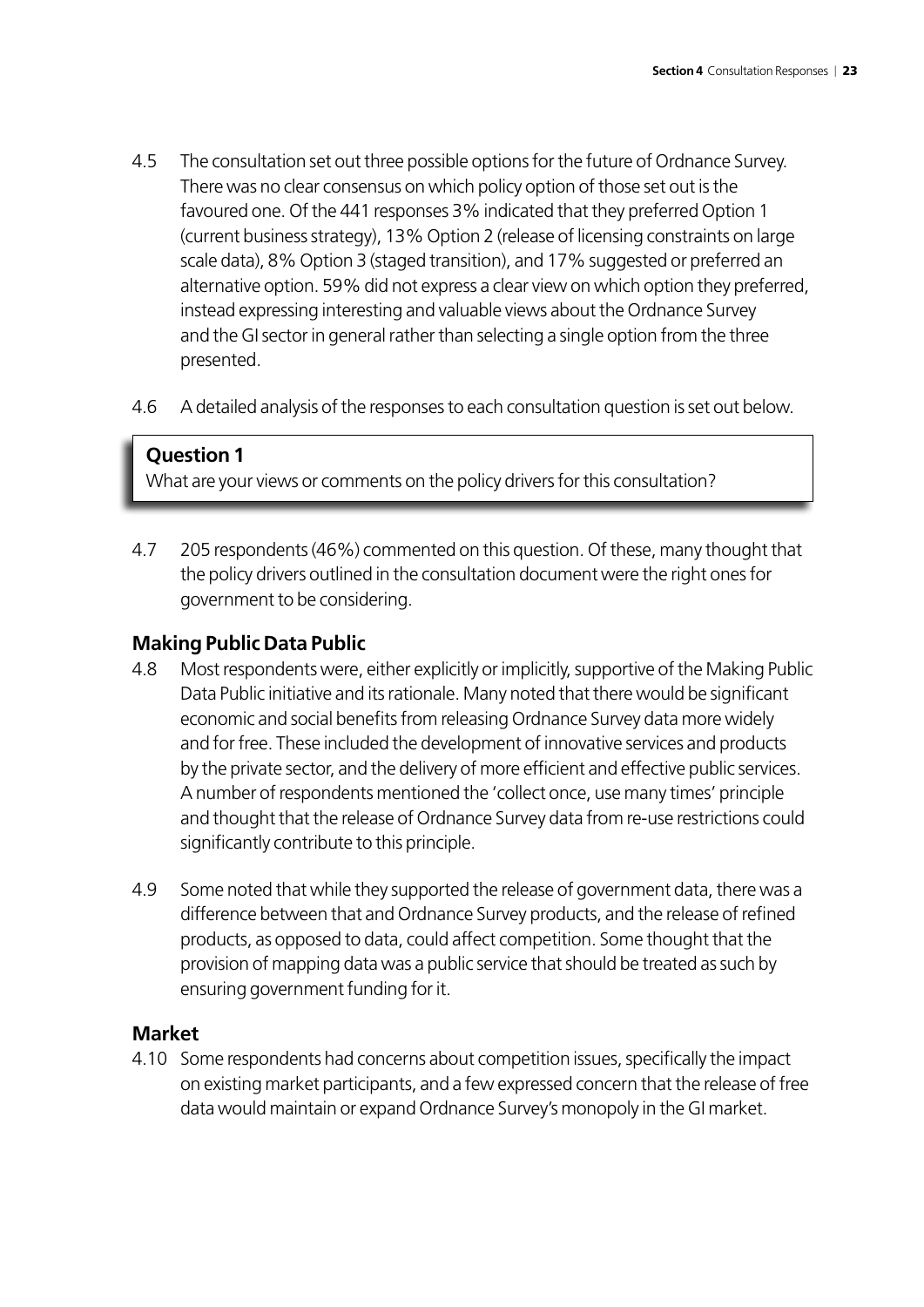- 4.11 Some felt that an evaluation of Ordnance Survey's business model was overdue, and that changes needed to be made in order for it to compete in current and emerging markets. In particular some highlighted that the current licensing restrictions would hinder Ordnance Survey in future. Others felt that although Ordnance Survey's business model was outdated, making its mapping available for free would undermine the business model of others who operated in the same market.
- 4.12 A number of respondents commented on the high quality of Ordnance Survey's data, and the importance of ensuring its ongoing role as Great Britain's 'national mapping agency'.

#### **Location**

4.13 Many respondents underlined the importance of definitive location data, and were supportive of an approach which delivered definitive national datasets. In particular some respondents felt that location data was key to the delivery of vital public services. A number of respondents thought that the future policy for geographic information should be based around delivery of the Location Strategy.

#### **Innovation**

- 4.14 Many felt releasing some or all of Ordnance Survey's data for free would help increase personal and commercial innovation and could be of great benefit to communities through enabling others to make Ordnance Survey data more useful in the social context. Some respondents commented on access to data by the third sector, and set out how provision of services could be improved if the third and notfor-profit sector had wider access to Ordnance Survey data for free.
- 4.15 Many respondents thought that the release of Ordnance Survey data would stimulate innovation in the economy and was essential to support the growth of the digital economy in the UK. Respondents identified benefits which could occur as a result of increased innovation in both the public and private sectors thanks to wider use of geographic information. A number thought that increased economic activity would lead to an increase in tax receipts to the Government, which could then be used to offset the cost of releasing data for free. However, a few respondents were unsure as to whether the release of data would stimulate innovation and some even felt it could stifle it as there might be little or no incentive to add value.
- 4.16 Greater flexibility and fewer restrictions on Ordnance Survey data in terms of licences seemed by many to be a way to enable greater innovation. Ordnance Survey licensing was seen to be a burden to developers and licensing terms and regulations more generally were seen to be overly complex.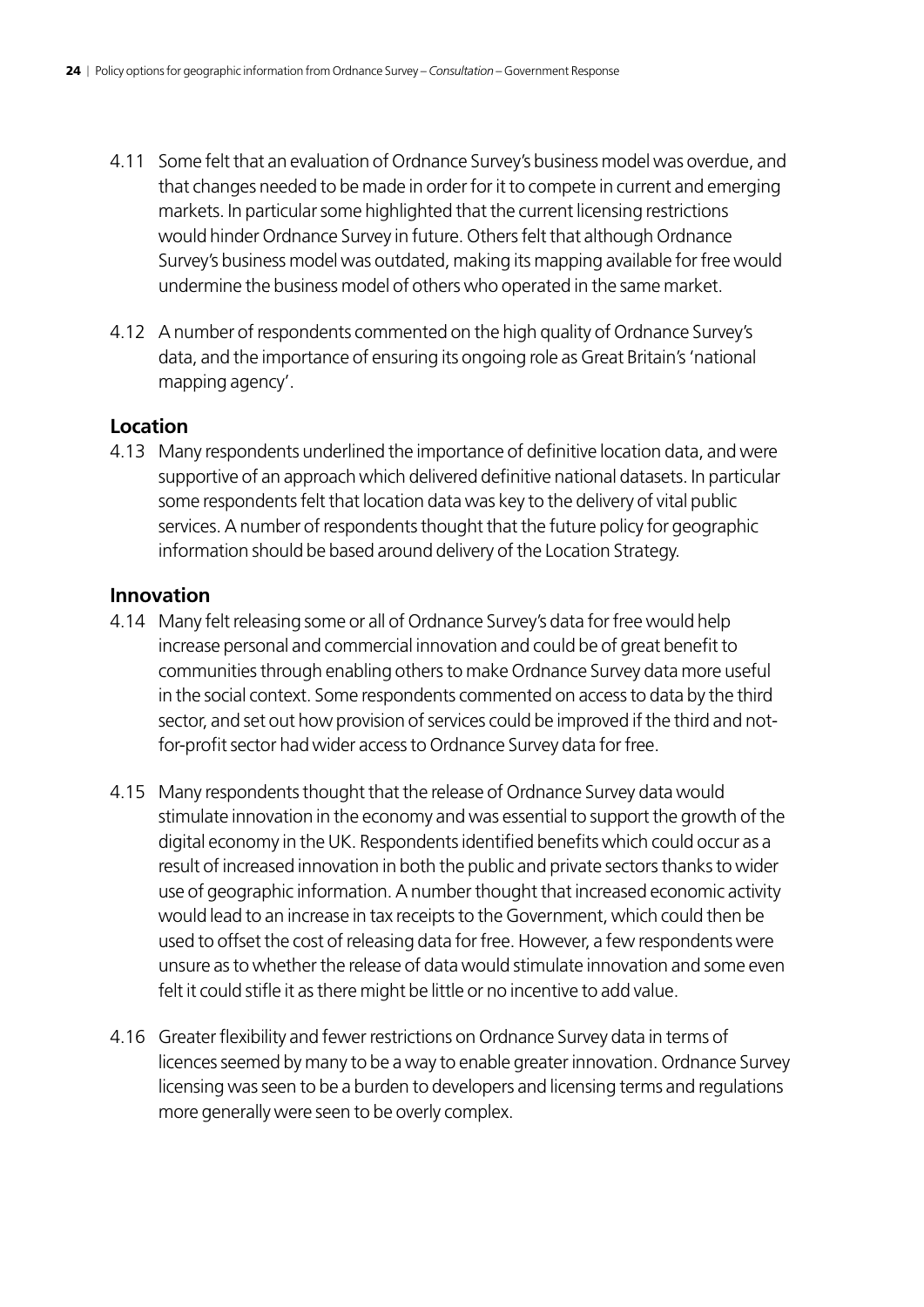4.17 Making boundary and postcode information freely available was seen as particularly relevant to increasing innovation.

#### **Question 2**

What are your views on how the market for geographic information has evolved recently and is likely to develop over the next 5-10 years?

4.18 191 (43%) respondents provided comments on this section. Comments covered a wide range of issues.

#### **Drivers of growth**

- 4.19 Many respondents thought that the market for geographic data was likely to expand as a result of advances in technology, in particular for mobile phones and personal navigation devices (PNDs). Some felt that the importance of location as an attribute would drive rapid development of the market over the next 5-10 years.
- 4.20 Some respondents thought greater access to Ordnance Survey datasets, or equivalents, could have a significant impact as the vehicle for linking data and information. Respondents observed that both existing market participants and new entrants could capitalise on the release of Ordnance Survey data and products. Some public sector bodies commented that having less restrictions on Ordnance Survey data would allow them to use and share it more freely, increasing the use of geographic information within their organisations.

#### **Current market and its future evolution**

- 4.21 Many respondents recognised the analysis of the market provided in the consultation document. Some provided further comments which supported elements of that analysis, such as the growth of consumer use of geographic information, for example through PNDs and also through existing 'free' mapping services such as Google Maps and StreetMap. A number of respondents stressed the significance of 'crowdsourcing' and Opensource projects such as OpenStreetMap in the context of recent changes in the market, which was not included in the analysis in the consultation document. Some felt that these projects challenged the conventional commercial model of licensing maps.
- 4.22 Some thought that the OS OpenSpace service had been positive in terms of opening up access to mapping for consumers without affecting the existing market place.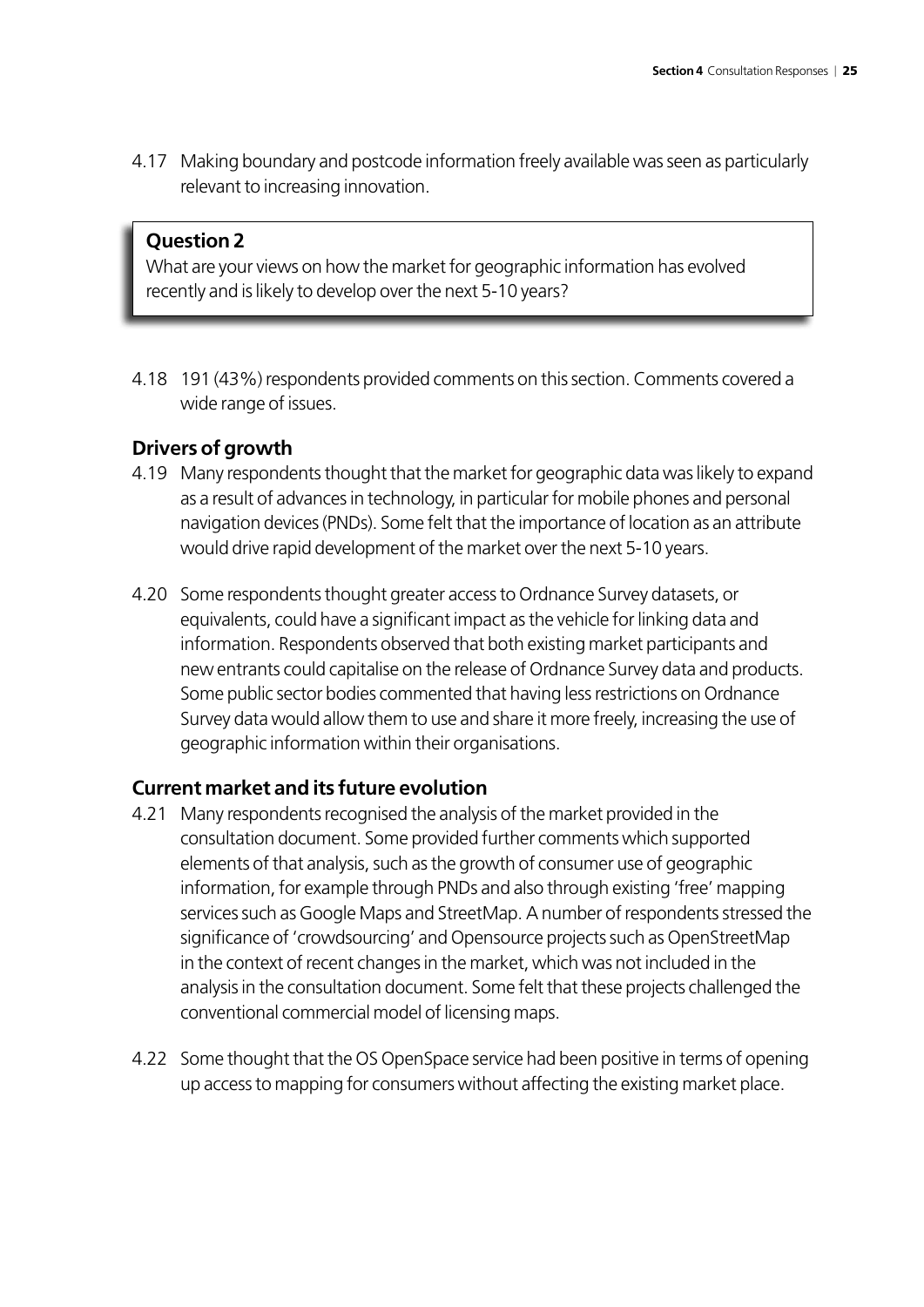4.23 Some felt atlases, street guides and topographic maps would continue to sell as niche items to a minority, whereas the demand for 3-D data (especially city models) would grow rapidly. The fusion of topographic, hydrographical, aeronautical, meteorological and imagery data to populate 4-D 'real worlds' would become realised more widely – emphasising the move to digital technology. However, others felt that paper maps would always have their place with a considerable number of respondents specifically mentioning Ordnance Survey's paper maps and the need for their continuation.

#### **Competitive landscape and trends affecting competition**

- 4.24 Some respondents thought that there would be more commercial competition for Ordnance Survey in all areas, including large-scale mapping, with customers becoming more demanding and sophisticated in their geographic information requirements. A small number of public sector bodies commented that the growth in competition could prompt reconsideration of the use of Ordnance Survey data within their organisations.
- 4.25 However others mentioned free geographical data already existent in the market place eg. Google Maps, Streetmap. They commented that consumers were happy to use this data, as it was available for free, despite it being comparatively lower quality to Ordnance Survey data. Some thought this had already significantly expanded the use of geographic information both for commercial and non-commercial uses. While some recognised that the trend towards more free data was likely to continue, a number thought that there would still be a need for a consistent, high-quality, definitive source of geographic information.
- 4.26 Some thought that GPS, Aerial LiDAR and ground-based laser scanning were likely to transform large-scale mapping, making collecting information considerably easier and cheaper than land-based systems, and therefore potentially increasing competition in that segment of the market. A few thought that it would be difficult to get the same level of information from aerial data capture as that possible by landbased systems.
- 4.27 Some thought that the growth of the GI market, had and would continue to, provide considerable commercial opportunities for companies who were able to exploit it. A number thought that release of Ordnance Survey data would accelerate and expand this potential.
- 4.28 A number of respondents cited Ordnance Survey licensing restrictions as a barrier to innovation and growth of competition in the market, in particular those around derived data.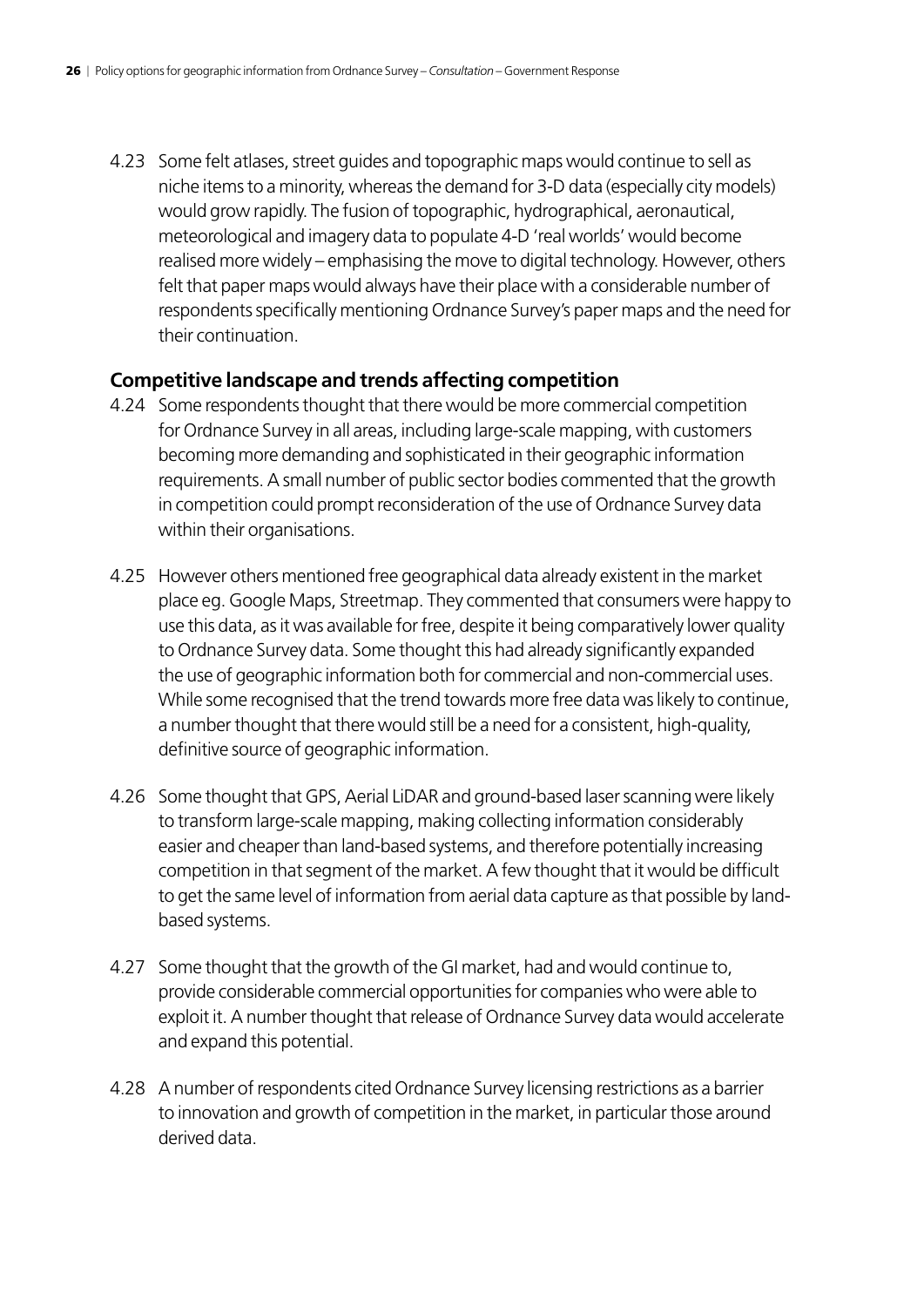What are your views on the appropriate pricing model for Ordnance Survey products and services?

4.29 (55%) of respondents commented on this question. While views were wideranging, and as one would expect depended on the interest of the respondent, a number of respondents thought that it was important to ensure that the pricing structure was more transparent.

#### **Pricing models**

- 4.30 Responses received were supportive of a range of pricing models, including those set out in the consultation document: marginal cost; 'cost plus'; 'retail minus'; and Ramsey pricing. Some thought demand-based or 'retail-minus' pricing models would not work for businesses with high fixed cost bases (such as Ordnance Survey), given the variability in demand. Some thought that the existing 'retail-minus' model used for distributors and Value-Added Resellers (VARs) worked well, although it depended on what constituted a 'viable margin'.A number thought that a 'cost plus' or marginal cost pricing structure could remove competitive pressures and could lead to a cut off of the customer relationship which can drive innovation and efficiency. However other respondents thought that the current collective purchasing agreements already did this to some extent.
- 4.31 Conversely a number of respondents felt that Ordnance Survey should continue to operate with its current business model. These respondents thought that Ordnance Survey should be able to charge for data to ensure its quality and to ensure that customers value the high-quality, accurate products provided by Ordnance Survey. A few supported the existing specific use contracts, on the basis that that structure would provide the most sustainable basis for maintaining the current high quality of data. However, several commercial users were in favour of a simpler licensing structure if data was not available for free.

#### **Pricing of Ordnance Survey data and products**

4.32 A number of respondents provided comments in this section in support of 'free data'. A clear majority, 300 responses (68%), felt that either some or all of Ordnance Survey data should be released for free. Views were wide-ranging – in some cases respondents thought raw or unrefined data should be free, others thought all basic mapping, others that small and medium scale raster products should be free to all and value added data should be charged for. Some, mainly competitors, thought no data should be made available for free.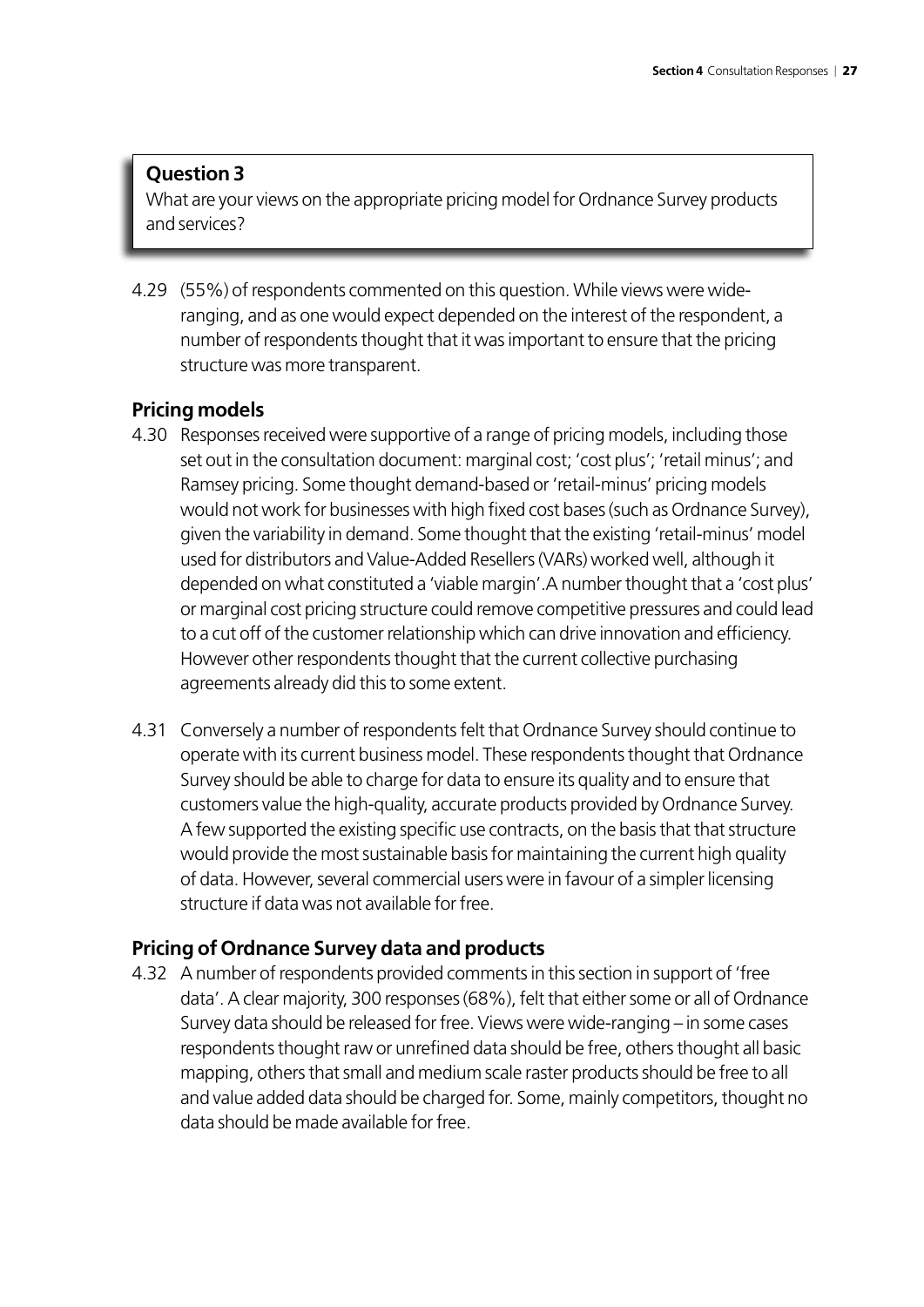- 4.33 Several respondents, mostly individuals or representatives of community groups, commented that since taxpayers had funded the collection of Ordnance Survey data access to that data should be free.
- 4.34 A few respondents felt that data should be free for all non-commercial use. Some respondents thought that the pricing of data should be a function of the size of the company (based on turnover), while others thought pricing should be based on the use made of the data, or its outputs. This approach, to some extent, reflects Ramsey pricing theory where prices to customers are set differentially according to their elasticity of demand.
- 4.35 Others thought that given there were already free mapping alternatives available on the internet, even if they were of poorer quality, Ordnance Survey would need to follow and make available some mapping data for free.

#### **Funding of Ordnance Survey**

- 4.36 Some respondents were concerned that Ordnance Survey's sustainability would suffer as a result of products currently licensed being made available for free. In particular, a significant number wanted to ensure the quality of all Ordnance Survey data was maintained following the release of some products for free. Concern was expressed about how government would maintain funding to Ordnance Survey in the long term. One suggestion that had some support was for central government to provide ring-fenced funding to Ordnance Survey on a long-term basis.
- 4.37 Some respondents thought there was not sufficient information in the consultation document on Ordnance Survey costs to comment in any detail.

#### **Question 4**

What are your views and comments on public sector information regulation and policy, and the concepts of public task and good governance as they apply to Ordnance Survey?

4.38 155 (35%) of respondents commented on this question. A significant number of respondents commented specifically on the 'restrictive and complex' nature of the Ordnance Survey licensing regime, many of these were particularly with respect to the derived data restrictions. Some were supportive of the process to simplify Ordnance Survey's licensing framework which begin in May 2009 and were keen for that to continue and be implemented.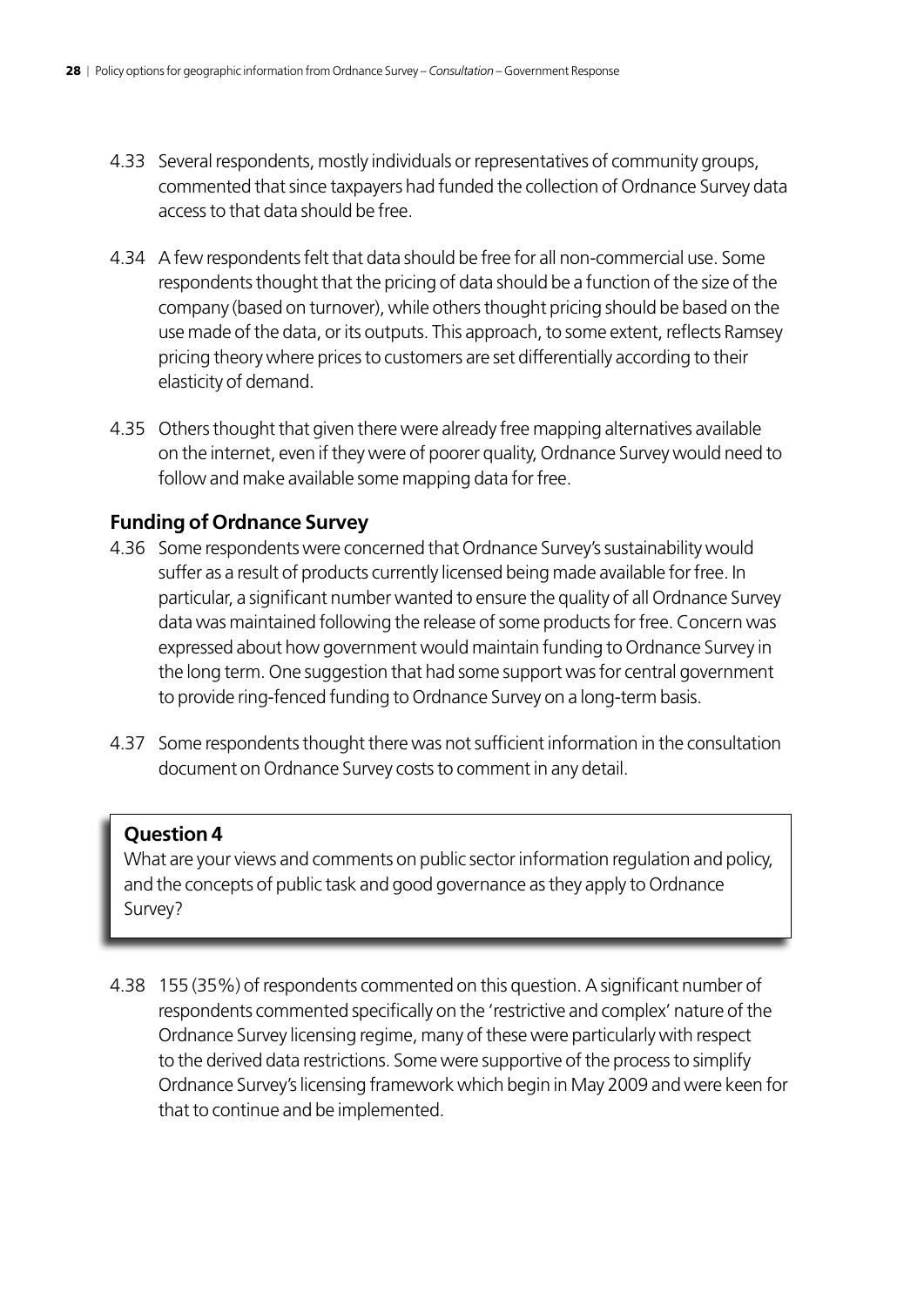#### **Public Sector Information Regulation**

- 4.39 Some respondents thought that regulation of Ordnance Survey was one of the key issues to be considered. A few thought current regulation of Ordnance Survey to be insufficient, feeling that OPSI did not have strict enough enforcement powers, which led to incompliance. Others felt that there was no need for economic regulation of Ordnance Survey, with some going as far as to say that the current Public Sector Information (PSI) Regulations should be removed.
- 4.40 A few respondents thought the regulation landscape with respect to Ordnance Survey was complex and diffuse. It was suggested that an approach in which data was free could simplify procurement and re-use across organisations, public and private.
- 4.41 A number of respondents noted that there was a fundamental inconsistency between the PSI Regulations which encouraged the maximisation of re-use of information once it had been collected and paid for by government on a marginal cost basis, with the current requirement placed on Ordnance Survey to recover its costs through licensing that data, due to its Trading Fund status.
- 4.42 Some thought that the current PSI Regulations as applied to Ordnance Survey data and, in particular, data derived from Ordnance Survey data, were not appropriate, and many were concerned that they acted as a barrier to the dissemination of public sector information or made it difficult for users to contemplate moving to other suppliers. In addition some respondents felt that Ordnance Survey had an unfair advantage in being able to licence for a fee data that was definitive 'government' data. Respondents who commented on this thought these datasets should be available for free use and re-use. Relaxation and simplification of licensing would be a welcome step for many respondents who thought it could lead to greater innovation.

#### **Public task**

4.43 Many respondents thought that a key step in response to this consultation would be for government to clearly set out Ordnance Survey's public purpose, taking into account the requirements that government has for Ordnance Survey data. Several commented that the public task should include an element related to data being available to the public for free re-use, and an element related to the 'public good' from Ordnance Survey providing definitive high-specification mapping data to enable core government functions such as land registration and planning. Others thought that the task should specifically refer to the Location Strategy and should include free provision of data such as boundary, addressing and postcode information, but should not include mapping which could be provided by the competitive market.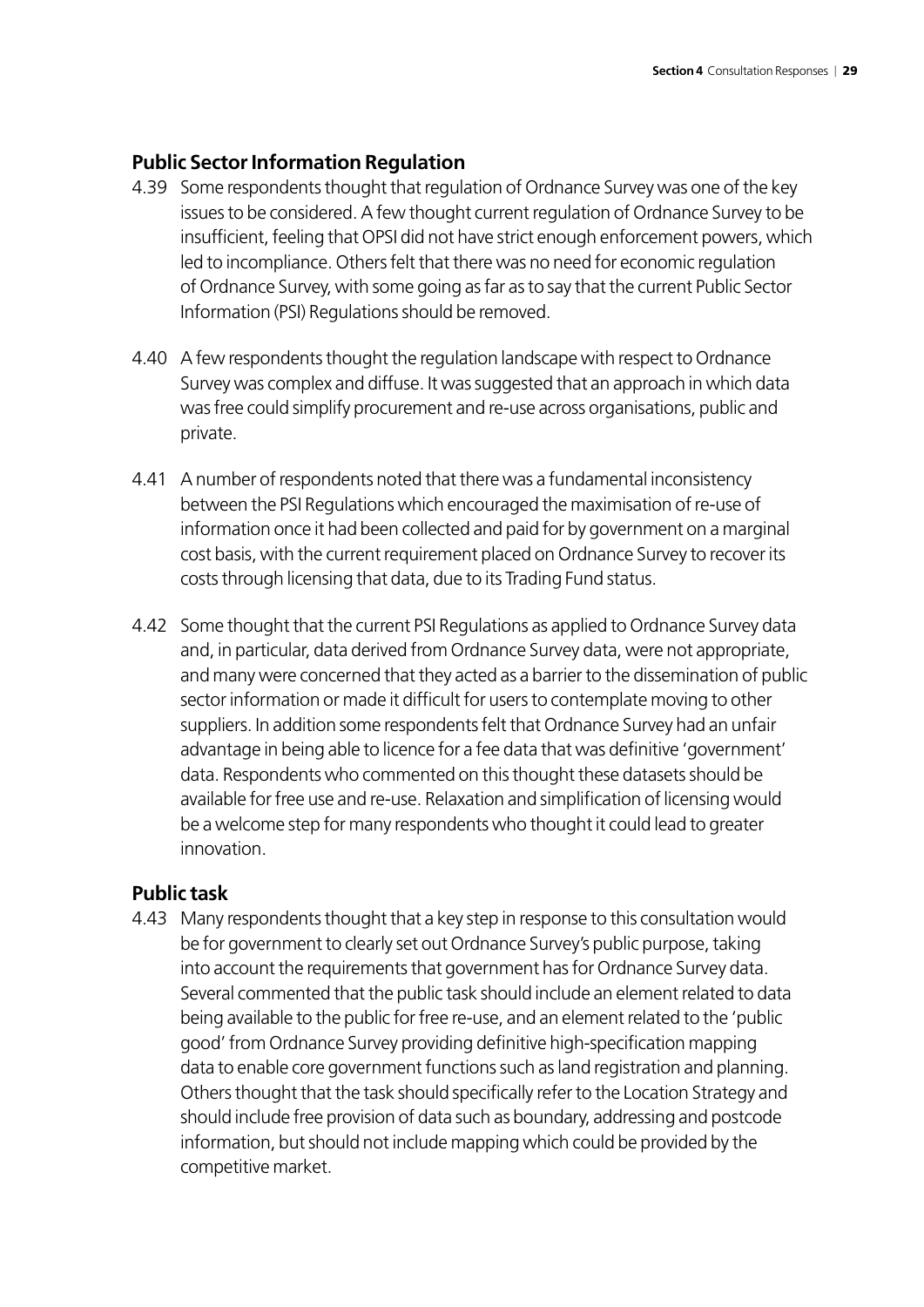- 4.44 Other suggestions put forward for Ordnance Survey's public task included:
	- Ordnance Survey should be designated the 'national mapping agency' and its public task should be defined as the provision of high-quality large-scale geographical information to government
	- the public task should not be defined too narrowly to prevent flexibility in the future, in particular in light of the rapidly changing GI market
	- to produce products specified by government for the purpose of government and to make those products, which are PSI available for all for re-use (some thought only 'unrefined' products should fall into this category)
	- the public task should include the requirements that government currently has under the various collective purchasing agreements;
	- the public task should include those areas where there is not a viable competitive market
	- it should include links to INSPIRE and the Location Strategy;
	- Ordnance Survey could be integrated with other organisations such as Land Registry and the Valuation Office Agency to create a 'national land and property agency'.

#### **Governance**

- 4.45 Several respondents thought that there were a number of governance issues which could be improved. This included a feeling from a number that there was an insufficient customer focus in product development, and that Ordnance Survey should work more closely with its customers to define requirements. An example supported by a few respondents was that Ordnance Survey MasterMap was overspecified for their needs. There was some support for a model similar to the Public Weather Service Customer Group (and its relationship with the Met Office), which would provide stronger governance and could potentially advise on issues such as Ordnance Survey's public task.
- 4.46 There was support for an independent body to have a larger role in driving policy around Ordnance Survey, for example to represent the views of users of Ordnance Survey data, or to set its public task. Some suggested that the Location Council would be well placed to deliver this role, in its advisory capacity on medium- to longterm geographic information.
- 4.47 A few respondents expressed concern at what they saw as a conflict of interest with Ordnance Survey both supplying government with data, and being government's advisor on surveying, mapping and geographic information for short- and mediumterm policy.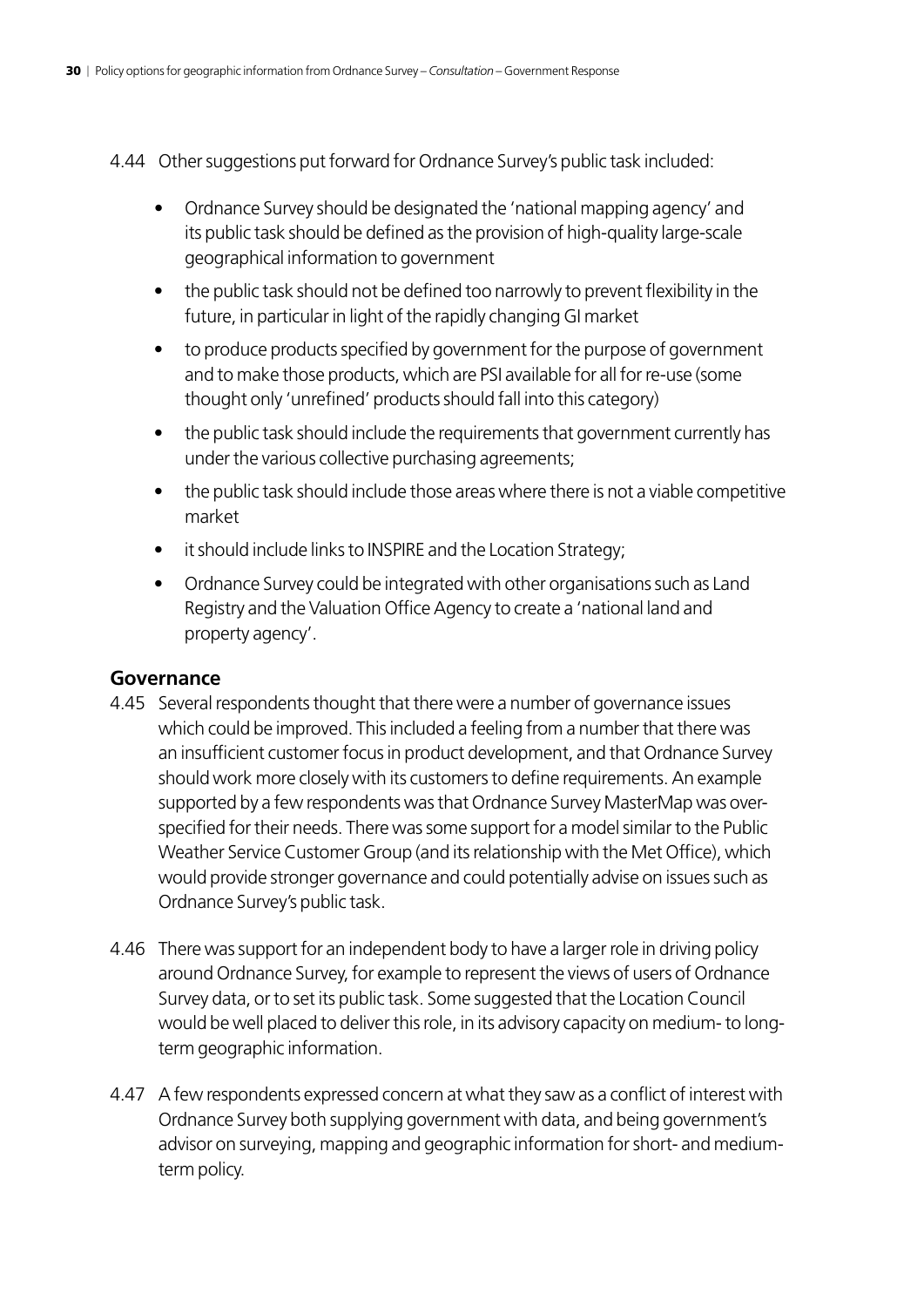What are your views on and comments on the products under consideration for release for free re-use and the rationale for their inclusion?

- 4.48 237 (54%) respondents commented on the proposed set of products for release, and the rationale for their inclusion. Many respondents were supportive of the proposed product set. A number stated that the product set did not go far enough and all Ordnance Survey data should be available for free, including OS MasterMap, in order to stimulate the greatest levels of innovation. Conversely others were supportive of an approach which ensured this product's sustainability by maintaining the current licensing and charging structure. A few respondents thought that no Ordnance Survey products or data should be available for free, in order to retain copyright and IP rights. Some mentioned here, in line with comments on other sections of the consultation document, that derived data was a more pressing issue than the availability of free mapping.
- 4.49 Of those that commented on this question, many were supportive of releasing what could be considered 'definitive government datasets' including 1:50 000 Gazetteer, CodePoint, and Boundary-Line. Existing market participants including partners and some competitors of Ordnance Survey were supportive of releasing these datasets. Many respondents thought that it was particularly important to have widespread access to postcode data. Few respondents were opposed to the release of these products.
- 4.50 The rationale for inclusion of vector products was generally accepted. However, some respondents thought that the lack of a mid-scale vector product would limit the level of realisable innovation and economic benefit.
- 4.51 Some respondents were supportive of the release of 1:25 000 and 1:50 000 colour raster products to provide backdrop mapping. However, others were concerned about the potential release of these products. A variety of reasons were articulated as to why release of these particular products would not be helpful:
	- the release of these products for free would have a detrimental impact on existing market participants who produce competing products or value-added products derived from these
	- raster products are unsuitable for data 'mash-ups' as they are static pictures rather than being data-based products
	- the availability of raster products is not a barrier to innovation (and they could be provided by a service such as OS OpenSpace)
	- similar free alternatives already exist such as Google Map, Microsoft Bing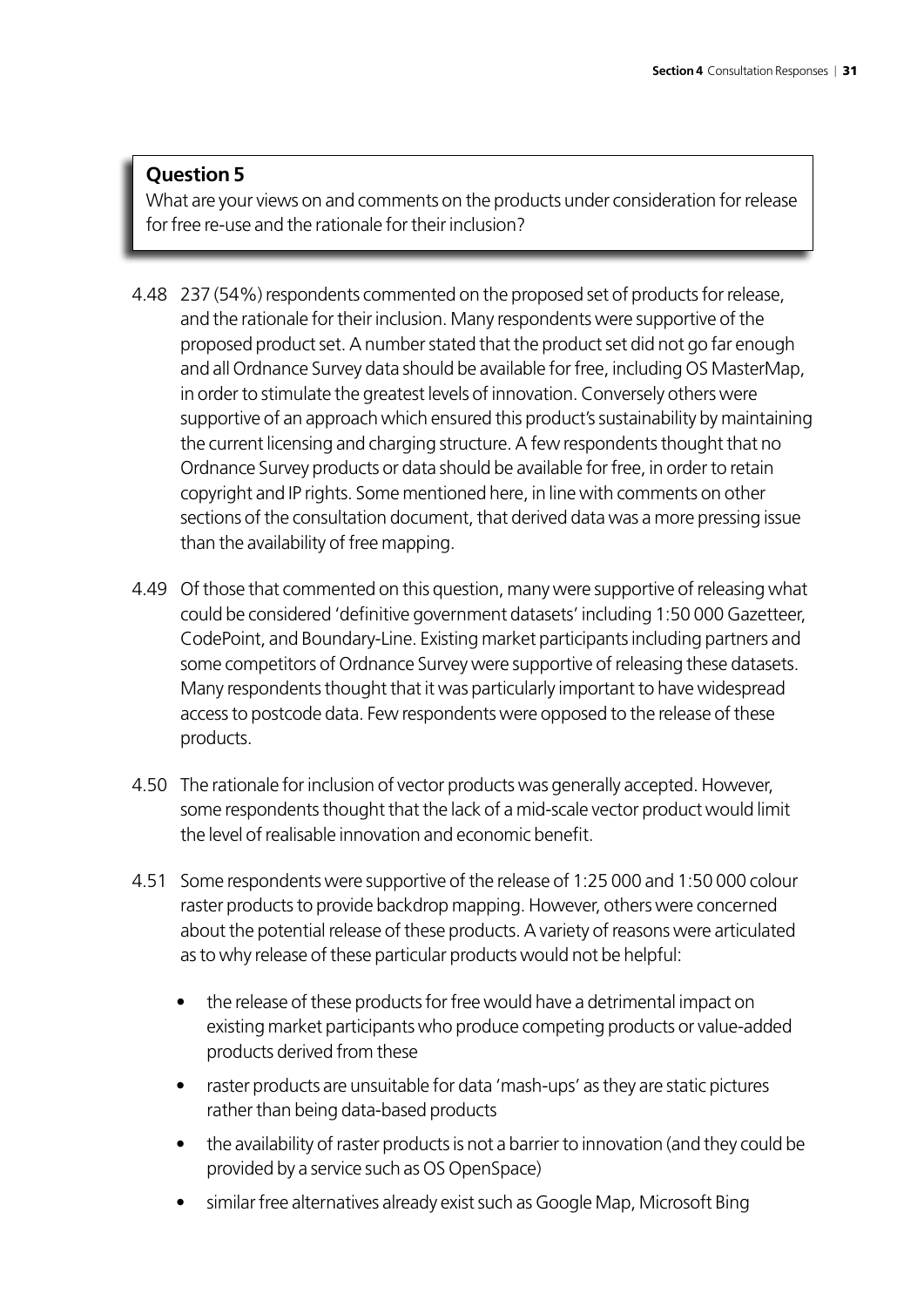- the release of these products could result in an increased risk to the viability of Ordnance Survey paper maps, as competitors could 'cherry-pick' the most valuable areas of the country to produce paper maps using the freely available 1:25 000 and 1:50 000 Scale Colour Raster products.
- 4.52 A few respondents thought that releasing 1:10 000 raster mapping (OS StreetView) could lead to the substitution of larger scale products such as OS MasterMap, and potentially competing products.
- 4.53 In addition to the comments received on the products set out in the consultation document, a number of respondents were specifically keen to see the release of LandForm PANORAMA. Others wanted to see the release of CodePoint with polygons, arguing that CodePoint alone did not provide a sufficient level of accuracy, and others thought that Address Layer 2 would be a helpful addition. There were also comments supporting the release of ONS Census boundaries, MasterMap Integrated Transport Network (ITN) layer and data on building outlines and elevations.
- 4.54 Broadly, existing market participants were supportive of the release of datasets they believe were 'governmental data' such as boundaries, addressing and postcodes. Their view was that mapping products should be delivered by the market. However, others thought that all 'unrefined' data should be freely released and the market should be left to deliver suitable mapping formats, depending on demand from customers.

How much do you think government should commit to funding the free product set? How might this be achieved?

4.55 About 46% of respondents included comments on funding of a free product set. Of those, most thought that government should fully fund the free product set, at whatever level that required. Most of these were supportive of central government funding to support the release of data. A few were concerned that a centrally allocated subsidy would be subject to budgetary pressures and therefore would not be sustainable in the long-term. Many were concerned that without a government commitment to providing funding, the quality and standard of Ordnance Survey data would fall.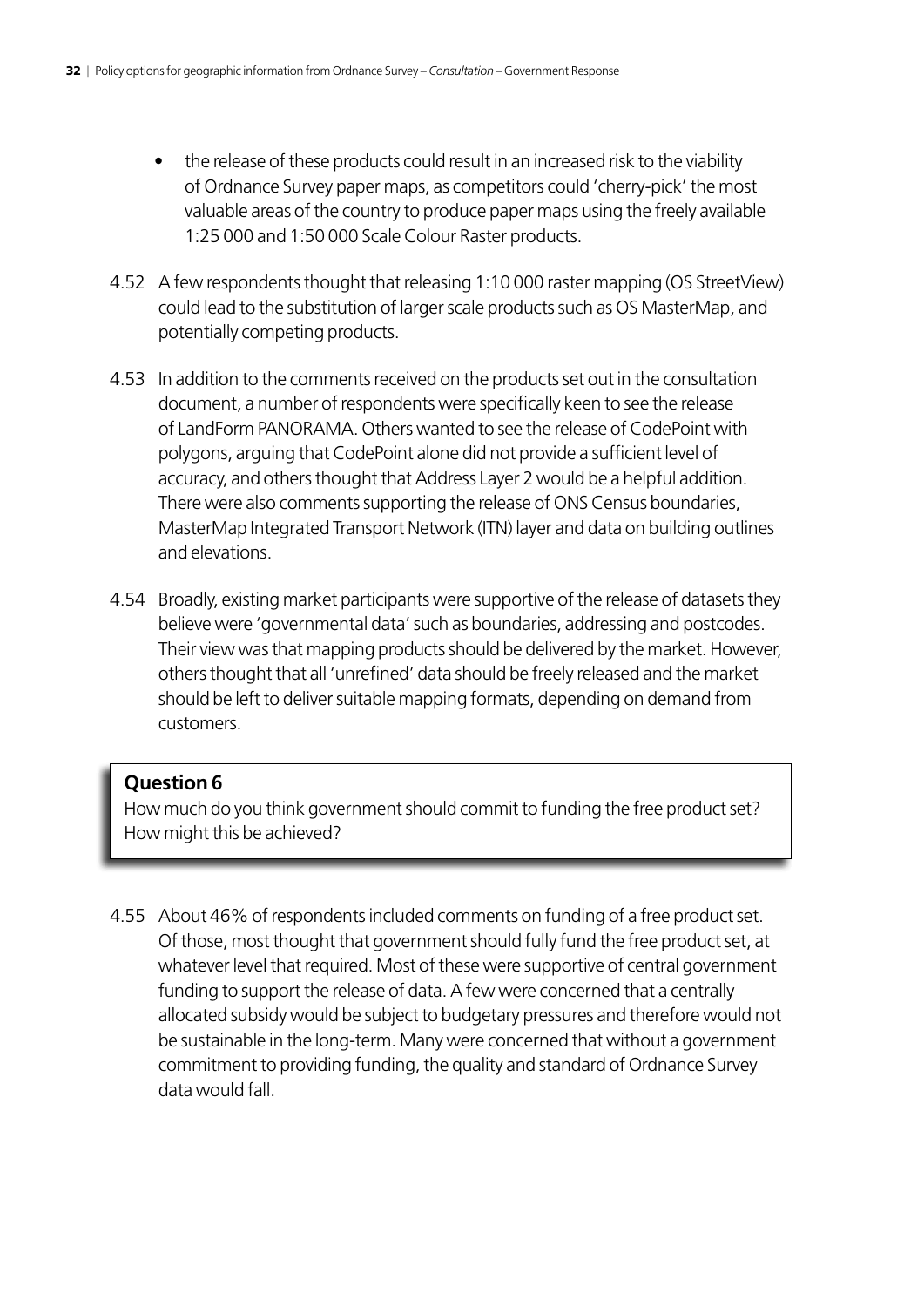- 4.56 A number of responses were opposed to an increase in prices to the public sector for large-scale data, with many public bodies concerned about their budgets in the current funding environment. Some local authorities and other public sector bodies were in favour of central government providing funding to cover any shortfall in funding to Ordnance Survey. A number thought that if Option 2 were implemented then savings made by removing the costs of procuring and licensing issues (e.g. for the PGA and MSA) could in some part be used to fund the collection and release of large-scale data.
- 4.57 A few existing market participants thought there was no need for government to provide additional funding to Ordnance Survey for the release of a free product set. These respondents generally thought that Ordnance Survey would be able to fund the free product set itself, if necessary through further cost savings. Other market participants thought that there should be no government funding for products which were not explicitly part of Ordnance Survey's public task – which should be clearly defined – or specifically the incremental costs of providing Ordnance Survey Free. Where a government subsidy was provided these respondents thought that it should be clearly accounted for to ensure that no cross-subsidisation of products in the competitive market occurred.
- 4.58 We received a variety of suggestions of how funding to support the release of free data should be provided, including:
	- placing an additional charge on those who require changes to be made to the mapping database, such as through the planning or land registration processes
	- increased tax receipts as a result of data being free could be partly used to offset any funding gap
	- funding from the PGA, MSA and other government collective procurements could be centralised and used to fund the release of data
	- a 'general licence fee' should be set at a relatively low level for all customers who use Ordnance Survey data.
- 4.59 A few respondents thought that users of the data should pay for it and therefore government should not provide any additional funding to release products for free, while others thought that the current model provided a successful model without requiring further central government funding and therefore should continue to be used if possible.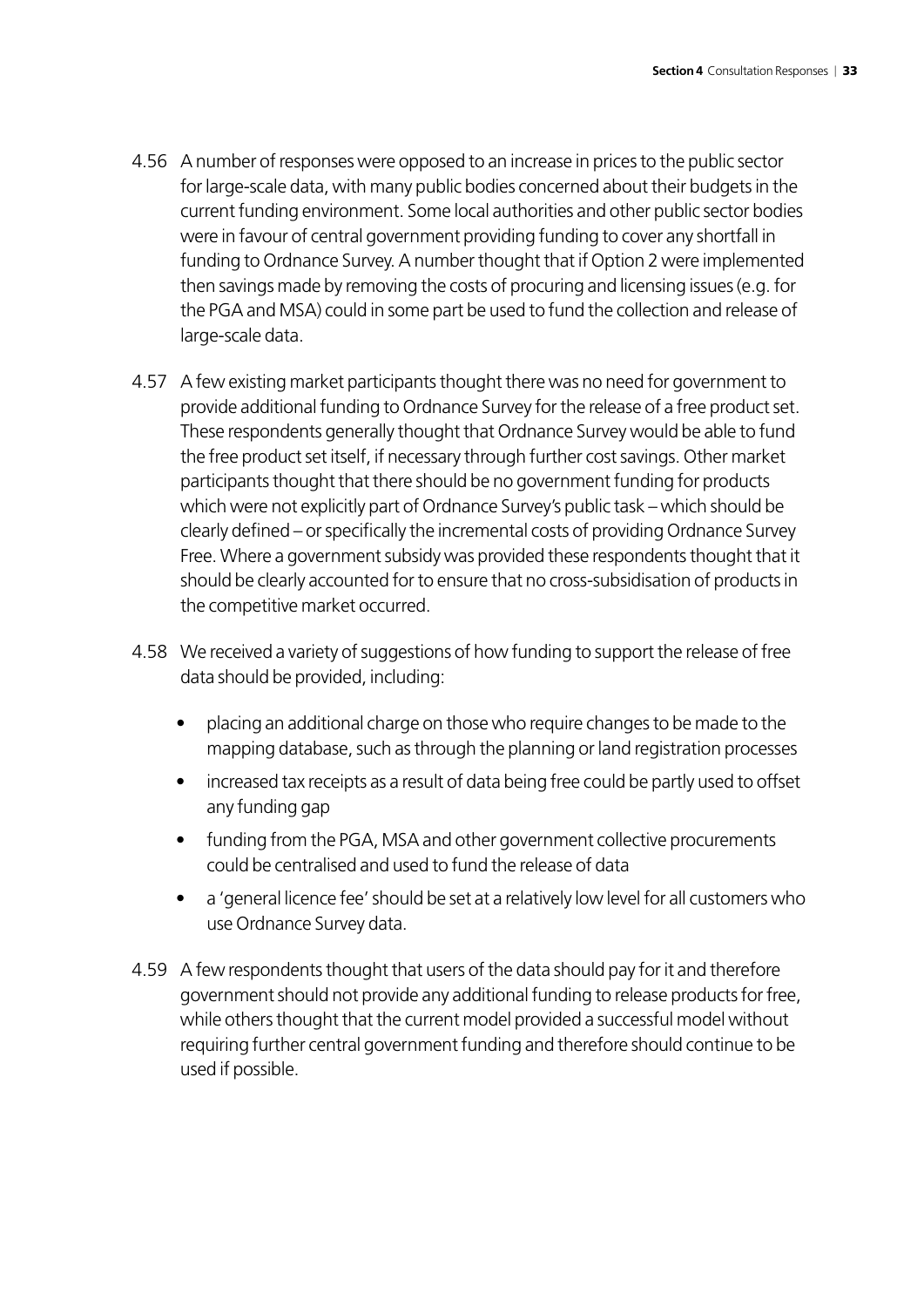What are your views on how free data from Ordnance Survey should be delivered?

- 4.60 207 (47%) respondents provided comments on this question. Many of those were either individuals with an interest in using the data, developers, or existing data users.
- 4.61 There was support for all of the delivery mechanisms mentioned in the consultation. The most favoured were an online public viewing service, to enable non-specialists to view the data, and an online download centre, to enable developers and users of GI to have full access to the data. Some specifically supported an API service. Others thought that the data should also be available on hard media (DVD) and generally accepted it was reasonable that a moderate charge be made for this. In addition respondents expressed a range of views on the most suitable format for provision of data.
- 4.62 A few respondents thought that there was no need to make the data available under a Creative Commons licence, on the basis that this licence only addresses copyright and not database rights. These respondents supported the release of the data directly into the public domain, or potentially under the Open Data Commons project: http://www.opendatacommons.org

#### **Question 8**

What are your views on the impact Ordnance Survey Free will have on the market?

- 4.63 200 (45%) respondents provided comments about what effect they thought Ordnance Survey Free would have on the market. A number noted that the scale and extent of the impact would depend on the products and timetable for release. Some respondents commented that the release of large scale vector mapping for free would have a significantly larger benefit than the release of the 'largely raster' products in Ordnance Survey Free. Some concerns were voiced about risks of 'inaction' and the effect that would have on the market, and therefore that certainty was important for market participants.
- 4.64 A wide range of respondents thought that the overall impact of Ordnance Survey Free on the market would be positive. Many of these observed that in the short term there were likely to be adverse impacts on the market, as existing users of the data begin to receive the same products for free, while others migrated from their current paid-for products to the free product set. Respondents thought this would mean Ordnance Survey partners and other participants in the market would suffer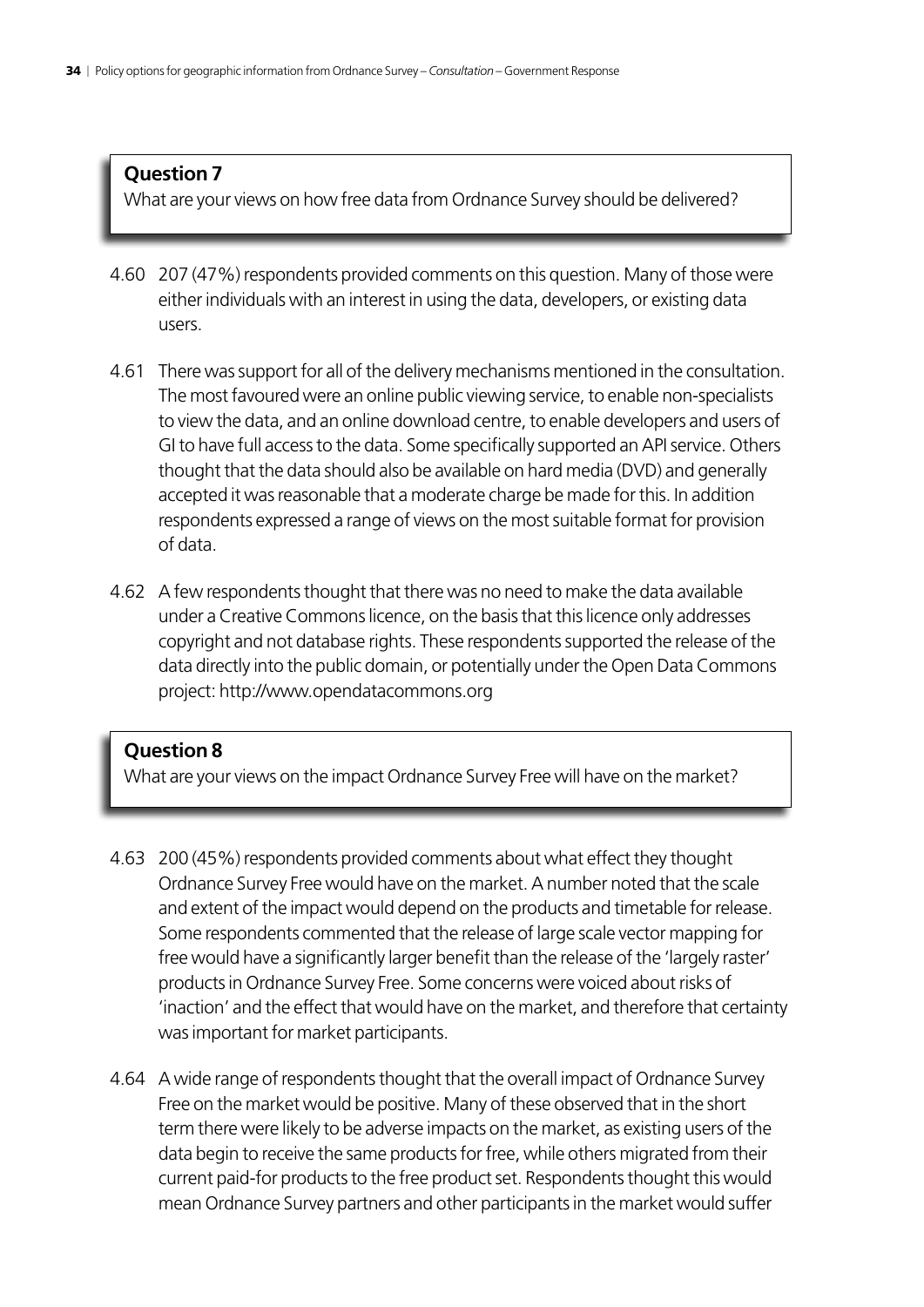a short term drop in revenue, but wider access to data would drive long-term growth in the sector as a whole allowing those detrimentally affected to re-evaluate and modify their business models to take advantage of new opportunities, along with new entrants to the market. Some commented that while Ordnance Survey licensed partners would be adversely affected by increased competition in that area, they would receive a reduction in their production costs.

- 4.65 Some thought that there would be rapid growth in both new users and new uses for geographical information as a result of making some data available for free. Several respondents saw particular benefit from the provision of postcode, addressing and boundary data. Specific examples provided included business models based on growth of fast, affordable and legal 'lookup' services using addressing and postcode data, and opportunities to innovate using boundary data in particular in the land and property, and finance markets.
- 4.66 Respondents observed that there were many 'free' mapping alternatives already on the market (e.g. Google, Microsoft Bing). They thought the effect of this had been that there was already an expectation of 'free' data, and therefore some businesses in the supply chain were already beginning to take advantage of the opportunities presented by this change. Related to this issue, some thought economic gains would be predominantly enjoyed by large multinationals such as Google.
- 4.67 Some respondents thought the release of free data would have a negative effect on some sectors of the market, with some commenting that the release of small- and mid-scale mapping data for free would have damaging effects on competition in that section of the market. Comments also suggested that distributors of Ordnance Survey data would be adversely affected by the removal of revenue streams, as a result of the data being made available for free. A number of market participants thought there would be particularly adverse impacts as a result of releasing 1:10 000, 1:25 000 and 1:50 000 raster products. Some thought that this would also have a particularly detrimental effect on the Ordance Survey paper map market, as demand would drop as a result of both digital supply and competition in popular areas (such as National Parks). A number of respondents were also concerned about the effect this would have on the quality of the paper maps available.
- 4.68 A number, while recognising that there would be an effect on the market particularly in the short term, thought that a more important consideration was the effect on the quality of data as a result of any changes. Many respondents were particularly concerned to ensure that the standard of any free data was maintained, and that the impact of releasing data for free would not affect the quality of Ordnance Survey's large-scale mapping. Comments also suggested that the free release of data could risk de-valuing mapping and posed a risk to the professional cartographic industry. Some thought that release of free products would create additional competitive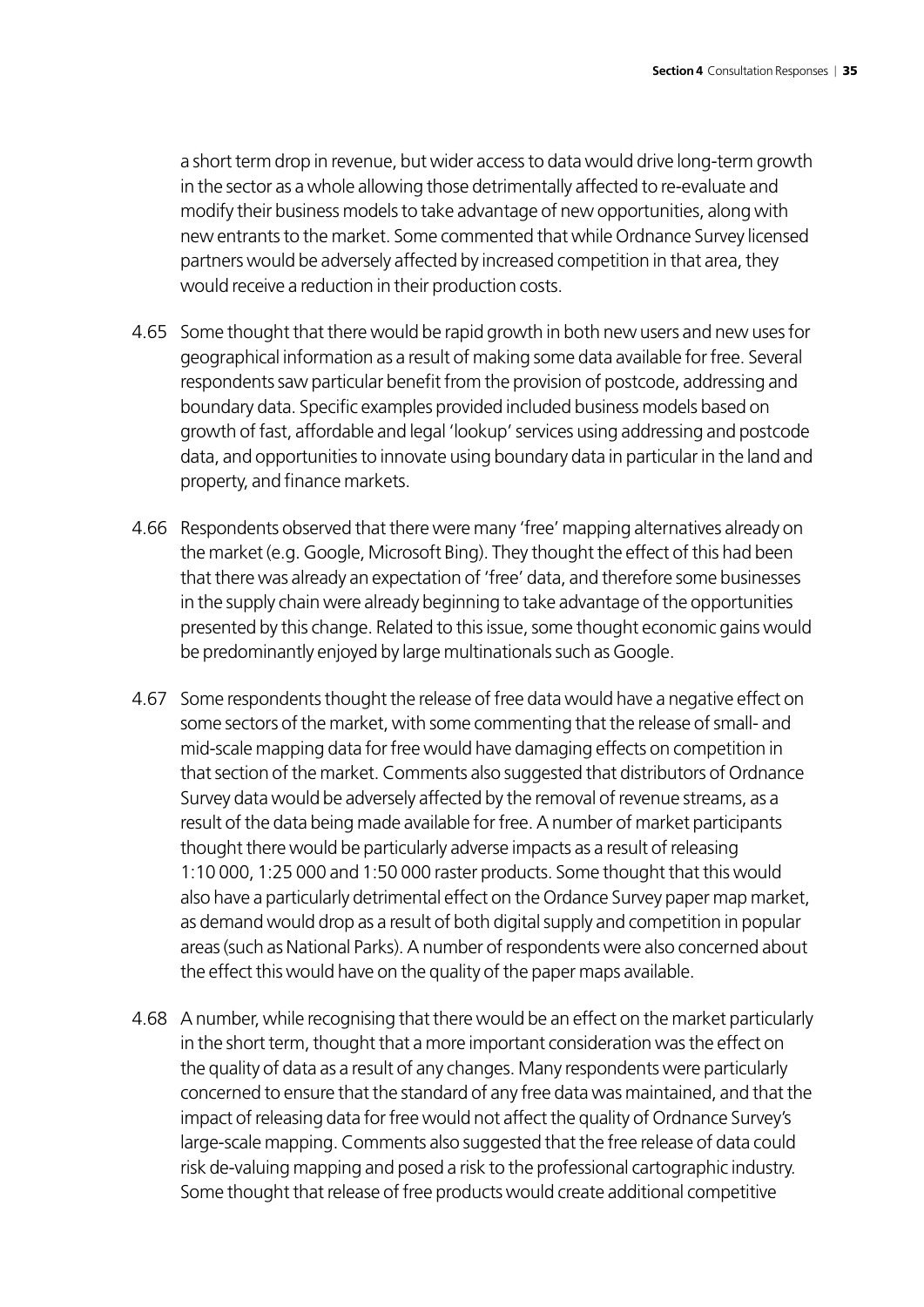pressure on OS MasterMap as customers sought to reduce their costs by using a free product as a substitution.

4.69 Some respondents felt that Ordnance Survey's current position on derived data had an adverse impact on the market, and would continue to do so if it was not revised. Their concerns lay around the restrictions that it placed on people, preventing them from innovating and creating new products and services. A number of respondents thought that relaxing or removing these restrictions would have a significant beneficial effect on the market.

#### **Question 9**

What are your comments on the proposal for a single National Address Register and suggestions for mechanisms to deliver it?

- 4.70 189 (43%) respondents provided comments on this question. Of those the large majority were supportive of the proposal to create a definitive National Address Register. Responses identified a number of benefits of having a definitive register including efficiency gains, and enabling more accurate and improved delivery of services. Some respondents were critical of the current arrangements, in particular due to the collective costs of multiple systems, and also due to the lack of a definitive national dataset for addresses which was identified in the Location Strategy as one of the 'Core Reference Geographies'. A small number of respondents thought that this was not a significant issue, or thought it was unlikely in practice to happen.
- 4.71 Most respondents thought that ultimately any national address register should be available for free to all, but some recognise that there may be a need to licence such a product in the short to medium term, for a fee.
- 4.72 Those who had more direct experience with this issue recognised that there were barriers to overcome, in particular the complex interactions of different intellectual property rights of Royal Mail, local government, and Ordnance Survey. One respondent thought that if licensing barriers were removed and the parties contributions were funded on some other basis then a single dataset would naturally result.

#### **Question 10**

What are your views on the options outlined in this consultation?

4.73 Of the total 441 consultation responses 3% indicated that they preferred Option 1 (current business strategy), 13% Option 2 (release of licensing constraints on large scale data), 8% Option 3 (staged transition), and 17% suggested or preferred an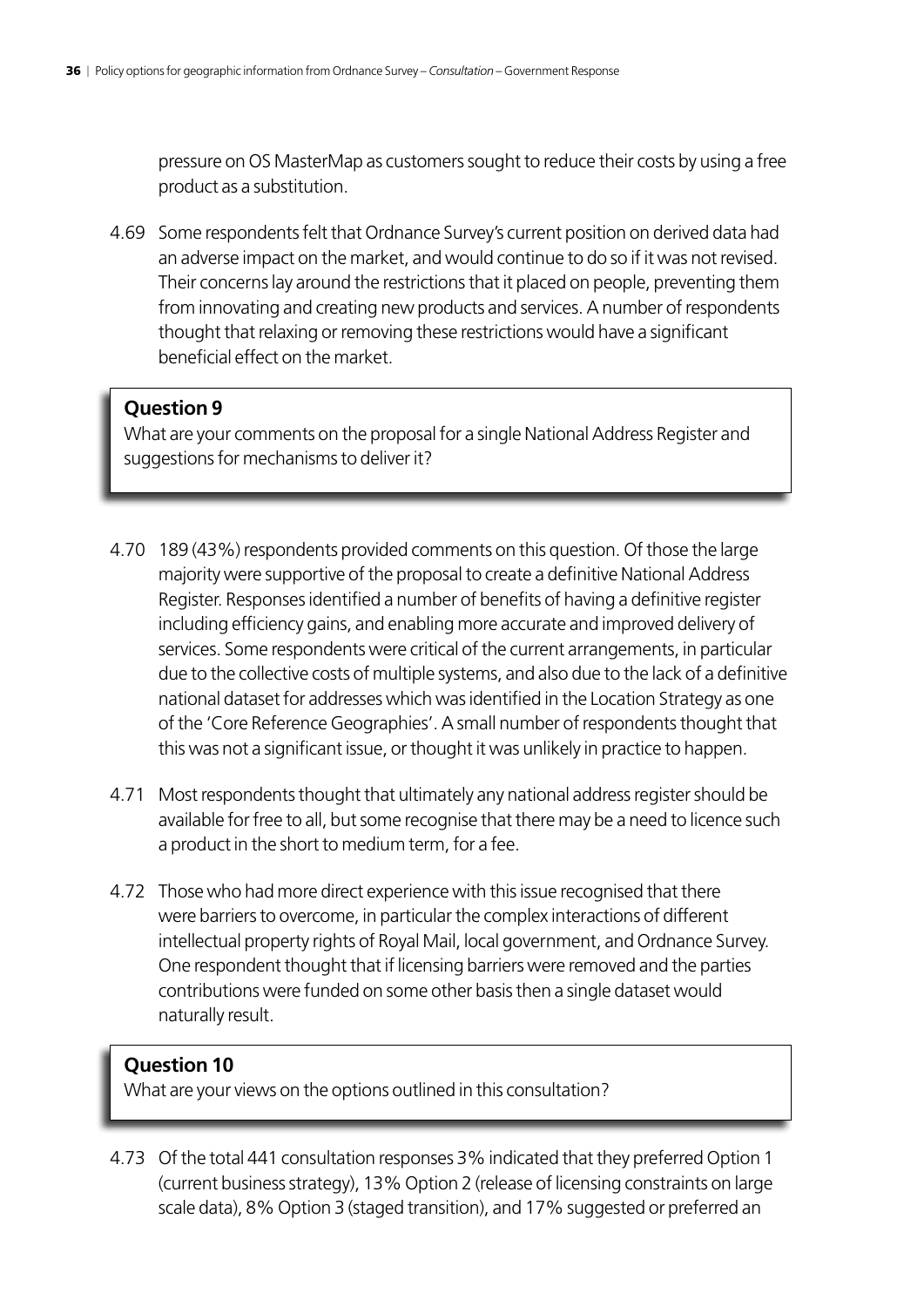alternative option. 59% did not express a clear view on which option they preferred, instead noting interesting and valuable views about Ordnance Survey and the GI sector in general rather than selecting a single option from the three presented.

4.74 Of the 237 respondents who indicated a view on the options, 6% were in favour of Option 1 (current business strategy), 25% preferred Option 2 (release of licensing constraints on large scale data), and 15% supported Option 3 (staged transition). Some respondents preferred Option 2 but saw Option 3 as a viable alternative, and 31% did not support any of the options and would prefer a modified approach. Some could identify advantages and disadvantages of all of the options.

#### **Option 1**

- 4.75 Those who were in favour of Option 1, the current business strategy, generally thought that it was:
	- affordable and based on a proven business model
	- able to maintain the integrity and quality of Ordnance Survey data.
- 4.76 Those who were opposed to Option 1 articulated a variety of reasons, although many stated that it was unsustainable in the rapidly changing marketplace and in light of recent policy initiatives:
	- many felt that it would not provide adequate support to the Making Public Data Public project – some thought that given that geographic information was so critical to unlocking public data Option 1 was not an option
	- in general local authorities felt that Option 1 would retain or increase existing high costs associated with procuring data, and resolving legal issues
	- some thought that in the current rapidly changing market pursuing Option 1 would only lead to reductions in Ordnance Survey's revenues.

#### **Option 2**

- 4.77 With respect to Option 2, those who supported this option, or those who could see merits in some elements of it, were particularly in favour of the release of data for free and without restrictions on re-use, citing the economic and social welfare benefits that could be expected from such a release. Benefits identified included:
	- widening the use of Ordnance Survey significantly beyond where it currently is, for example into the areas of charity, heritage, community and environment projects
	- an uplift in innovation and enterprise as a result of new business ventures based on the data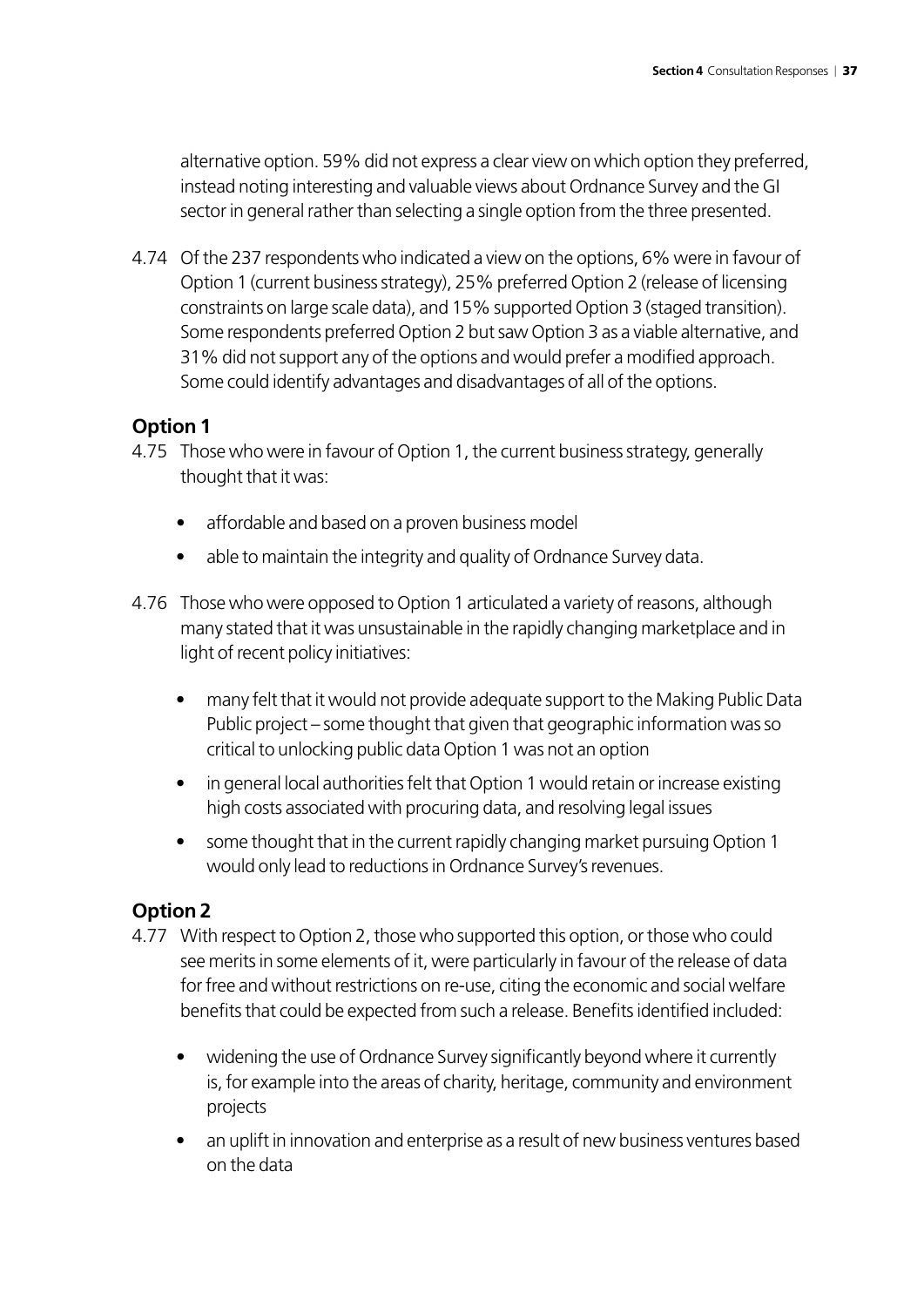- a significant benefit to local authorities, many of whom felt that Ordnance Survey licensing constraints (including derived data) were the greatest issue they faced.
- 4.78 Of those who were specifically opposed to Option 2 reasons cited included:
	- the impact on Ordnance Survey, and the potential for the quality and accuracy of its data to deteriorate
	- the impact on the value of the data provided by Ordnance Survey
	- the impact on the market of creating a fully subsidised 'DataCo' which could entrench Ordnance Survey's position as monopolistic large-scale map producer
	- the costs to government
	- the potential for distortion in the market if 'ProductCo' were not adequately regulated
	- opposition to privatisation of ProductCo or any part of Ordnance Survey.
- 4.79 Others supported the principle behind Option 2 but were concerned about the long-term viability of this option, in particular whether government funding streams would be sustainable in light of current economic conditions. Some saw it as a huge irreversible step and therefore preferred a more cautious approach. Others thought that the costs involved were too high to support moving to this option at this time.

#### **Option 3**

- 4.80 Most of those who supported Option 3 thought that it seemed like a practical compromise, although some saw it as a pragmatic alternative to Option 2 which would otherwise have been their preferred option. In particular respondents who favoured this approach thought it would enable some products to be released for free while securing a large part of Ordnance Survey's revenues and therefore ensuring its sustainability and the quality of its data in the future.
- 4.81 Some respondents who opposed Option 3 thought that the hybrid model including both charged and free elements would be complex and, ultimately, unsustainable. Some thought the benefits would be limited as, in their view, the option did not go far enough.
- 4.82 Comments from some existing market participants indicated that they would suffer as a result of the Ordnance Survey Free package being made available for free. One respondent commented that the option would move away from OFT recommendations on unrefined and refined data and PSI Re-Use Regulations therefore strengthening Ordnance Survey's position against competitors.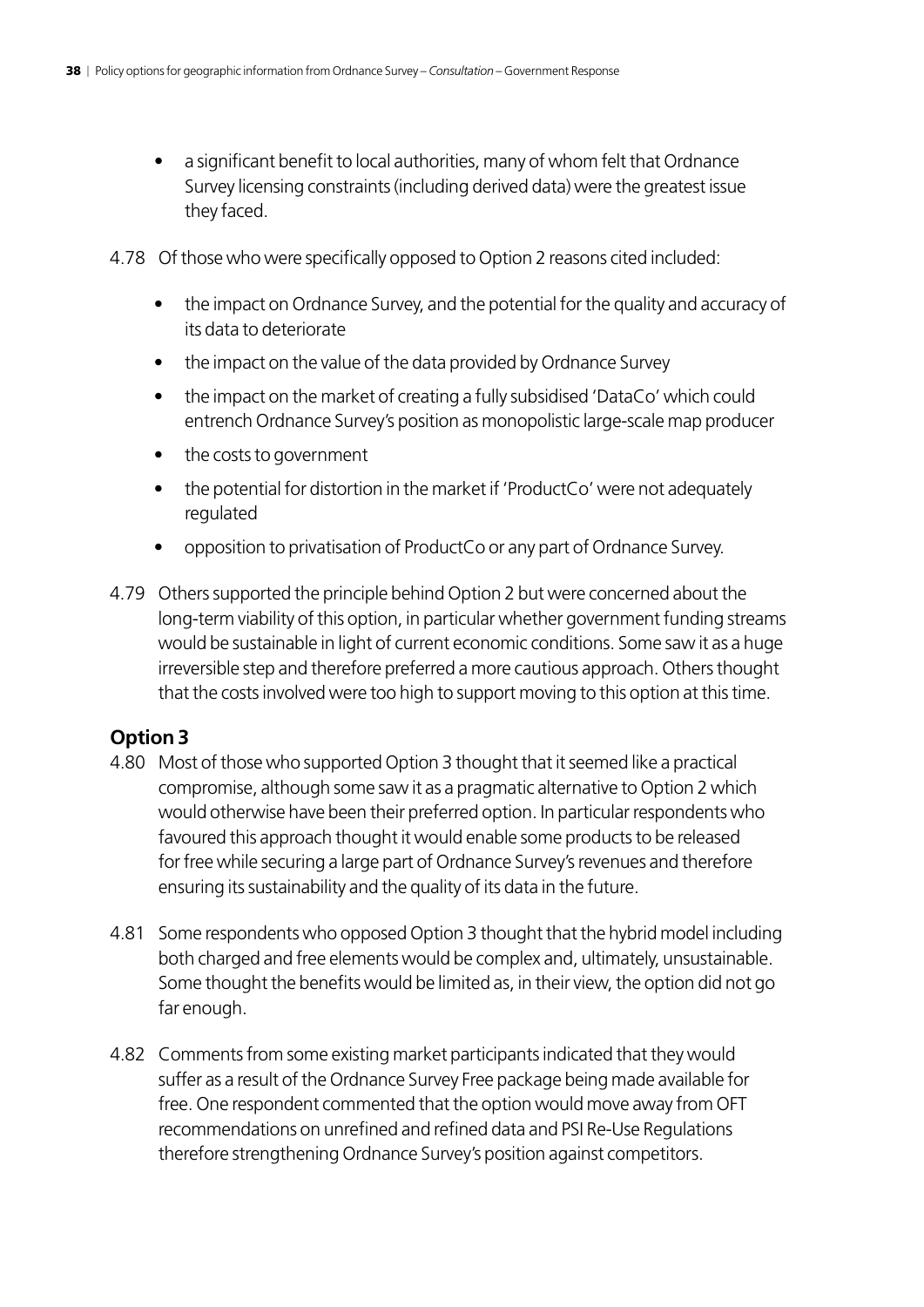Some thought that Ordnance Survey Free should be limited to unrefined data, particularly those which could be considered definitive 'government' datasets, as opposed to mapping products and services.

- 4.83 While some were opposed to tariff rebalancing others were supportive of this element of Option 3. As one would expect this tended to be split in accordance with the expected gain or cost to the respondent under tariff rebalancing, with public sector customers and some competitors generally opposed and some private sector customers in favour.
- 4.84 A few existing market participants did not think additional funding was required to implement Option 3. They felt that Ordnance Survey could sustain this approach itself through current revenues and more aggressive cost reductions. Others thought that if funding were provided this should be on the basis of clear and transparent accounting.
- 4.85 Some commented that it was not clear what Option 3 was a transition to, and that if it was implemented a clear timetable for that transition should be communicated. Some thought that while Option 3 offered a balance, in the longer term it would encourage demands to release all Ordnance Survey data for free so therefore would provide a transition step to a larger scale change.

#### **Alternative approaches**

- 4.86 Some respondents suggested alternative approaches. While it is not possible to outline all of those in detail here, some key themes are outlined below:
	- A number of respondents, including the Local Government Association (LGA), and a number of market commentators, thought that the options as set out did not adequately contribute to the delivery of the Location Strategy, and in particular the 'Core Reference Geographies'. They thought this was the most important element of any option and should be reconsidered.
	- Some thought that a 'National Mapping Agency' or some equivalent, should be tasked with procuring these core reference geographies.
	- A further suggestion was that the current procurements between Ordnance Survey and the whole public sector be funded by the taxpayer rather than by individual contracts.
	- Several respondents, largely existing market participants, were in favour of an approach which would provide core definitive 'government' datasets such as addressing, boundaries and postcodes for free and would make the provision of all other mapping open to the competitive market to provide.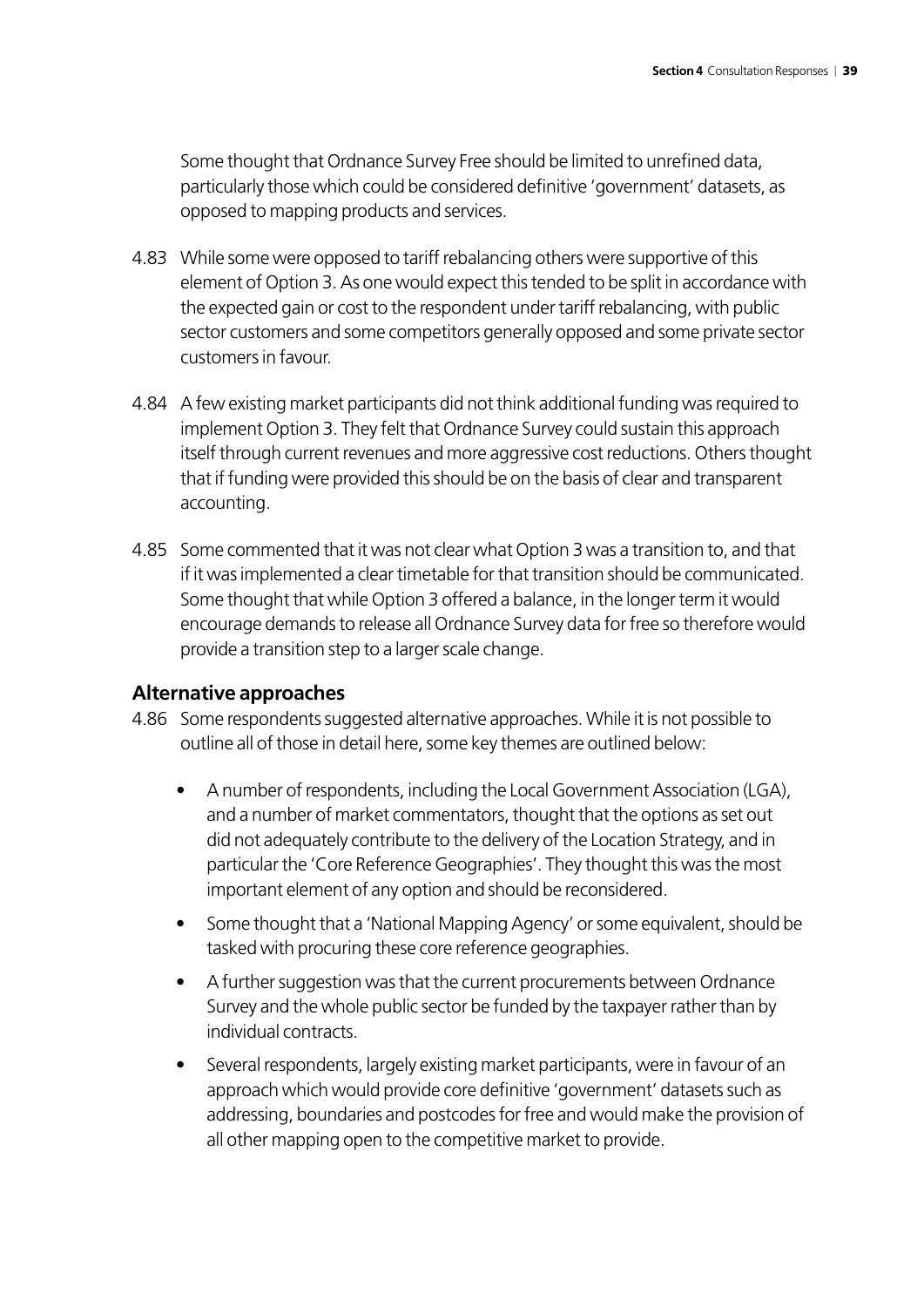- Another alternative model would be to create a monopoly public data collector which could charge for the provision of 'raw' data to the market, including 'ProductCo', on a fair and equal basis;
- Some respondents specifically called for the removal of Ordnance Survey's trading fund status, and supporting a fully government-funded 'National Mapping Agency'.
- A small number of respondents suggested an alternative model could be either for Ordnance Survey and Land Registry to be merged, so that land registration fees could cover the cost of 'national mapping', or that the Land Registry should assume surveying activities.
- 4.87 Local authorities generally supported Option 2, on the basis that it would generate the greatest benefits and would remove licensing restrictions from large-scale Ordnance Survey data, as well as making it free. The main concerns expressed about that option were around the lack of detail on mechanisms for funding the large scale data, and ensuring the continued high quality of that data. Several authorities were particularly opposed to tariff rebalancing.
- 4.88 A few developers stated that Option 2 would be their preferred approach, on the basis that it allowed the greatest access to data and would therefore generate the highest levels of innovation.

For Local Authorities: What will be the balance of impact of these proposals on your costs and revenues?

- 4.89 While the LGA provided a response on behalf of local authorities, 46 authorities also provided individual responses, responding mainly to support the LGA's response, with 24 authorities wishing to add further comments. It is worth noting that a few individual authorities were not in agreement with all elements of the LGA response, although most supported it.
- 4.90 The LGA response identified Option 2 as the option which minimised costs of data use across services, in particular by removing the complex licensing regime and costs associated with the management of commercial and legal processes. It saw Option 1 as unacceptable, in part due to the 'substantial financial burdens in procurement, and legal obstacles, and is a serious constraint on innovation and effective delivery of public services'. LGA felt that Option 3 would impose additional costs on the public sector, as a result of tariff rebalancing. Their response stated that 'passing the costs of Ordnance Survey pricing adjustments onto local government is unacceptable at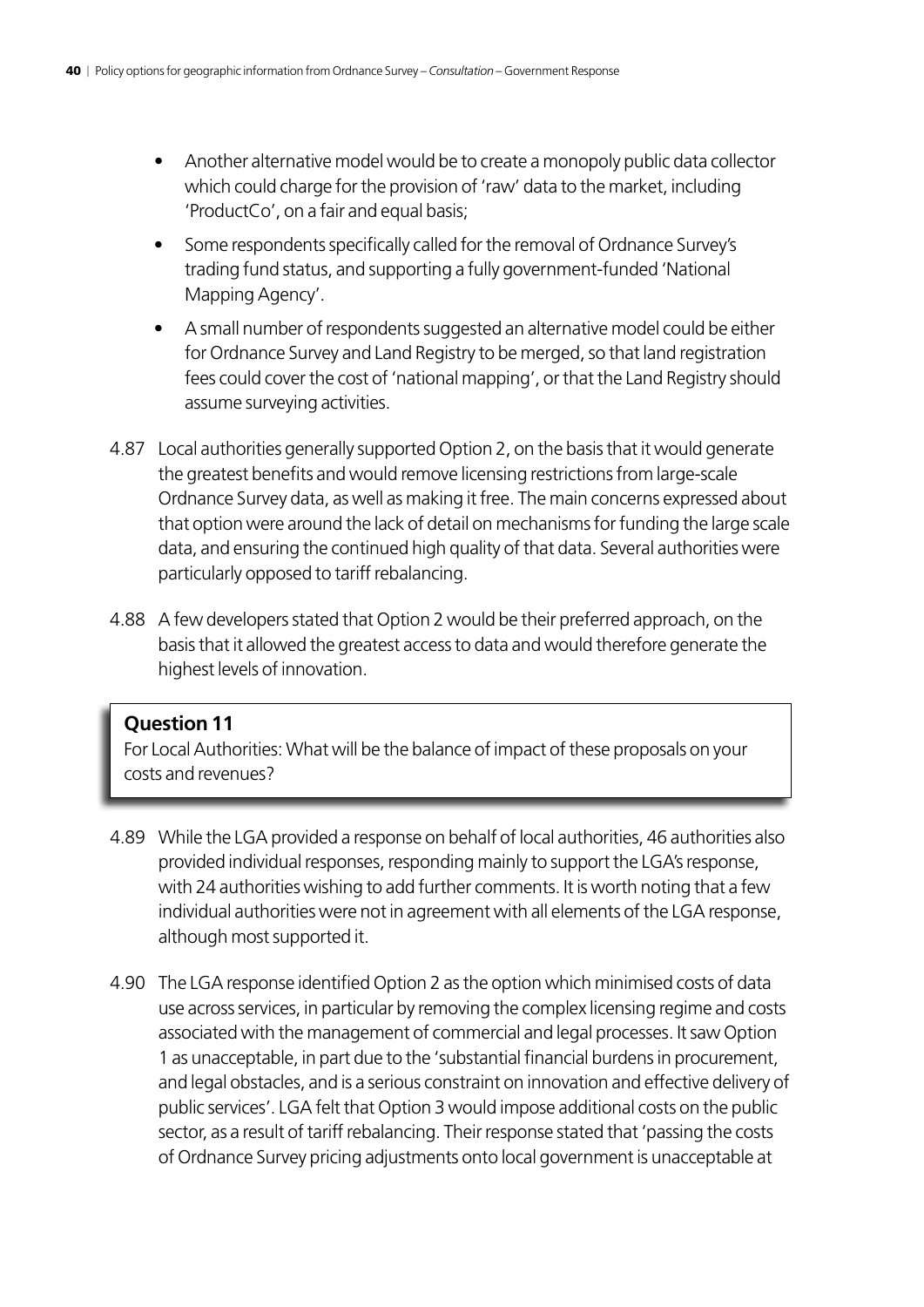a time when the emphasis is on councils protecting frontline services and making reductions in support expenditure'. It was LGA's view that an increase in prices was likely to result in reduced procurement of those products.

- 4.91 A number of individual authorities observed that the current situation was costly due to the commercial and legal negotiations involved, largely as a result of procurement processes and licensing issues. They saw this increasing over time if no changes were made, and therefore felt that Option 1 would increase costs to local government overall.
- 4.92 Most thought that Option 2 would be the least costly option overall. In some cases this was based on the assumption that funding for high specification Ordnance Survey data would be provided by central government. However some assumed that the option would be funded by a transfer of the current MSA funding back to central government to fund large-scale geographic data from Ordnance Survey. Under this assumption savings were still identified, as a result of the removal of the MSA running costs, which local authorities currently pay to Local Government Information House. This would be a 'real' cost saving to local government, in addition to the removal of costs associated with procurement and legal issues.
- 4.93 A number of local authorities identified some benefit in terms of cost savings under Option 3, as a result of the removal of licensing fees from the free set of products. However, they also noted that by far the greatest cost was associated with the provision of high specification data, so under Option 3 that cost would be retained. Many were strongly opposed to the rebalancing of public and private sector prices. Some felt that if tariff rebalancing were pursued then central government should provide additional funding for local government to enable it to cover the increase in cost. A number of authorities referred to the possibility of seeking alternative suppliers of geographic information if their costs increased significantly as a result of the proposals outlined.
- 4.94 The LGA response commented that the consultation document was incorrect to state that the private sector subsidised the public sector. LGA's view was that the discounts provided to the public sector were secured on the basis of it operating bulk procurements. Other respondents felt that it was inappropriate to consider the public and private sectors in the same way, given the public sector's purpose to deliver public services, many of which are reliant on geographic data.
- 4.95 The LGA, and a number of individual local authorities, thought that the consultation document lacked of detail on the costs of the options and how these related to Ordnance Survey's financial model. In particular LGA highlighted that that consultation document failed to mention that often core public sector geographic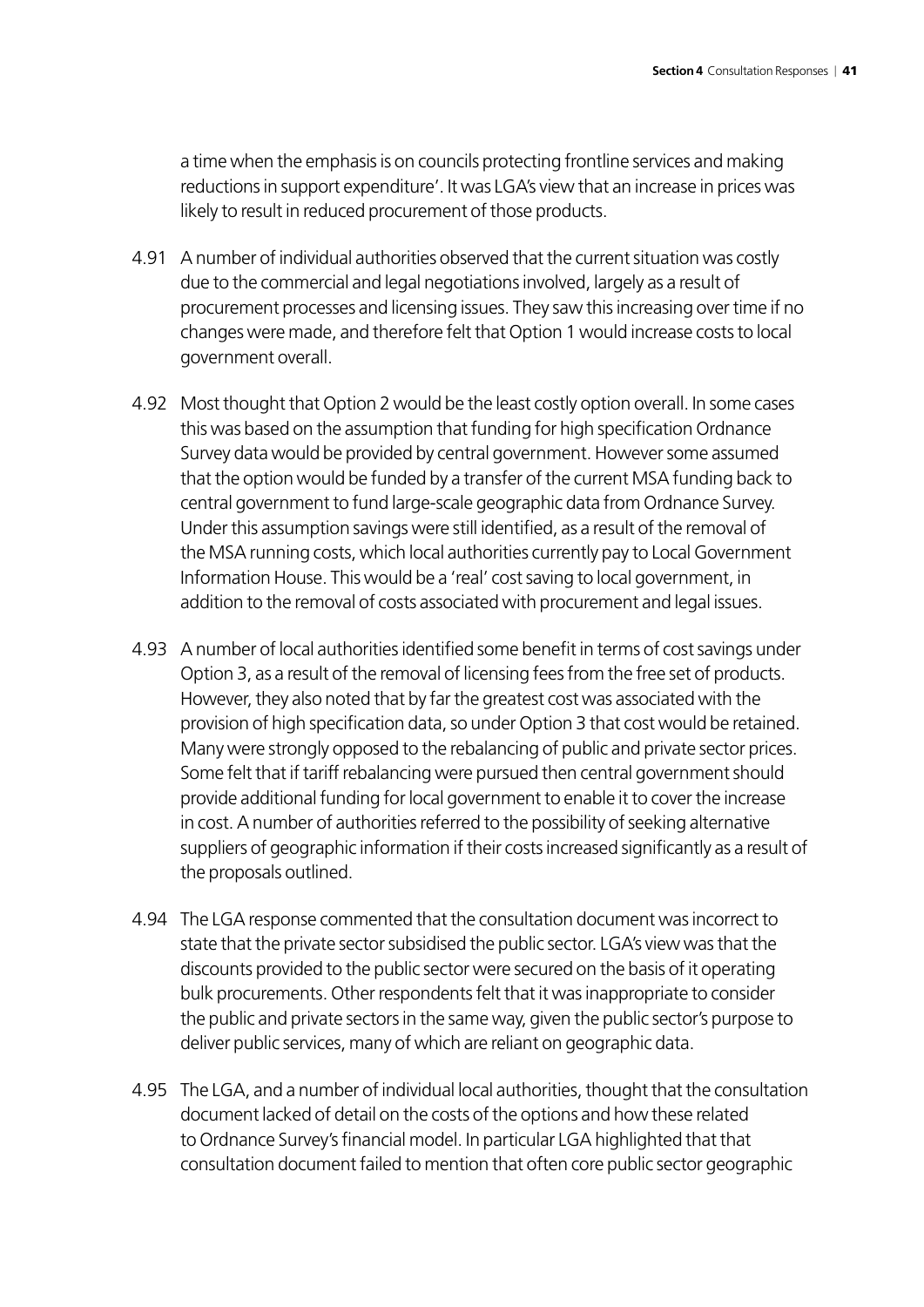datasets are generated by other public sector bodies such as local authorities (address and street data), DEFRA (e.g. national park boundaries), and ONS (census geographies).

#### **Question 12**

Will these proposals have any impact on race, gender or disability equalities?

- 4.96 The majority of respondents did not provide comments on this question. Of the 127 (29%) comments received, the majority thought that there would be no impact on race, gender or disability equalities.
- 4.97 However around a third of respondents to this question thought that releasing some Ordnance Survey data could have beneficial impacts on race, gender and disability equality. In particular a number of local authorities recognised potential benefits that may be realised in terms of equality, as a result of proposals around releasing data. Positive impacts identified included:
	- policy benefits as a result of improved geographical analysis of relevant statistics in a variety of different contexts
	- the importance of geographic information in decision-making which can help to avoid social exclusion and minimise race, gender or disability inequalities
	- increased accessibility benefits for those with disabilities, not only through greater access to information but also as a result of innovative services which might result e.g. the creation of maps focusing on route suitability and accessibility of services.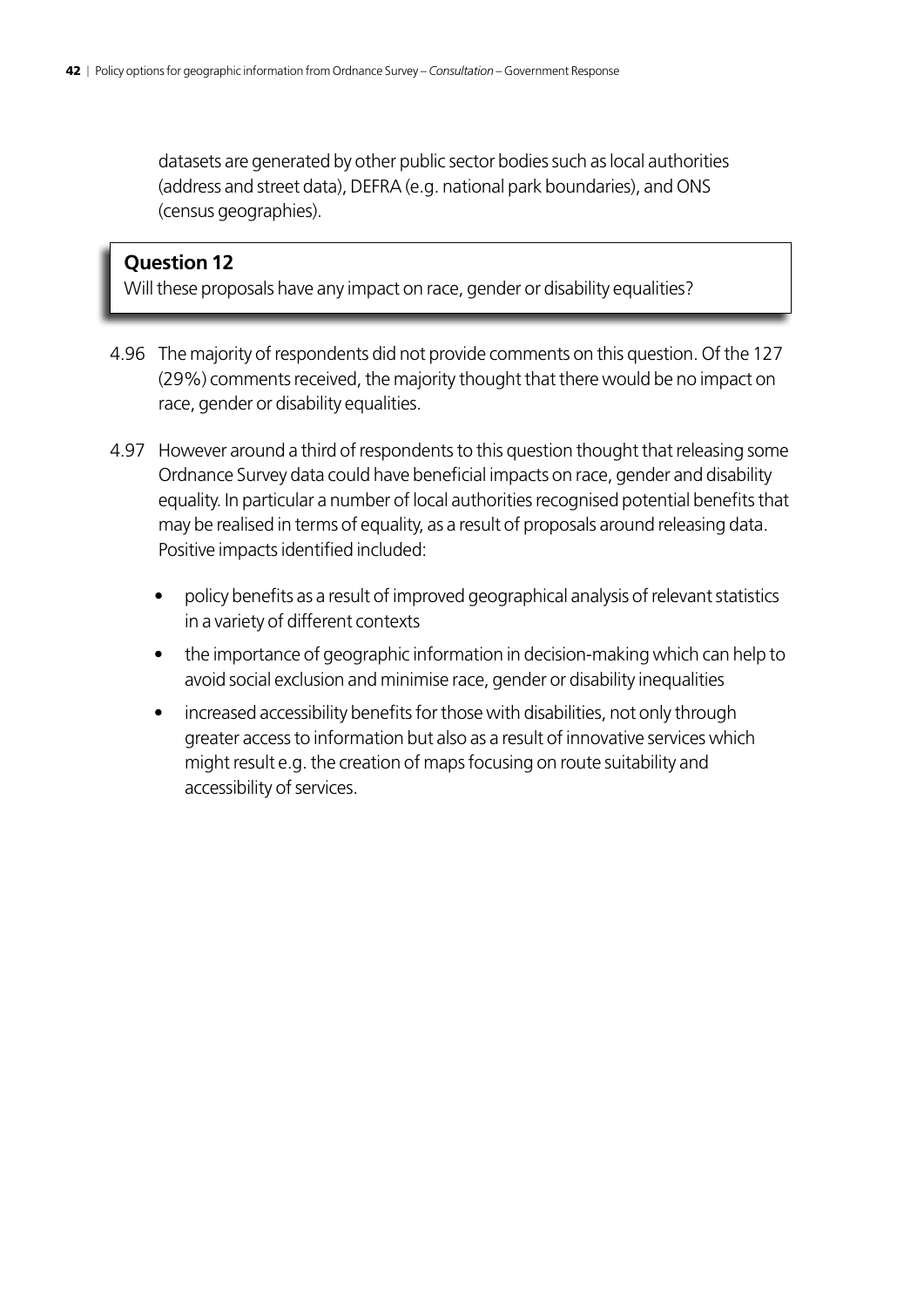# <span id="page-42-0"></span>Annex A

## **List of Consultation Questions**

| Question 1:  | What are your views or comments on the policy drivers for this<br>consultation?                                                                                                  |
|--------------|----------------------------------------------------------------------------------------------------------------------------------------------------------------------------------|
| Question 2:  | What are your views on how the market for geographic information has<br>involved recently and is likely to develop over the next 5-10 years?                                     |
| Question 3:  | What are your views on the appropriate pricing model for Ordnance Survey<br>products and services?                                                                               |
| Question 4:  | What are your views and comments on public sector information<br>regulation and policy, and the concepts of public task and good<br>governance as they apply to Ordnance Survey? |
| Question 5:  | What are your views and comments on the products under consideration<br>for release for free-use and the rationale for their inclusion?                                          |
| Question 6:  | How much do you think government should commit to funding the free<br>product set? How might this be achieved?                                                                   |
| Question 7:  | What are you views on how free data from Ordnance Survey should be<br>delivered?                                                                                                 |
| Question 8:  | What are your views on the impact Ordnance Survey Free will have on the<br>market?                                                                                               |
| Question 9:  | What are your comments on the proposal for a single National Address<br>Register and suggestions for mechanisms to deliver it?                                                   |
| Question 10: | What are your views on the options outlined in this consultation?                                                                                                                |
| Question 11: | For local authorities: What will be the balance of impact of these proposals<br>on your costs and revenues?                                                                      |
| Question 12: | Will these proposals have any impact on race, gender or disability<br>equalities?                                                                                                |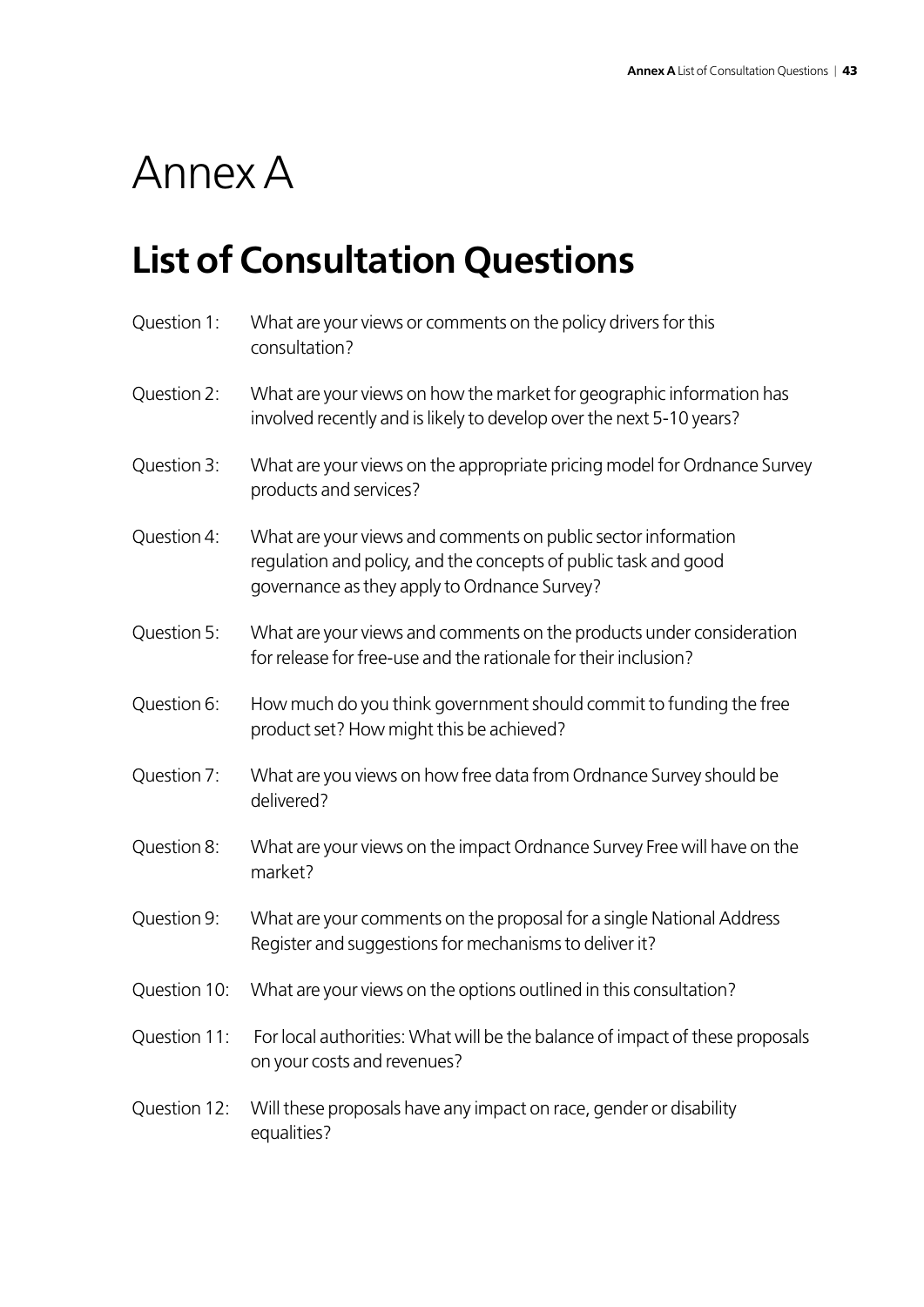# <span id="page-43-0"></span>Annex B

## **List of Respondents**

A total of 441 formal responses to the public consultation were received by the closing date. The names of organisations that responded are listed below, with the exception of 2 organisation respondents who wished to remain anonymous. The remaining 225 responses were from those who responded as individuals.

| 1Spatial                                    | Cambridgeshire County Council               |
|---------------------------------------------|---------------------------------------------|
| <b>ACPO Cymru</b>                           | Cambridgeshire Local Access Forum           |
| Advisory Panel on Public Sector Information | <b>CCRP</b>                                 |
| AGI                                         | Census and Geodemographics Group            |
| <b>APCO</b>                                 | Central Association of Agricultural Valuers |
| Archaeology Scotland                        | Cheltenham Council                          |
| <b>Ashfield District Council</b>            | Colchester Borough Council                  |
| <b>Association of Census Distributors</b>   | Collins Bartholomew                         |
| Aster Group                                 | <b>Commission for Rural Communities</b>     |
| Aviva Insurance                             | Cook, Hammond and Kell                      |
| <b>Barnsley MBC</b>                         | Cotswold District Council                   |
| BCS, the Chartered Institute for IT         | <b>CPRE National Office</b>                 |
| <b>BECTA</b>                                | CycleStreets Ltd                            |
| Birmingham City Council                     | Dartmoor National Park Authority            |
| <b>BIS Geographical Statistics and Data</b> | David Denison Associates Limited            |
| Matching Unit                               | <b>DCSF</b>                                 |
| Blackwell                                   | Defra Network                               |
| Borough of Camden                           | Demographic Users Group                     |
| <b>Brent Council</b>                        | Devon County Council                        |
| <b>Bristol City Council</b>                 | Devon Local Authority                       |
| <b>Bristol Council</b>                      | <b>Distributed Generation Ltd</b>           |
| <b>British Cartographic Society</b>         | Dorrigo                                     |
| <b>British Horse Society</b>                | Dotted Eyes Ltd                             |
| <b>Broads Authority</b>                     | <b>DPP</b>                                  |
| <b>Buckinghamshire County Council</b>       | East Cheshire Hospice Christmas Tree        |
| CACI                                        | Collection                                  |
| Calnea Analytics Limited                    | East Renfrewshire Council                   |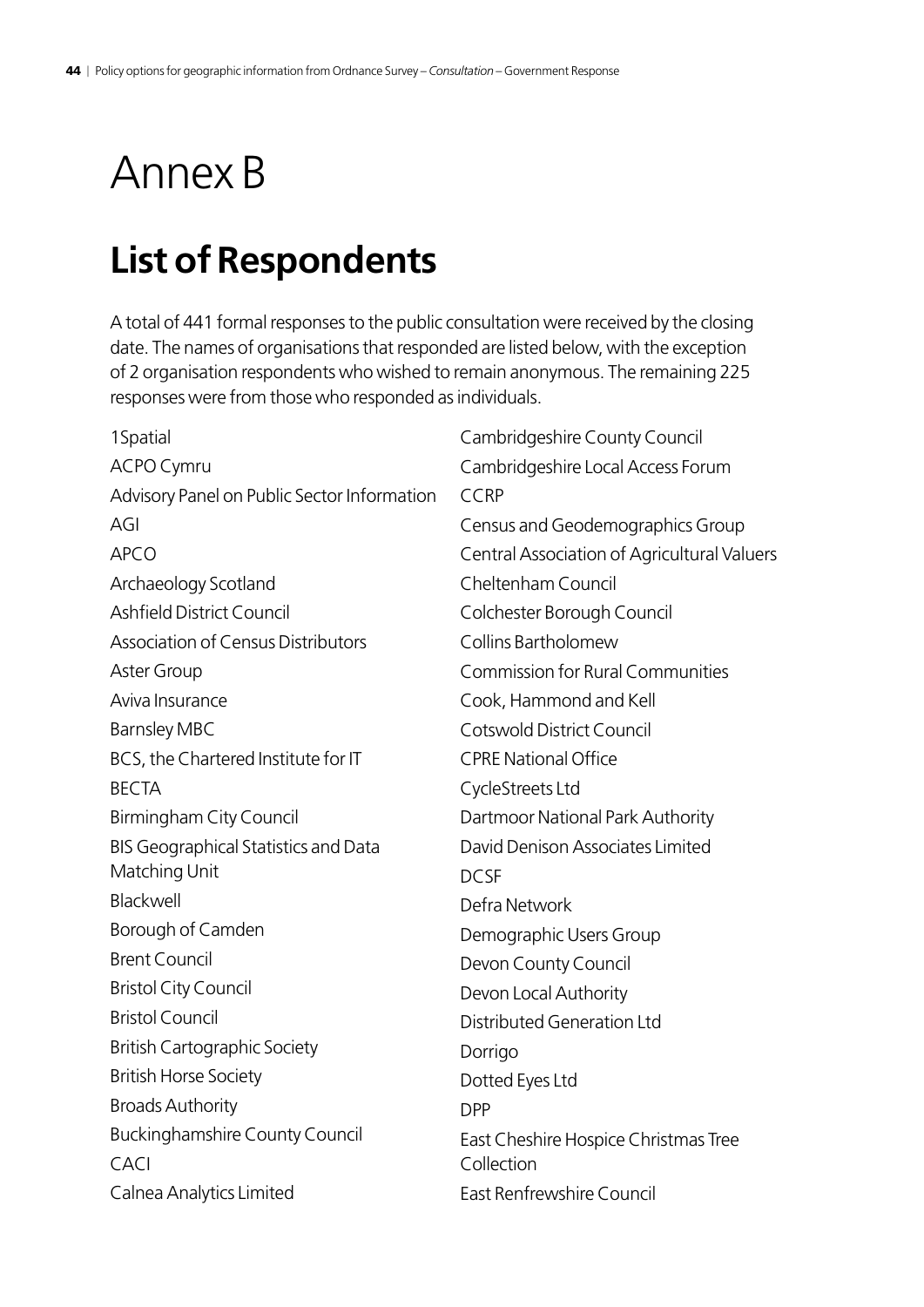| East Sussex Council                          | Hull City Council                               |
|----------------------------------------------|-------------------------------------------------|
| <b>EDINA</b>                                 | i-CD Publishing                                 |
| emapsite                                     | Infotech                                        |
| English Heritage                             | Infoterra                                       |
| <b>English National Park Authorities</b>     | Intelligent Addressing Ltd                      |
| Association and Welsh Association of         | Intergraph                                      |
| <b>National Park Authorities</b>             | <b>JISC Executive</b>                           |
| <b>Environment Systems</b>                   | Joint Chairs Group                              |
| ESRI(UK)                                     | Joint Local Access Forum                        |
| <b>Exmoor Local Access Forum</b>             | Junkk.com                                       |
| Experian                                     | Kirklees Council                                |
| Federation Against Software Theft Limited    | Know Edge                                       |
| <b>Fenland District Council</b>              | Land Registry                                   |
| Find Maps                                    | Landmark Information Group                      |
| First Group plc, UK Bus Division             | Laser Surveys                                   |
| Gàidhlig                                     | Latitude Mapping                                |
| Geoplan                                      | Leeds City Council                              |
| George S Wilson Associates                   | Leica Geosystems Limited                        |
| Getmapping                                   | Levelwood Mapping                               |
| Glasgow University Library's map collection  | Lewes District Council                          |
| Gloucestershire County Council               | <b>LGA</b>                                      |
| Google                                       | Local Public Data Panel                         |
| <b>Greater London Authority</b>              | Loch Lomond & The Trossachs National Park       |
| Greater Manchester Passenger Transport       | Authority                                       |
| Executive (GMPTE)                            | Locus Association                               |
| Green Amps Limited                           | London Fire Brigade                             |
| Greenpower International                     | Long Distance Walkers Association               |
| Greenspace Information for Greater<br>London | Lovell Johns                                    |
| <b>Guardian News and Media</b>               | Lucas Books                                     |
| Hackney Council                              | MapMechanics                                    |
| Hambleton District Council                   | Meridian Maps                                   |
| Harrogate Borough Council                    | Microsoft                                       |
| Harvey Maps                                  | Middlesbrough Council                           |
| Have a Map Shop                              | <b>MOD</b>                                      |
| Hertfordshire County Council                 | Mouchel                                         |
| Hounslow PTC                                 | National Association of Credit Union<br>Workers |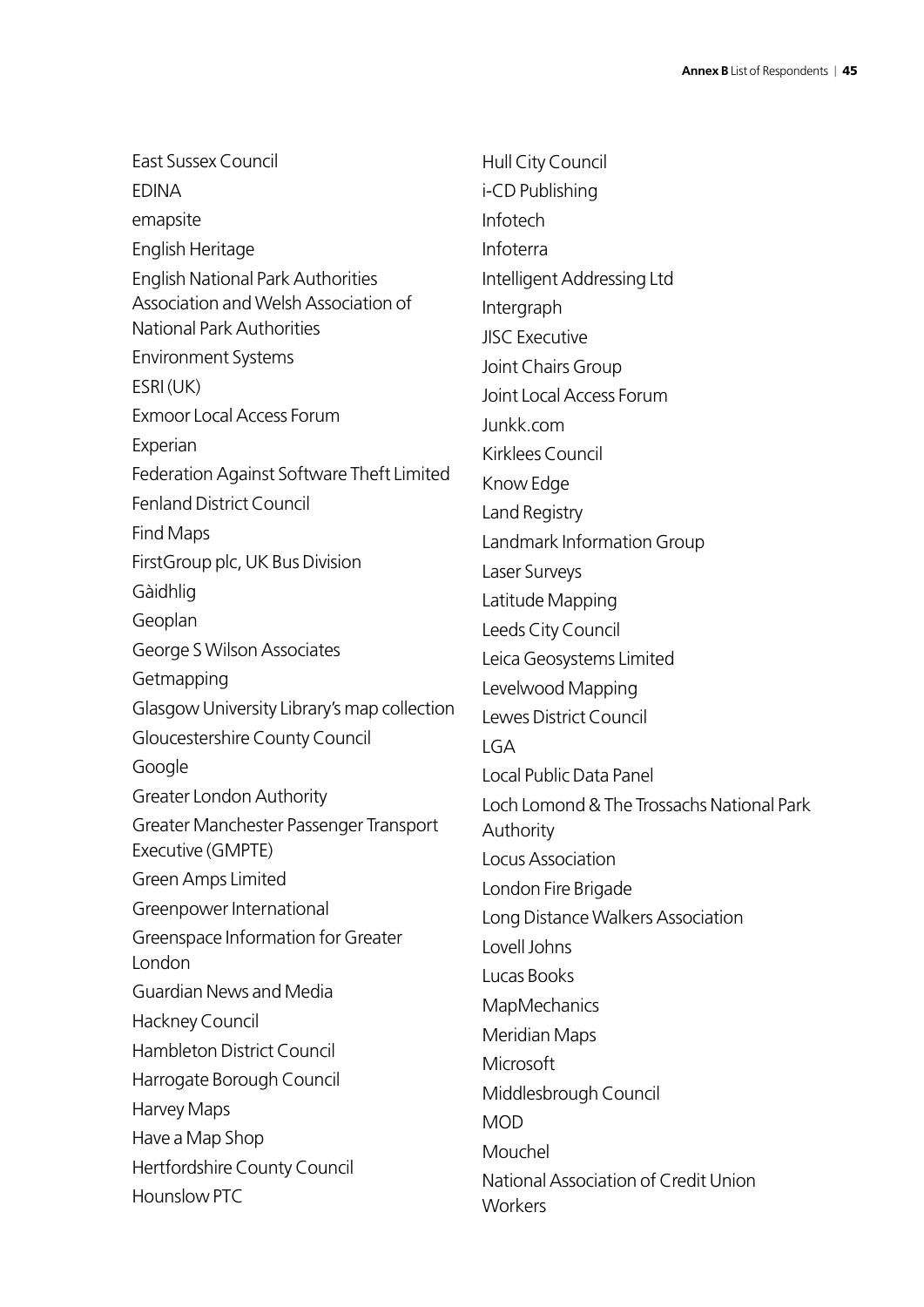| National Library of Wales                   | RSA Royal Society for the encouragement   |
|---------------------------------------------|-------------------------------------------|
| <b>National Trust</b>                       | of Arts, Manufactures and Commerce        |
| <b>NATS</b>                                 | Runnymede Borough Council                 |
| <b>NAVTEQ</b>                               | Saturday Walkers Club                     |
| Network Rail                                | Sciemus                                   |
| <b>NFS Maps</b>                             | <b>Scotland Ramblers</b>                  |
| NHS Digital Mapping Agreement               | Scottish Enterprise                       |
| Nicholson Maps                              | Scottish Government                       |
| North Dorset District Council               | Scottish Water                            |
| Northumberland National Park Authority      | Severn Trent                              |
| <b>ONS</b>                                  | Sheffield City Council                    |
| Open Source Geospatial Foundation           | Sigma Seven                               |
| Pear Technology Services Ltd                | Society for Professionals in Information, |
| PGA                                         | Technology and Management                 |
| Places for People                           | Society of Cartographers                  |
| Placr                                       | Somerset Local Access Forum               |
| Plymouth City Council                       | South Derbyshire District Council         |
| PostcodeAnywhere                            | South Staffordshire Water                 |
| Powys County Council                        | South Wales Fire and Rescue Service       |
| Prospect Union                              | <b>Stanfords Business Mapping</b>         |
| <b>Public and Commercial Services Union</b> | <b>STAR-APIC</b>                          |
| Public Sector - Central Procurement         | Stevenage Council                         |
| Ramblers                                    | <b>Stockton Council</b>                   |
| <b>RBS</b> Insurance                        | Stutchbury                                |
| RCAHMS Royal Commission on the Ancient      | <b>Surrey Police</b>                      |
| and Historical Monuments of Scotland        | <b>Sustrans</b>                           |
| Realtime Worlds                             | The AA                                    |
| Redcar & Cleveland Borough Council          | The Advisory Unit: Computers in Education |
| Registers of Scotland                       | The CIC Association                       |
| Research Councils UK                        | The Coal Authority                        |
| RIBA Royal Institute of British Architects  | The GeoInformation Group                  |
| RICS Royal Institution of Chartered         | The Guardian                              |
| Surveyors                                   | The Map Shop                              |
| Royal Commission on the Ancient and         | The Survey Association (TSA)              |
| <b>Historical Monuments of Wales</b>        | <b>Thurrock Council</b>                   |
| Royal Geographical Society                  | <b>TM Group</b>                           |
| Royal Society for the Protection of Birds   | Torbay Council                            |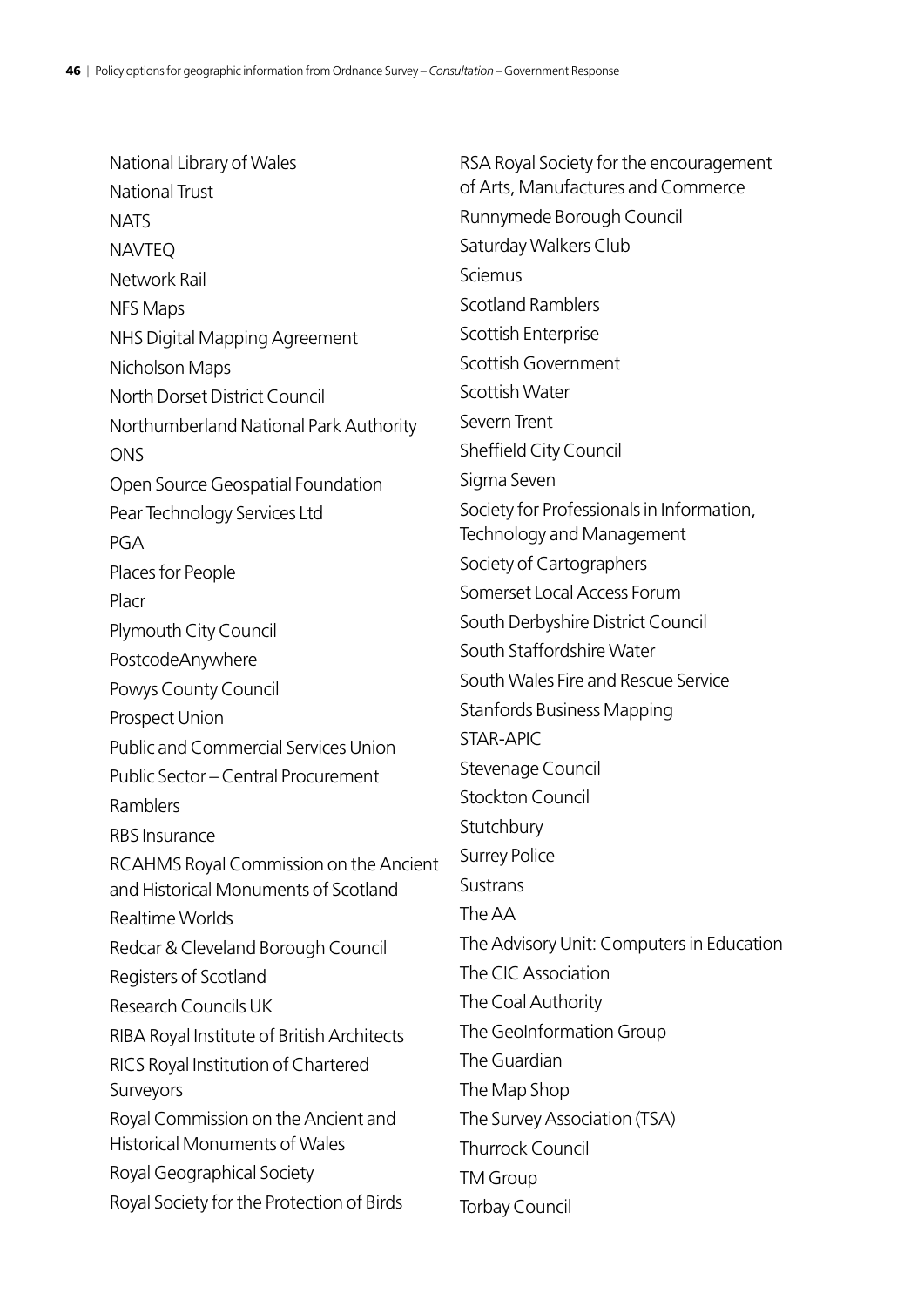Transition Network

Traveline

UK Broadband Ltd

UK Location Council

UK Map Centre

United Kingdom Hydrographic Office

Vexed Digital

Viewranger

Virgin Media

Wales Assembly Government

Wales Centre for Health

Walking World

Wandsworth Borough Council (GIS Team)

**Waterstones** 

Welsh Local Government and the Local

Government Data Unit

Wessex Water

West Midlands Cancer Intelligence Unit

Westminster City Council

Wigan Council

XYZ Digital Map Company

Yorkshire & Humberside GOR

Yorkshire Dales National Park Authority

Zurich

In addition, Government officials met with the following bodies in person.

- Advisory Panel on Public Sector Information (APPSI)
- Getmapping
- Improvement and Development Agency (IDeA)
- Infoterra
- Local Government Association (LGA)
- Westminster City Council.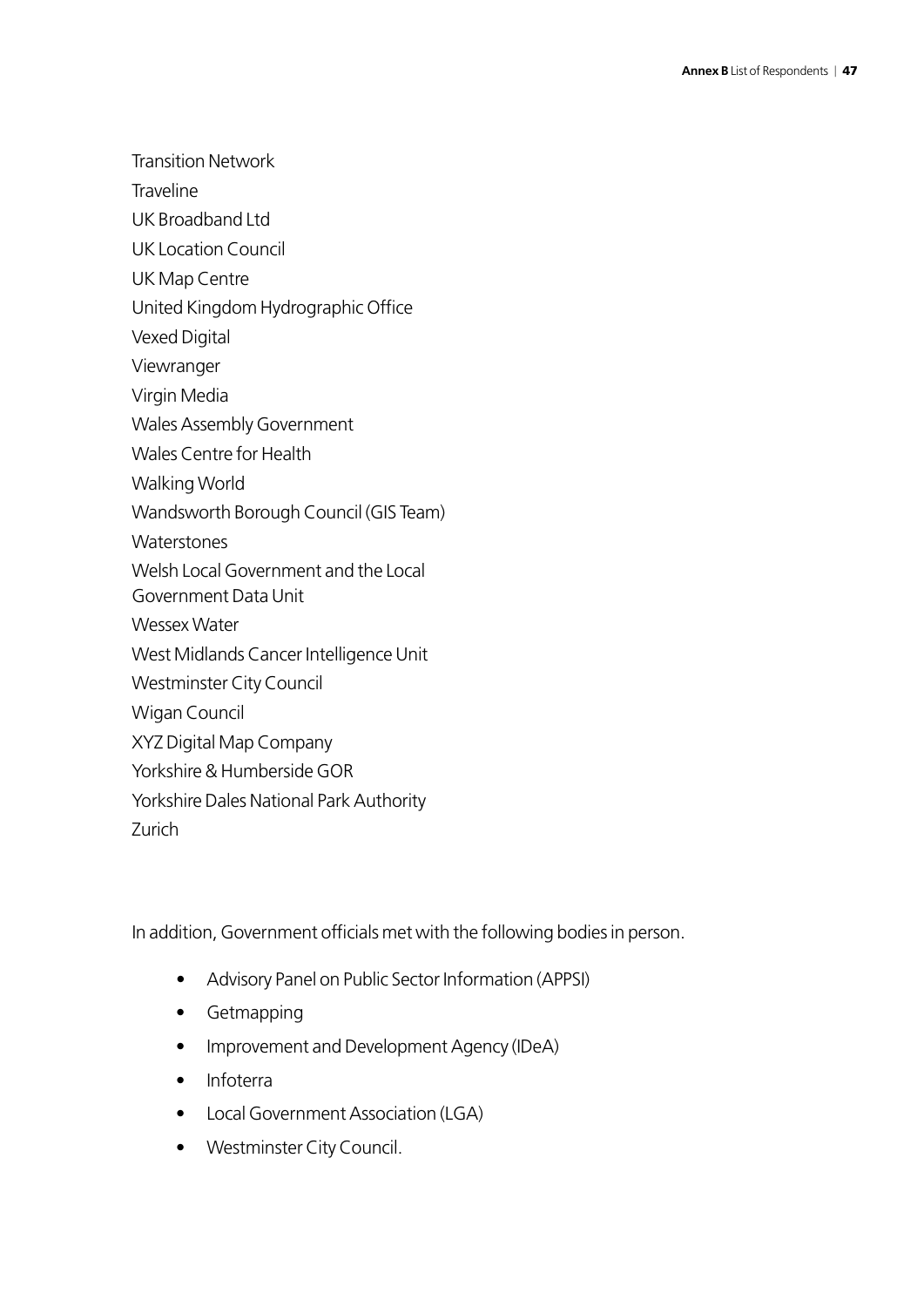# <span id="page-47-0"></span>Annex C

## **Summary of Ordnance Survey's main products**

| OS MasterMap <sup>®</sup><br>(Large-scale data) | A database and online service featuring the most detailed and<br>flexible digital mapping of Great Britain (England, Scotland<br>and Wales). Specifically designed to be used as fully integrated<br>corporate resource. All of the half a billion features carry<br>unique references so data can be linked to them quickly and<br>easily for instant analysis. Data is held in separate layers so<br>that users can pick and mix the exact type and extent of the<br>information they need. The layers are called Topography,<br>Imagery, Integrated Transport Network(ITN)™, Address and<br>Prebuild Address. OS MasterMap® is widely used in both<br>central and local government for citizen services, social,<br>political, economic and environmental monitoring, planning<br>and assessment, as well as within the utilities sector for asset<br>management, infrastructure planning, customer services and |
|-------------------------------------------------|---------------------------------------------------------------------------------------------------------------------------------------------------------------------------------------------------------------------------------------------------------------------------------------------------------------------------------------------------------------------------------------------------------------------------------------------------------------------------------------------------------------------------------------------------------------------------------------------------------------------------------------------------------------------------------------------------------------------------------------------------------------------------------------------------------------------------------------------------------------------------------------------------------------------|
| Post code data                                  | meeting regulatory requirements.<br>Code-Point <sup>®</sup> provides a precise geographical point location for<br>each postcode unit in the United Kingdom. Code-Point® with<br>polygons provides a precise geographical location for each<br>postcode unit in Great Britain with a polygon that encloses<br>every fully matched postcode in the correct boundary. The<br>products are used across the entire range of market sectors for<br>applications such as market analysis and profiling, statistical<br>analysis, sales targeting and route planning and location<br>based services.                                                                                                                                                                                                                                                                                                                        |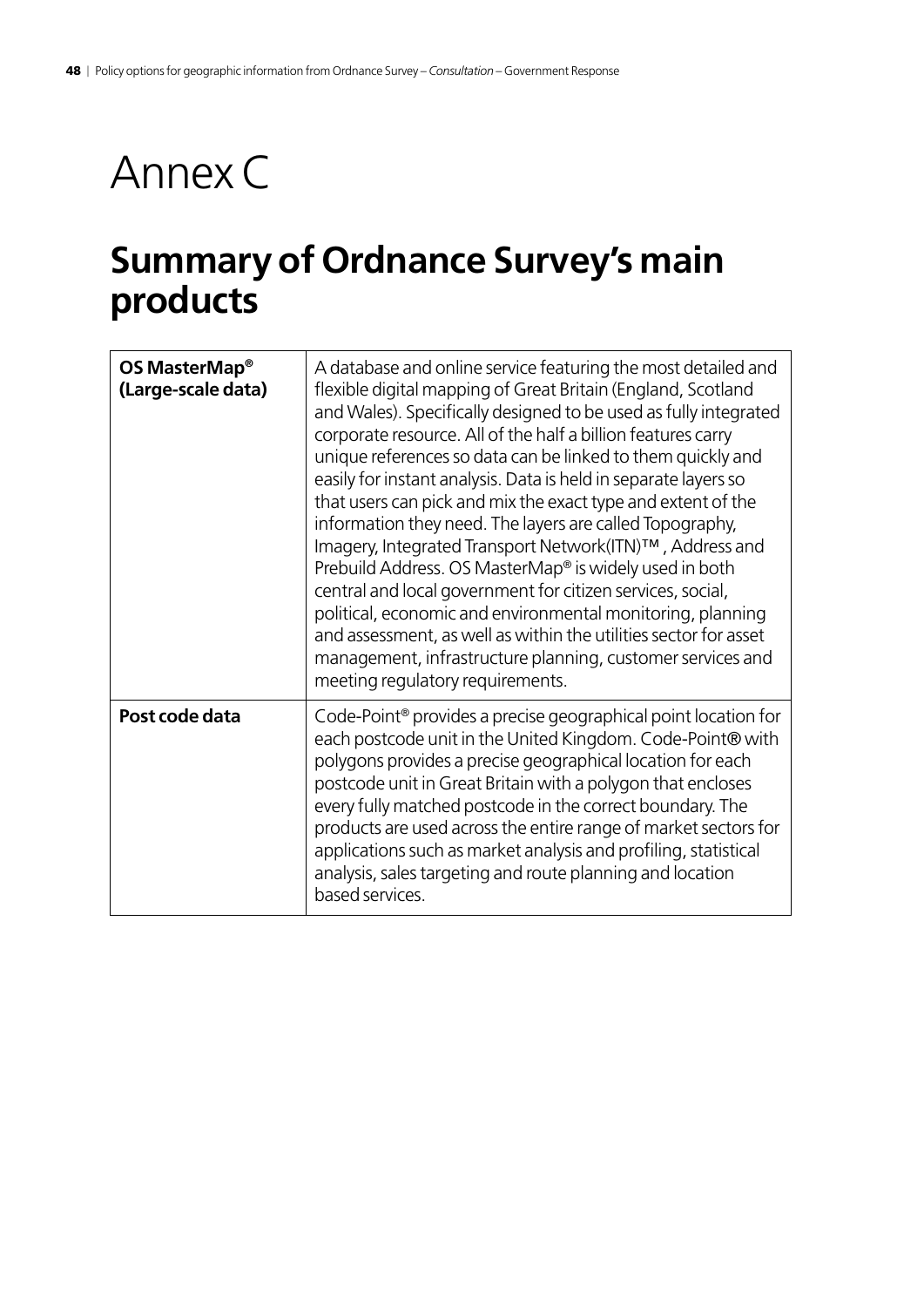| 1:10 000 Scale data                                          | 1:10 000 Scale Raster map data is the most detailed raster<br>product, providing large-scale background mapping upon<br>which you can add or overlay information. It provides detail<br>including, roads and road names buildings, topographic<br>features such as water and field boundaries, and urban<br>extents. OS VectorMap Local provides a detailed view of the<br>landscape in a flexible, vector format that enables users to<br>interact directly with the data by customising the look and<br>feel of their map and incorporating their own information,<br>to better suit their own requirements. It provides details<br>including roads and road names, buildings, urban extents and<br>topographic features such as areas of woodland, water and<br>field boundaries. Both datasets are used widely across the<br>entire sector base of Ordnance Survey to provide geographic<br>context for customers' own data.                                                                                                                                                            |
|--------------------------------------------------------------|---------------------------------------------------------------------------------------------------------------------------------------------------------------------------------------------------------------------------------------------------------------------------------------------------------------------------------------------------------------------------------------------------------------------------------------------------------------------------------------------------------------------------------------------------------------------------------------------------------------------------------------------------------------------------------------------------------------------------------------------------------------------------------------------------------------------------------------------------------------------------------------------------------------------------------------------------------------------------------------------------------------------------------------------------------------------------------------------|
| OS Sitemap <sup>®</sup> and OS<br>Landplan <sup>®</sup> Data | OS Sitemap and OS Landplan Data are available through<br>the Mapping and Data Centres retail network. OS Sitemap<br>provides a detailed and seamless view of topography of Great<br>Britain, surveyed at one of three basis scales: 1:1250, 1:2500<br>and 1:10 000. It is site-centred and printed out on paper,<br>or as data on floppy disk, CD-ROM, via email or online. It is<br>extensively used for planning and design purposes, especially<br>by architects, engineers and construction companies. OS<br>Landplan Data is a 1:10 000 scale site-centred map paper<br>plot or digital desktop data product for property professionals<br>such as architects, civil engineers, construction companies<br>and estate managers. It is the largest scale of Ordnance Survey<br>raster data to show contours, providing an excellent overview<br>of the lie of the land; fences, field boundaries, road names<br>and buildings are also included. Landplan Data is delivered by<br>email from a seamless database so users can choose precisely<br>where they want their extract centred. |
| Mid scale raster data                                        | The raster data products provide a complete range of<br>contextual, geographic mapping data, for use within<br>computer systems, at a variety of scales - right down to<br>street level – which can be viewed on-screen and over<br>which customers typically display their own geographical<br>information. The range comprises of 1:25 000 Scale Colour<br>Raster, 1:50 000 Scale Colour Raster, 1:250 000 Colour<br>Raster and MiniScale® (at 1:1 million scale). There are also<br>1:50,000 and 1:250 000 Scale Gazetteers, which pinpoint<br>and reference more than 250,000 places and features shown<br>on the maps. Both datasets are used widely across the entire<br>sector base of Ordnance Survey to provide geographic context<br>for customers' own data.                                                                                                                                                                                                                                                                                                                     |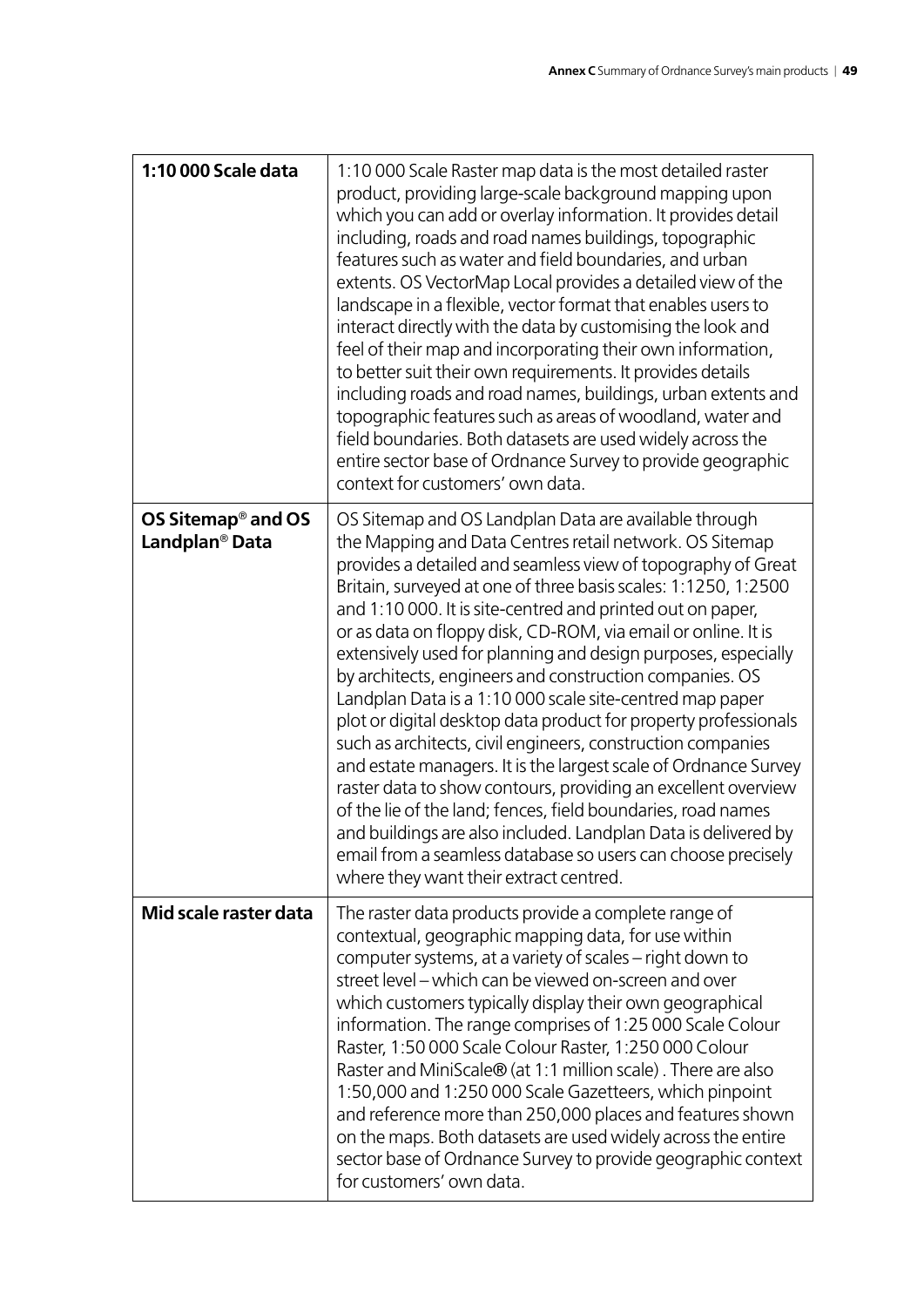| Mid and small scale<br>vector data | Meridian™ 2, Strategi® and MiniScale® provide a range of<br>digital mapping at smaller scales (approximately 1: 10 000<br>scale to 1: 1 000 000 scale, which, with their different levels<br>of detail, are ideal for planning purposes, project work and<br>analytical tasks. These data sets include communication<br>networks, settlements, areas of woodland or open space,<br>boundaries, coastlines, leisure and water features, areas<br>of higher relief and relevant text. They are used across<br>government, principally, to provide citizen services as well as<br>customisable geographic context for customers' own data.                                                                                                                                                                                                                                                                                                                                                                                                                           |
|------------------------------------|-------------------------------------------------------------------------------------------------------------------------------------------------------------------------------------------------------------------------------------------------------------------------------------------------------------------------------------------------------------------------------------------------------------------------------------------------------------------------------------------------------------------------------------------------------------------------------------------------------------------------------------------------------------------------------------------------------------------------------------------------------------------------------------------------------------------------------------------------------------------------------------------------------------------------------------------------------------------------------------------------------------------------------------------------------------------|
| <b>Points of Interest</b><br>data  | A location-based database developed for use in both civic and<br>commercial applications made up of over 3.5 million features,<br>that record via a grid co-ordinate, the location of a wide range<br>of both commercial and non commercial activities, including<br>Retail, Manufacturing, Leisure and Tourism, Education,<br>Transport, Public Infrastructure and Sport throughout Great<br>Britain. There are nine groups of information subdivided into<br>56 categories and a further 750 classes of information which<br>provide a very detailed way of pinpointing specific types of<br>activity. The product is used across a range of market sectors<br>for financial, leisure and location based applications and<br>services. This product is produced by PointX, a joint venture<br>between Ordnance Survey and Landmark Information Group<br>Limited.                                                                                                                                                                                                |
| Height data                        | Land-Form PANORAMA® is a 1:50 000-derived digital<br>height product and Land-Form PROFILE® a 1:10 000 scale<br>digital height product. They are both available as contours<br>or a Digital Terrain Model (DTM) covering the whole of Great<br>Britain. Land-From PROFILE® PLUS is a high-specification<br>digital terrain model (DTM) for the whole of Great Britain – a<br>continuous bare earth model of the ground surface, with<br>all surface features such as trees, buildings and bridges<br>removed. In England and Wales, high-accuracy LIDAR data is<br>targeted at floodplains, the coastal zone, urban areas and key<br>communication routes and is sufficiently detailed to represent<br>key terrain features such as cuttings and embankments.<br>The products can be used to produce 3-D images on<br>computer screens, and are widely used especially within the<br>governmental and environmental planning and management<br>market sectors, particularly for urban and rural planning,<br>environmental impact assessments and flood modelling. |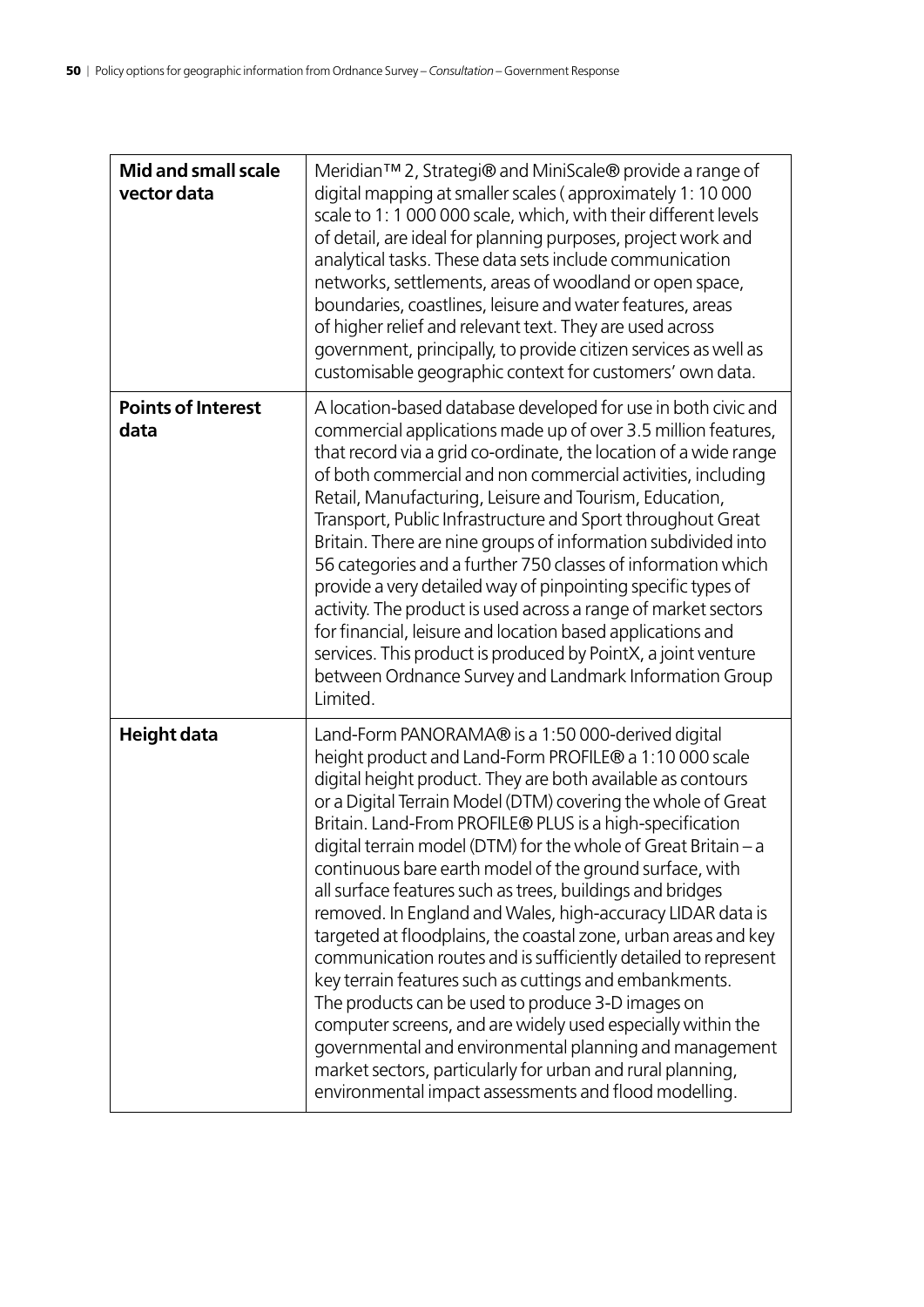| <b>Boundary Line™</b>      | The product is produced at a nominal scale of 1:10 000 and<br>contains a complete range of administrative and electoral<br>boundary data in Britain from civil parishes and communities<br>through to parliamentary and European constituencies. It<br>is widely used across many market sectors, but particularly<br>within central and local government for the administration,<br>monitoring and provision of services to the citizen.                                                                                                                                                  |
|----------------------------|--------------------------------------------------------------------------------------------------------------------------------------------------------------------------------------------------------------------------------------------------------------------------------------------------------------------------------------------------------------------------------------------------------------------------------------------------------------------------------------------------------------------------------------------------------------------------------------------|
| <b>Historical map data</b> | Scanned, detailed historical mapping from the nineteenth<br>century onwards which can be overlaid with modern map<br>data to track changes to the landscape, identifying former<br>land uses. This service is the result of a joint venture with<br>Landmark Information Group Ltd. It covers a range of scales<br>and is mainly used for historical context and also the consumer<br>market sector.                                                                                                                                                                                       |
| <b>Printed maps</b>        | Ordnance Survey produces 650 different recreational and<br>leisure maps including the OS Landranger map series at 1:50<br>000 scale and the OS Explorer map series at 1:25 000 scale.<br>These are the definitive outdoor leisure map products for<br>Great Britain. Also available is a series of OS Travel Maps for<br>motorists comprising eight regional Road Maps and one<br>national Routeplanner. Printed maps can be bought directly<br>from Ordnance Survey, online, or through retailers. They are<br>typically used for walking, navigation, tourism and leisure<br>activities. |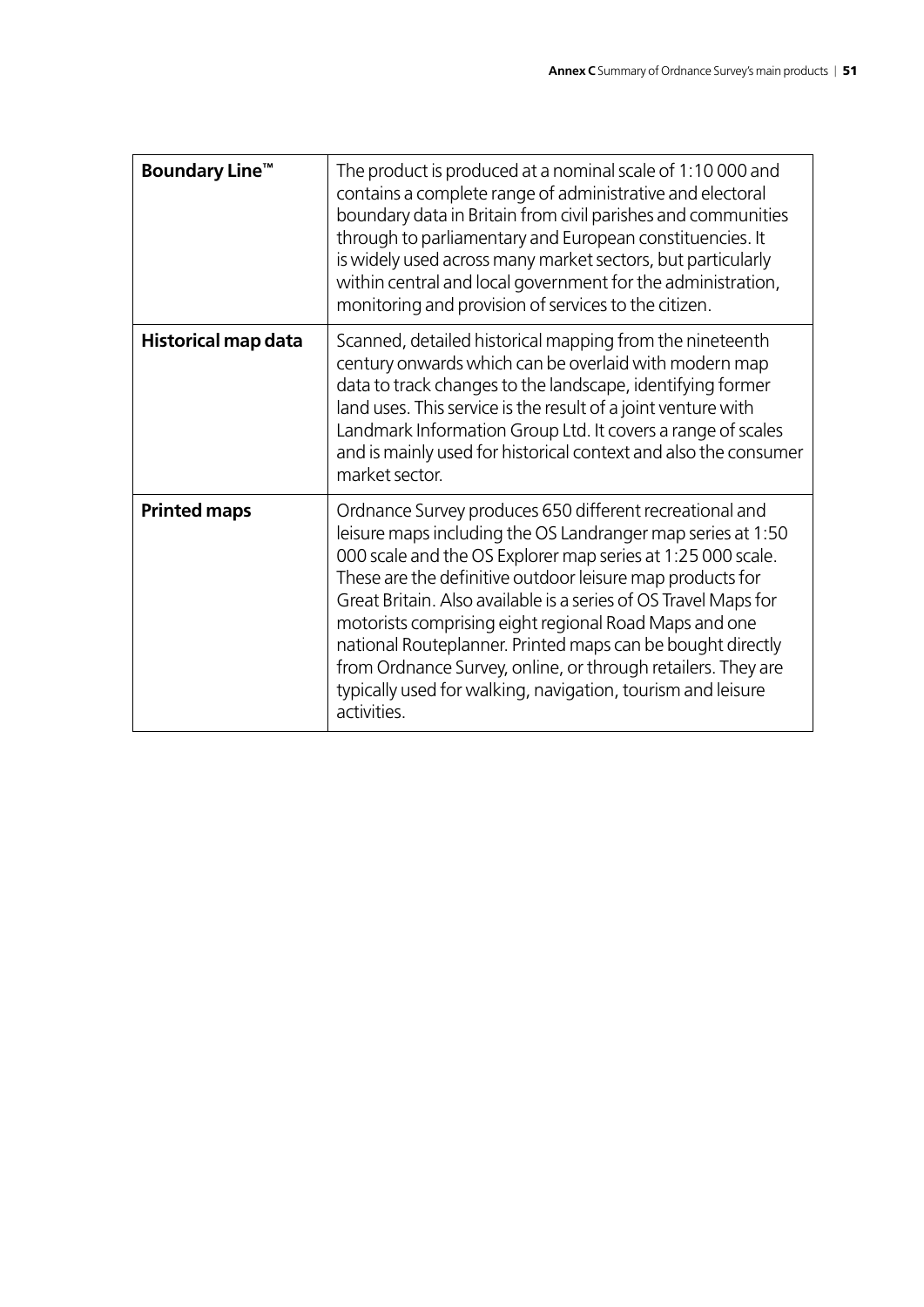# <span id="page-51-0"></span>Annex D

# **Glossary**

| <b>API</b>         | Application Programming Interface. An interface that allows different<br>computer software to interact with one another.                                                                                                                                                                                               |
|--------------------|------------------------------------------------------------------------------------------------------------------------------------------------------------------------------------------------------------------------------------------------------------------------------------------------------------------------|
| <b>APPSI</b>       | Advisory Panel on Public Sector Information. A non-departmental<br>public body of the Ministry of Justice. It advises Ministers, the Director<br>of OPSI and Controller of HMSO on the information industry. It also<br>reviews and considers complaints under the Re-use of Public Sector<br>Information Regulations. |
| <b>BIS</b>         | Department for Business, Innovation and Skills.                                                                                                                                                                                                                                                                        |
| Cambridge<br>Study | Cambridge University study ("Models of Public Sector Information<br>Provision via Trading Funds") authored by Newbery, Bently and<br>Pollock. Published in February 2008, it analysed the impact of<br>different pricing models at the six largest trading funds, by data<br>provision.                                |
| CLG                | Communities and Local Government.                                                                                                                                                                                                                                                                                      |
| Cost plus          | A price of a product is determined from the actual cost of production<br>plus an agreed fee, mark-up or rate of return.                                                                                                                                                                                                |
| <b>DCSF</b>        | Department for Children, Schools and Families.                                                                                                                                                                                                                                                                         |
| <b>DEFRA</b>       | Department for Environment, Food and Rural Affairs.                                                                                                                                                                                                                                                                    |
| <b>Fixed costs</b> | Periodic costs that remain unchanged irrespective of the volume of<br>output.                                                                                                                                                                                                                                          |
| GI                 | Geographic Information, data which is linked to location.                                                                                                                                                                                                                                                              |
| GPS                | Global Positioning System, a US satellite based navigation system.                                                                                                                                                                                                                                                     |
| High Spec          | High Specification. This relates to products and services that<br>Ordnance Survey produces at the most detailed level, typically used<br>for professional purposes by business and government customers.                                                                                                               |
| <b>HMSO</b>        | Her Majesty's Stationery Office. Core activities include responsibility<br>for the publication of legislation and the management of Crown<br>copyright operating from within OPSI.                                                                                                                                     |
| <b>INSPIRE</b>     | The EU INSPIRE Directive. It lays down the general framework for<br>a geographic information infrastructure, within the EU, for the<br>purposes of environmental policies and policies, or activities, which<br>may have an environmental impact.                                                                      |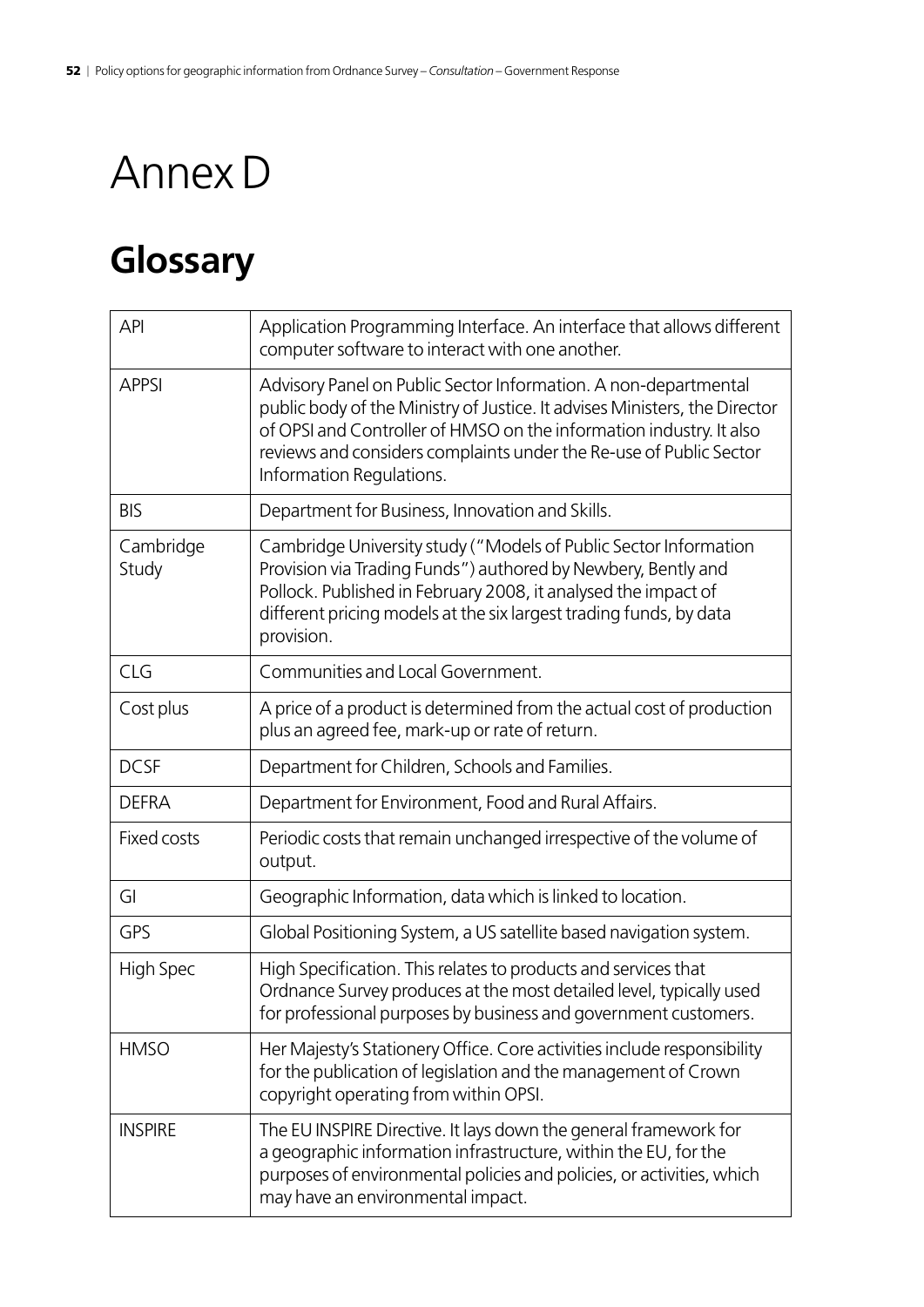| <b>ITN</b>           | Integrated Transport Network. One of the four layers in Ordnance<br>Survey's main product, OS MasterMap®. It provides data on Great<br>Britain's roads, including location and access restrictions.                                                                                                                                                                                                                              |
|----------------------|----------------------------------------------------------------------------------------------------------------------------------------------------------------------------------------------------------------------------------------------------------------------------------------------------------------------------------------------------------------------------------------------------------------------------------|
| Land Registry        | The Land Registry is a Trading Fund. Its main statutory function is to<br>keep a register of title to freehold and leasehold land throughout<br>England and Wales. On behalf of the Crown, it guarantees title to<br>registered estates and interests in land.                                                                                                                                                                   |
| Location<br>Council  | The Location Council is chaired by DEFRA and provides leadership and<br>strategic direction for the implementation of the UK Location Strategy<br>and the INSPIRE Directive. It comprises board level and other senior<br>representatives of the departments and agencies in local, devolved<br>and central government that are significantly involved as either users<br>and/or suppliers of location information across the UK |
| Location<br>Strategy | Published in November 2008, the Location Strategy aims to maximise<br>the value to the public, government, UK business and industry of<br>geographic information. It provides a consistent framework to assist<br>national, regional and local initiatives and service delivery.                                                                                                                                                 |
| Low Spec             | Low Specification. This relates to products and services that Ordnance<br>Survey produces at a lower order of detail. It includes mid and smaller<br>scale topography, gazetteers and paper maps.                                                                                                                                                                                                                                |
| <b>LR</b>            | see Land Registry.                                                                                                                                                                                                                                                                                                                                                                                                               |
| Met Office           | The Met Office is the UK's national weather service. It is a Trading<br>Fund within the Ministry of Defence.                                                                                                                                                                                                                                                                                                                     |
| <b>MPDP</b>          | Making Public Data Public, a government initiative to make public<br>data more accessible to the public.                                                                                                                                                                                                                                                                                                                         |
| <b>MSA</b>           | Mapping Services Agreement, the contractual framework through<br>which local government collectively procures its geographic<br>information requirements.                                                                                                                                                                                                                                                                        |
| <b>NLPG</b>          | National Land and Property Gazetteer, a definitive, national address<br>list that provides unique identification of properties across England<br>and Wales. It allows local government to link their information<br>systems to this source of addresses and accurate geographic location.<br>It is complied and owned by the Local Government Information<br>House.                                                              |
| <b>OFT</b>           | The Office of Fair Trading, an independent competition and consumer<br>protection authority established as a statutory corporation.                                                                                                                                                                                                                                                                                              |
| <b>ONS</b>           | The Office for National Statistics, the executive office of the UK<br>Statistics Authority, a non-ministerial department which reports<br>directly to Parliament.                                                                                                                                                                                                                                                                |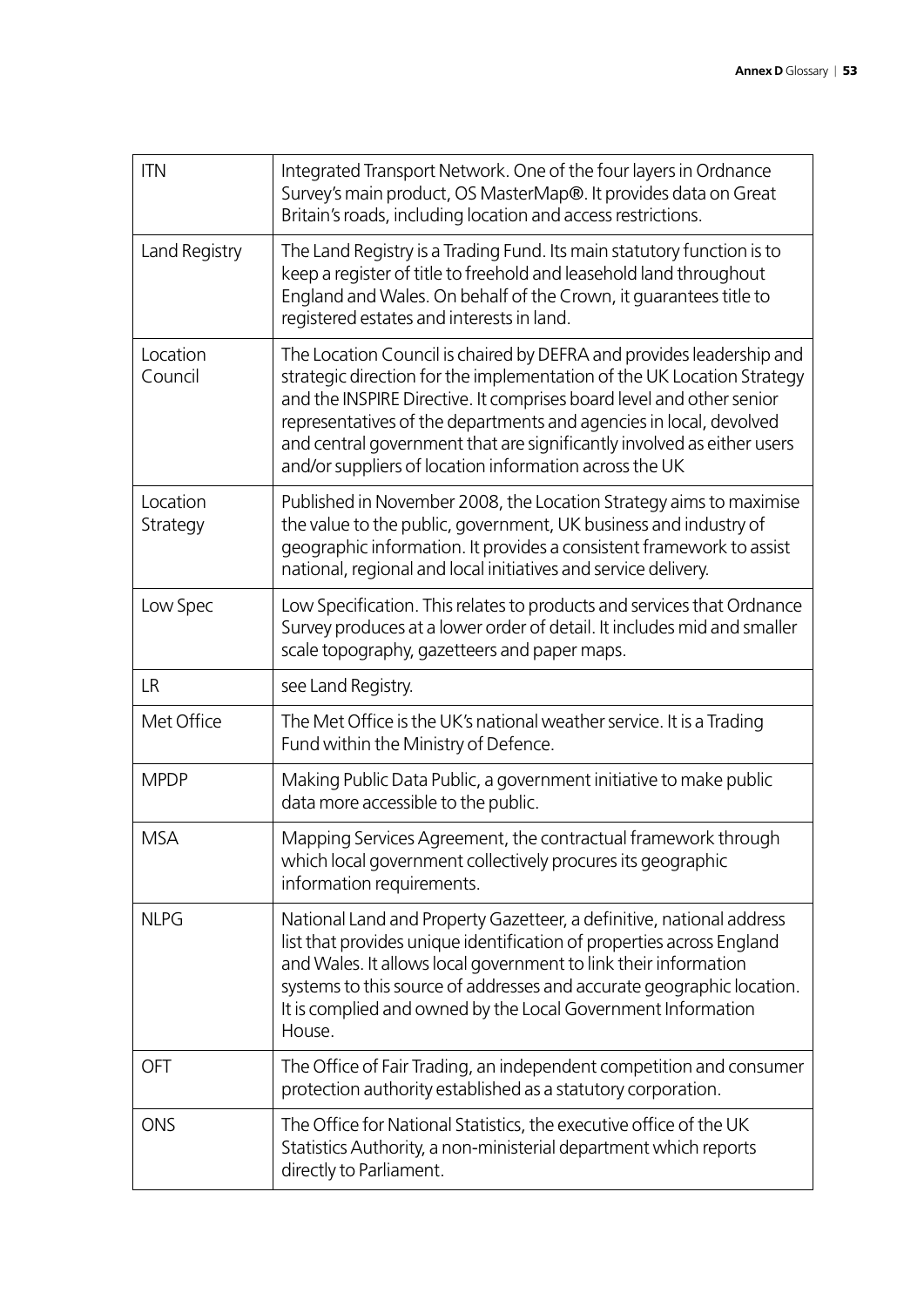| <b>OPSI</b>                                      | The Office of Public Sector Information is the regulator of public<br>sector information holders for their information trading activities. It<br>also investigates complaints against public sector information holders<br>made under the Re-use of Public Sector Information Regulations. |
|--------------------------------------------------|--------------------------------------------------------------------------------------------------------------------------------------------------------------------------------------------------------------------------------------------------------------------------------------------|
| OS MasterMap <sup>®</sup>                        | Ordnance Survey's main product. A flexible digital mapping database<br>of the whole of Great Britain. Data is held in four layers, Address Layer,<br>Imagery Layer, ITN and TOPO.                                                                                                          |
| OS MasterMap <sup>®</sup><br>Address Layer       | One of the four layers in Ordnance Survey's main product, OS<br>MasterMap®. It pinpoints the location of more than 26 million<br>individual postal addresses.                                                                                                                              |
| OS MasterMap <sup>®</sup><br>Imagery Layer       | One of the four layers in Ordnance Survey's main product, OS<br>MasterMap®. It provides a seamless digital dataset of high quality<br>aerial photography.                                                                                                                                  |
| OS MasterMap <sup>®</sup><br><b>TOPO</b>         | Topography. One of the four layers in Ordnance Survey's main<br>product, OS MasterMap®. A data set which contains almost half a<br>billion features from the built and natural landscape in Great Britain.                                                                                 |
| OS MasterMap <sup>®</sup><br>VectorMap™<br>Local | A flexible Ordnance Survey product that helps users to visualise<br>information on a map. It can be customised, through user-defined<br>styling, and can incorporate users own information, to create a<br>bespoke product.                                                                |
| OS OpenSpace®                                    | OS OpenSpace® is a free to access Ordnance Survey product that<br>allows web applications and online projects to use Ordnance Survey<br>maps.                                                                                                                                              |
| <b>PND</b>                                       | Personal Navigation Device, combines location and navigation<br>capabilities and typically used in vehicles                                                                                                                                                                                |
| Price<br>discrimination                          | The practice of charging separate customer groups different prices<br>for similar transactions which do not reflect differences in the costs<br>incurred by the producer.                                                                                                                  |
| PSI                                              | Public Sector Information, information collected or created by a public<br>organisation.                                                                                                                                                                                                   |
| Ramsey pricing                                   | A pricing regime which maximises social welfare by pricing according<br>to the elasticity of demand of different customer groups through<br>price discrimination.                                                                                                                          |
| Regulatory<br>models                             | Alternative structures for the regulation of a business, usually applied<br>by law.                                                                                                                                                                                                        |
| Retail minus                                     | A pricing scheme in which an access seeker is charged a price based<br>on the access provider's end-customer price, less the costs avoided by<br>providing access                                                                                                                          |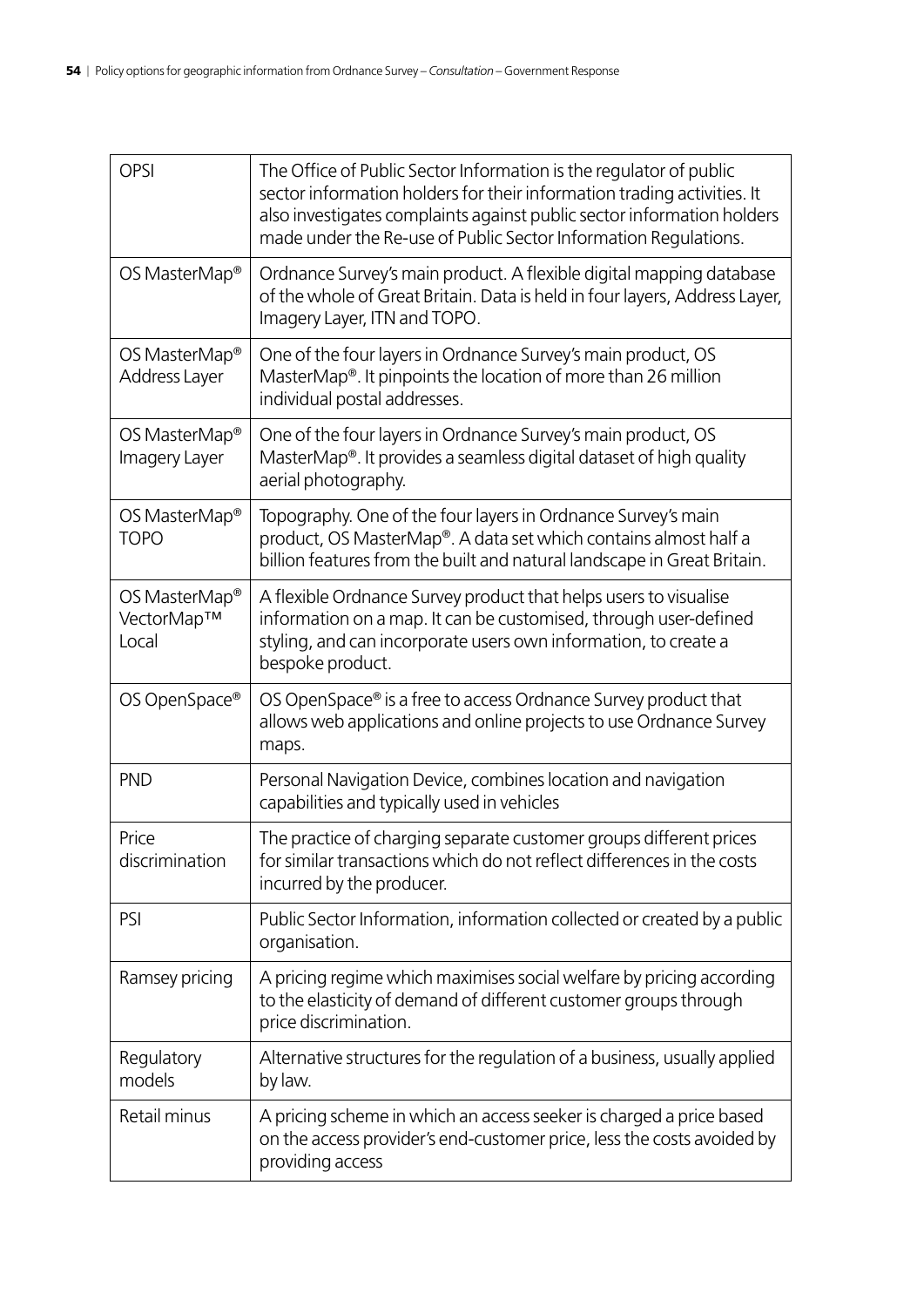| Re-use<br>Regulations | The Re-use of Public Sector Information Regulations 2005 (Statutory<br>Instrument 2005 No. 1515), which aim to encourage the re-use of<br>public sector information.                                                                                                                                |
|-----------------------|-----------------------------------------------------------------------------------------------------------------------------------------------------------------------------------------------------------------------------------------------------------------------------------------------------|
| Trading Fund          | A part of government that has been established by a Trading Fund<br>Order, in order to improve the efficiency and effectiveness of the<br>management of those operations. There are currently 19 trading<br>funds, they have responsible for their own finances, are able to re-<br>invest profits. |
| <b>VAR</b>            | Value added re-seller, a business customer who purchases Ordnance<br>Survey data/product and sells it on, after having incorporated its own<br>product.                                                                                                                                             |